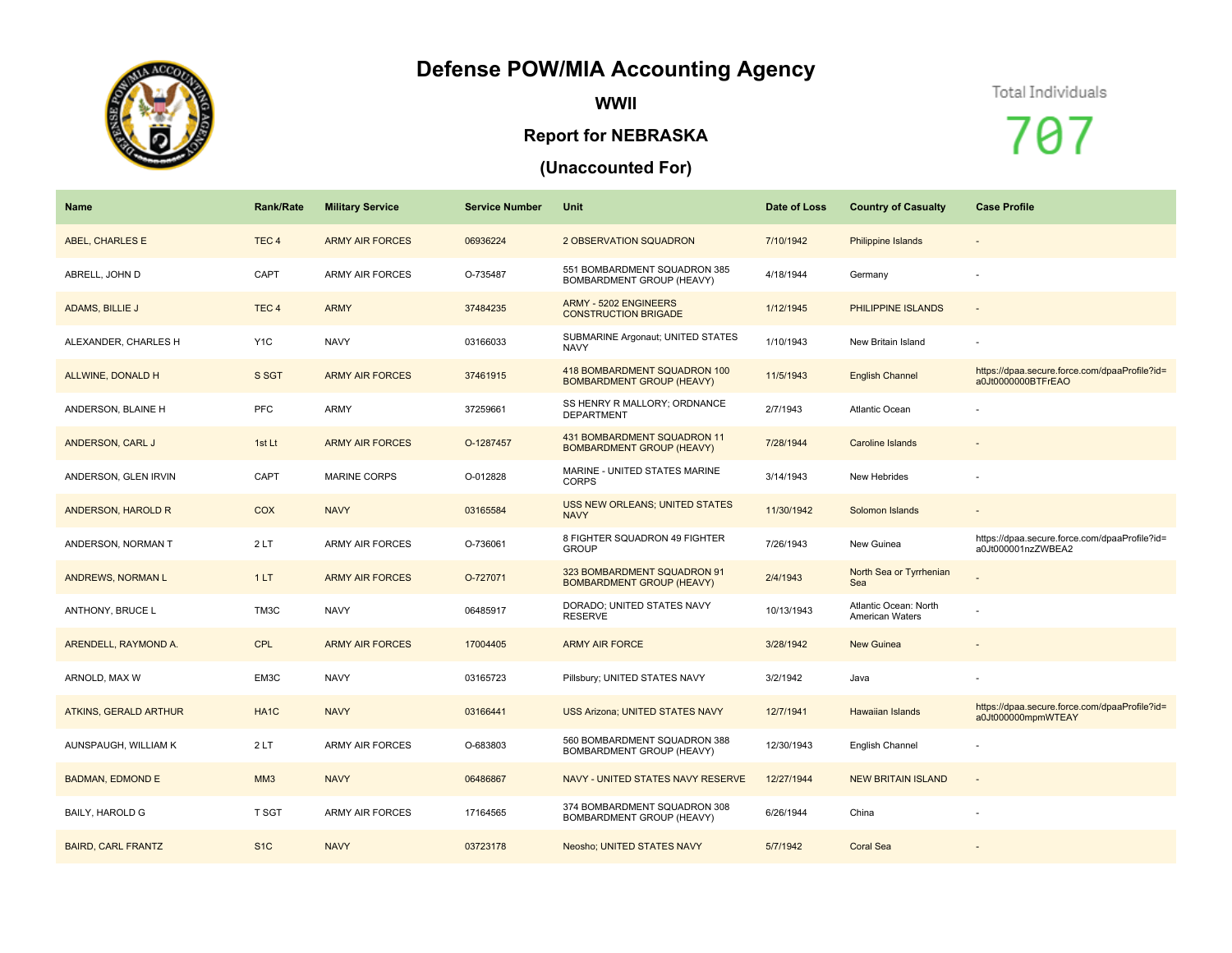| Name                         | <b>Rank/Rate</b>  | <b>Military Service</b> | <b>Service Number</b> | Unit                                                                  | Date of Loss | <b>Country of Casualty</b>     | <b>Case Profile</b>                                                 |
|------------------------------|-------------------|-------------------------|-----------------------|-----------------------------------------------------------------------|--------------|--------------------------------|---------------------------------------------------------------------|
| <b>BAIRD, ROBERT J</b>       | F <sub>1</sub> C  | <b>NAVY</b>             | 03171244              | Drexler; UNITED STATES NAVY RESERVE                                   | 5/28/1945    | Japan                          |                                                                     |
| <b>BAKER, GUY J</b>          | <b>ENS</b>        | <b>NAVY</b>             | O-157399              | UNITED STATES NAVY RESERVE                                            | 12/12/1942   | <b>Atlantic Ocean</b>          |                                                                     |
| BARBER, CHARLES E            | 1LT               | ARMY AIR FORCES         | O-725575              | 405 BOMBARDMENT SQUADRON 38<br>BOMBARDMENT GROUP (MEDIUM)             | 9/2/1943     | New Guinea                     | https://dpaa.secure.force.com/dpaaProfile?id=<br>a0Jt0000000XekKEAS |
| <b>BARKER, GEORGE L</b>      | Pvt               | <b>ARMY</b>             | 37474051              | 1638 ENGINEERS DETACHMENT                                             | 11/12/1944   | Hollandia                      |                                                                     |
| BARNER, MARVIN E.            | S SGT             | <b>ARMY AIR FORCES</b>  | 37490494              | 349 BOMBARDMENT SQUADRON 100<br>BOMBARDMENT GROUP (HEAVY)             | 3/31/1945    | Germany                        | https://dpaa.secure.force.com/dpaaProfile?id=<br>a0Jt0000000XdkqEAC |
| <b>BARNES, JACK L</b>        | 2d Lt             | <b>ARMY AIR FORCES</b>  | O-2057097             | 500 BOMBARDMENT SQUADRON 345<br><b>BOMBARDMENT GROUP (MEDIUM)</b>     | 3/6/1945     | China Seas                     |                                                                     |
| <b>BARRINGTON, CHARLES F</b> | MM <sub>2</sub> C | <b>NAVY</b>             | 06485541              | Callaghan; UNITED STATES NAVY<br><b>RESERVE</b>                       | 7/29/1945    | Japan                          |                                                                     |
| <b>BARRON, THOMAS R</b>      | 1LT               | <b>ARMY AIR FORCES</b>  | O-886149              | <b>AIR CORPS</b>                                                      | 11/19/1943   | Spain                          |                                                                     |
| <b>BARTON, FRANCIS R</b>     | 2LT               | <b>ARMY AIR FORCES</b>  | O-794457              | 3 TRANSPORT SQUADRON 1 AIR<br><b>TRANSPORT GROUP</b>                  | 10/13/1943   | Burma                          |                                                                     |
| <b>BARTON, WILLIAM R</b>     | S SGT             | <b>ARMY AIR FORCES</b>  | 17041448              | 43 BOMBARDMENT SQUADRON 29<br>BOMBARDMENT GROUP (VERY HEAVY)          | 6/15/1945    | <b>Marianas Islands</b>        |                                                                     |
| BARTUSIAK, PAUL H            | PVT               | ARMY                    | 37449318              | 761 MILITARY POLICE BATTALION                                         | 7/10/1944    | Alaska                         |                                                                     |
| <b>BAUER, DAVID M</b>        | S SGT             | <b>ARMY AIR FORCES</b>  | 37478318              | 482 BOMBARDMENT SQUADRON 505<br><b>BOMBARDMENT GROUP (VERY HEAVY)</b> | 2/10/1945    | Pacific Ocean                  |                                                                     |
| BAUER, HAROLD WILLIAM        | LT COL            | <b>MARINE CORPS</b>     | O-004534              | MARINE - UNITED STATES MARINE<br><b>CORPS</b>                         | 11/14/1942   | Solomon Islands                |                                                                     |
| <b>BAUGHMAN, ROY LENNARD</b> | F <sub>2</sub> C  | <b>NAVY</b>             | 03723128              | USS QUINCY; UNITED STATES NAVY                                        | 8/9/1942     | Solomon Islands                |                                                                     |
| BAZATA, RAYMOND R.           | <b>T SGT</b>      | ARMY AIR FORCES         | 37484231              | 349 BOMBARDMENT SQUADRON 100<br>BOMBARDMENT GROUP (HEAVY)             | 3/31/1945    | Germany                        | https://dpaa.secure.force.com/dpaaProfile?id=<br>a0Jt0000000XdkrEAC |
| <b>BECKIUS, ALVIN M</b>      | 2NDLT             | <b>ARMY</b>             | O-2043199             | ARMY - MEDICAL ADMINISTRATIVE<br><b>CORPS</b>                         | 7/5/1945     | <b>MARIANAS ISLANDS</b>        |                                                                     |
| BECKMAN, JOHN J              | <b>SGT</b>        | <b>ARMY AIR FORCES</b>  | 37479717              | 759 BOMBARDMENT SQUADRON 459<br>BOMBARDMENT GROUP (HEAVY)             | 6/9/1944     | Italy                          |                                                                     |
| BEEM, FRED E                 | <b>PFC</b>        | <b>ARMY</b>             | 19020748              | ARISAN MARU; 59 COAST ARTILLERY<br><b>REGIMENT</b>                    | 10/24/1944   | China Seas                     |                                                                     |
| BEISTER, RICHARD J           | WT3C              | <b>NAVY</b>             | 08718318              | Indianapolis; UNITED STATES NAVY<br><b>RESERVE</b>                    | 7/30/1945    | Philippine Sea                 |                                                                     |
| BELFIORE, SAM ANTHONY        | S SGT             | <b>ARMY AIR FORCES</b>  | 37124238              | 98 BOMBARDMENT SQUADRON 11<br><b>BOMBARDMENT GROUP (HEAVY)</b>        | 1/20/1944    | <b>Marshall Islands</b>        |                                                                     |
| BENNETT, DONALD --           | EM3C              | <b>NAVY</b>             | 03934150              | USS JUNEAU; UNITED STATES NAVY                                        | 11/13/1942   | Solomon Islands                | ÷,                                                                  |
| <b>BENNETT, STANLEY D</b>    | S SGT             | <b>ARMY AIR FORCES</b>  | 17078402              | 412 BOMBARDMENT SQUADRON 95<br><b>BOMBARDMENT GROUP (HEAVY)</b>       | 6/11/1943    | North Sea or Tyrrhenian<br>Sea |                                                                     |
| <b>BERGEVIN, PATRICK K</b>   | S <sub>1</sub> C  | <b>NAVY</b>             | 06488525              | SEAWOLF; UNITED STATES NAVY<br><b>RESERVE</b>                         | 10/3/1944    | Philippine Islands             |                                                                     |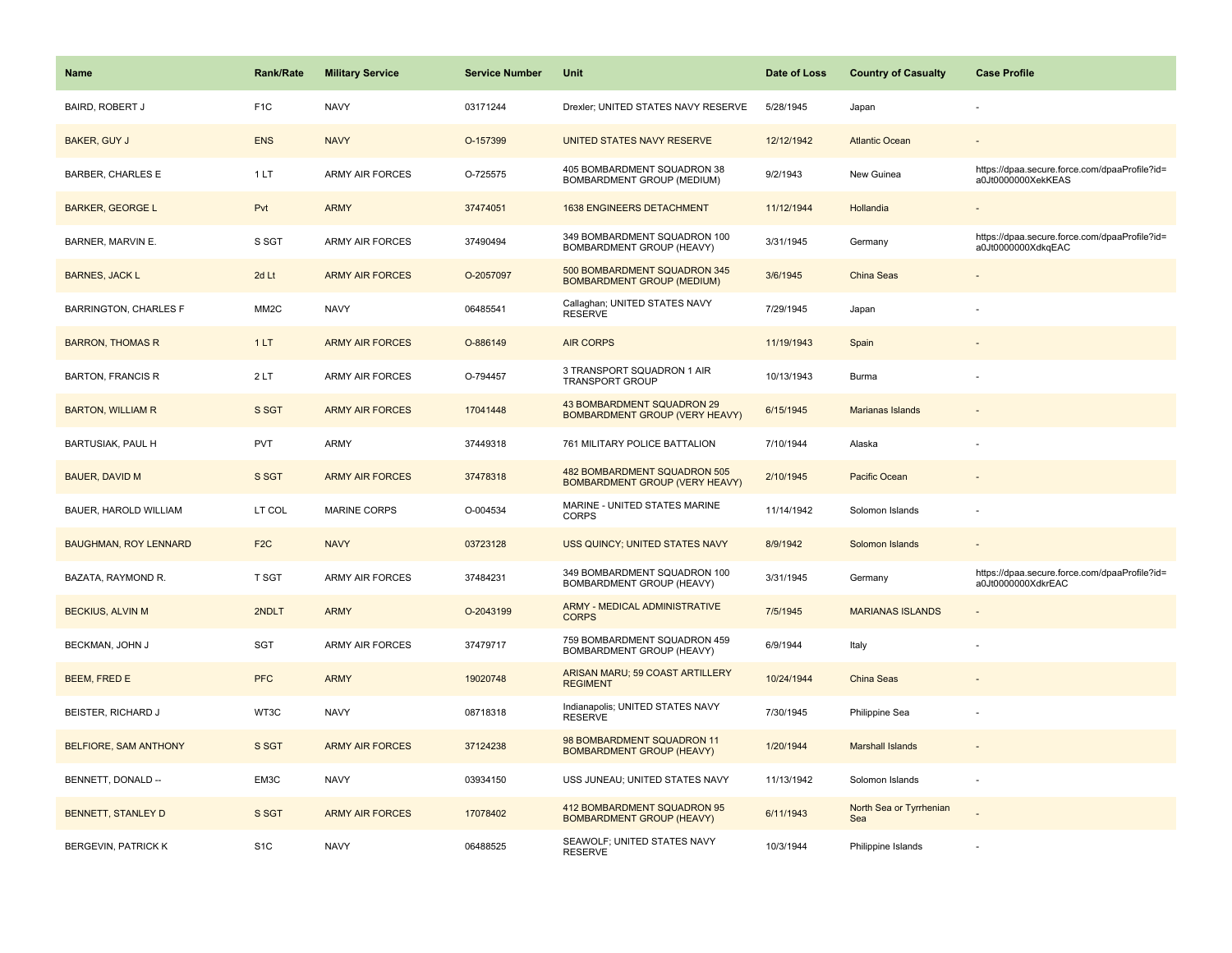| <b>Name</b>                   | <b>Rank/Rate</b> | <b>Military Service</b> | <b>Service Number</b> | Unit                                                                  | Date of Loss | <b>Country of Casualty</b>     | <b>Case Profile</b>                                                 |
|-------------------------------|------------------|-------------------------|-----------------------|-----------------------------------------------------------------------|--------------|--------------------------------|---------------------------------------------------------------------|
| <b>BETTS, BUFORD B</b>        | 1st Lt           | <b>ARMY AIR FORCES</b>  | O-2058400             | 794 BOMBARDMENT SQUADRON 468<br><b>BOMBARDMENT GROUP (VERY HEAVY)</b> | 6/1/1945     | <b>Philippine Sea</b>          |                                                                     |
| <b>BICKEL, KENNETH ROBERT</b> | F <sub>1</sub> C | <b>NAVY</b>             | 03720628              | USS Arizona; UNITED STATES NAVY                                       | 12/7/1941    | Hawaiian Islands               | https://dpaa.secure.force.com/dpaaProfile?id=<br>a0Jt00000004oKnEAI |
| <b>BLASCHKO, LAMBERT J</b>    | <b>T SGT</b>     | <b>ARMY AIR FORCES</b>  | 17030528              | 381 BOMBARDMENT SQUADRON 310<br><b>BOMBARDMENT GROUP (MEDIUM)</b>     | 2/22/1943    | Tunisia                        |                                                                     |
| BLEVINS, NORMAN WEST          | F <sub>2</sub> C | <b>NAVY</b>             | 03168042              | NAVY - UNITED STATES NAVY                                             | 11/13/1942   | SOLOMON ISLANDS                |                                                                     |
| <b>BOAZ, RALPH EVANS</b>      |                  | <b>CIVILIAN</b>         | <b>NONE</b>           | <b>CIVILIAN - AMERICAN FIELD SERVICE</b>                              | 10/23/1944   |                                | https://dpaa.secure.force.com/dpaaProfile?id=<br>a0Jt0000000XmBoEAK |
| BOGAN, ROBERT D               | S SGT            | <b>ARMY AIR FORCES</b>  | 37264830              | 409 BOMBARDMENT SQUADRON 93<br>BOMBARDMENT GROUP (HEAVY)              | 12/22/1943   | Holland                        |                                                                     |
| <b>BOGER, WILLIAM O.</b>      | LT COL           | <b>ARMY</b>             | O-109805              | <b>BRAZIL MARU; QUARTERMASTER</b><br><b>CORPS</b>                     | 1/19/1945    | Formosa                        | https://dpaa.secure.force.com/dpaaProfile?id=<br>a0Jt000001Bbs34EAB |
| BOOTHE, MERTON A              | MM <sub>2c</sub> | <b>NAVY</b>             | 03164882              | USS Houston; UNITED STATES NAVY                                       | 3/1/1942     | Sunda Strait                   |                                                                     |
| <b>BORGENS, HAROLD E.</b>     | S SGT            | <b>ARMY AIR FORCES</b>  | 37035483              | 567 BOMBARDMENT SQUADRON 389<br><b>BOMBARDMENT GROUP (HEAVY)</b>      | 6/21/1944    | Germany                        |                                                                     |
| BORNHOFT, RALPH L             | S <sub>2</sub> C | <b>NAVY</b>             | 03169782              | USS LISCOME BAY; UNITED STATES<br><b>NAVY</b>                         | 11/24/1943   | Gilbert Islands                |                                                                     |
| <b>BOROCH, THEODORE T</b>     | <b>CPL</b>       | <b>ARMY AIR FORCES</b>  | 37124298              | HMT Rohna; 322 FIGHTER CONTROL<br><b>SQUADRON</b>                     | 11/26/1943   | Mediterranean Sea              |                                                                     |
| BORRON, LEE E                 | 2LT              | <b>ARMY AIR FORCES</b>  | O-771616              | 873 BOMBARDMENT SQUADRON 498<br>BOMBARDMENT GROUP (VERY HEAVY)        | 12/27/1944   | Marianas Islands               |                                                                     |
| <b>BOSTON, RONALD O</b>       | 1 SGT            | <b>ARMY AIR FORCES</b>  | 06570341              | SHINYO MARU; 27 MATERIALS<br>SQUADRON 20 AIR BASE GROUP               | 9/7/1944     | Philippine Islands             |                                                                     |
| BOYLE, BERNARD C              | PFC              | <b>ARMY</b>             | 37071930              | 6 INFANTRY 1 ARMORED DIVISION                                         | 11/8/1942    | Algeria                        |                                                                     |
| BOYSEN, CARL --               | <b>SGT</b>       | <b>ARMY AIR FORCES</b>  | 06939619              | <b>AIR CORPS</b>                                                      | 3/1/1942     | Java                           |                                                                     |
| BRADNER, WILLIAM W            | <b>T SGT</b>     | <b>ARMY AIR FORCES</b>  | 06936284              | 28 MATERIALS SQUADRON 20 AIR BASE<br><b>GROUP</b>                     | 11/15/1942   | Philippine Islands             | https://dpaa.secure.force.com/dpaaProfile?id=<br>a0Jt0000000XfFYEA0 |
| <b>BRANDT, ARCHIE F</b>       | <b>CRM</b>       | <b>NAVY</b>             | 03163455              | <b>SCAMP; UNITED STATES NAVY</b>                                      | 12/5/1944    | Bonin & Volcano Islands        |                                                                     |
| <b>BRASS, GAROLD ARTHUR</b>   | Ens              | <b>NAVY</b>             | 378315                | YORKTOWN; UNITED STATES NAVY<br><b>RESERVE</b>                        | 1/7/1945     | Philippine Islands             |                                                                     |
| <b>BRASS, ROBERT G</b>        | <b>SGT</b>       | <b>ARMY AIR FORCES</b>  | 37479474              | 36 BOMBARDMENT SQUADRON 801<br><b>BOMBARDMENT GROUP (HEAVY)</b>       | 2/5/1945     | North Sea or Tyrrhenian<br>Sea |                                                                     |
| <b>BREWSTER, STANLEY M</b>    | CAPT             | <b>ARMY AIR FORCES</b>  | O-379439              | SS PAUL HAMILTON; 32 PHOTO<br>RECONNAISSANCE SQUADRON                 | 4/20/1944    | Mediterranean Sea              |                                                                     |
| <b>BRILL, RICHARD J</b>       | GM <sub>3c</sub> | <b>NAVY</b>             | 03165798              | USS Houston; UNITED STATES NAVY                                       | 3/1/1942     | Sunda Strait                   |                                                                     |
| BRITT, MELVIN L               | TM3C             | <b>NAVY</b>             | 06184585              | TULLIBEE; UNITED STATES NAVY<br><b>RESERVE</b>                        | 3/26/1944    | Caroline Islands               |                                                                     |
| <b>BROCKMAN, ROBERT J</b>     | <b>CTM</b>       | <b>NAVY</b>             | 03165298              | <b>TROUT; UNITED STATES NAVY</b>                                      | 2/29/1944    | <b>Philippine Sea</b>          |                                                                     |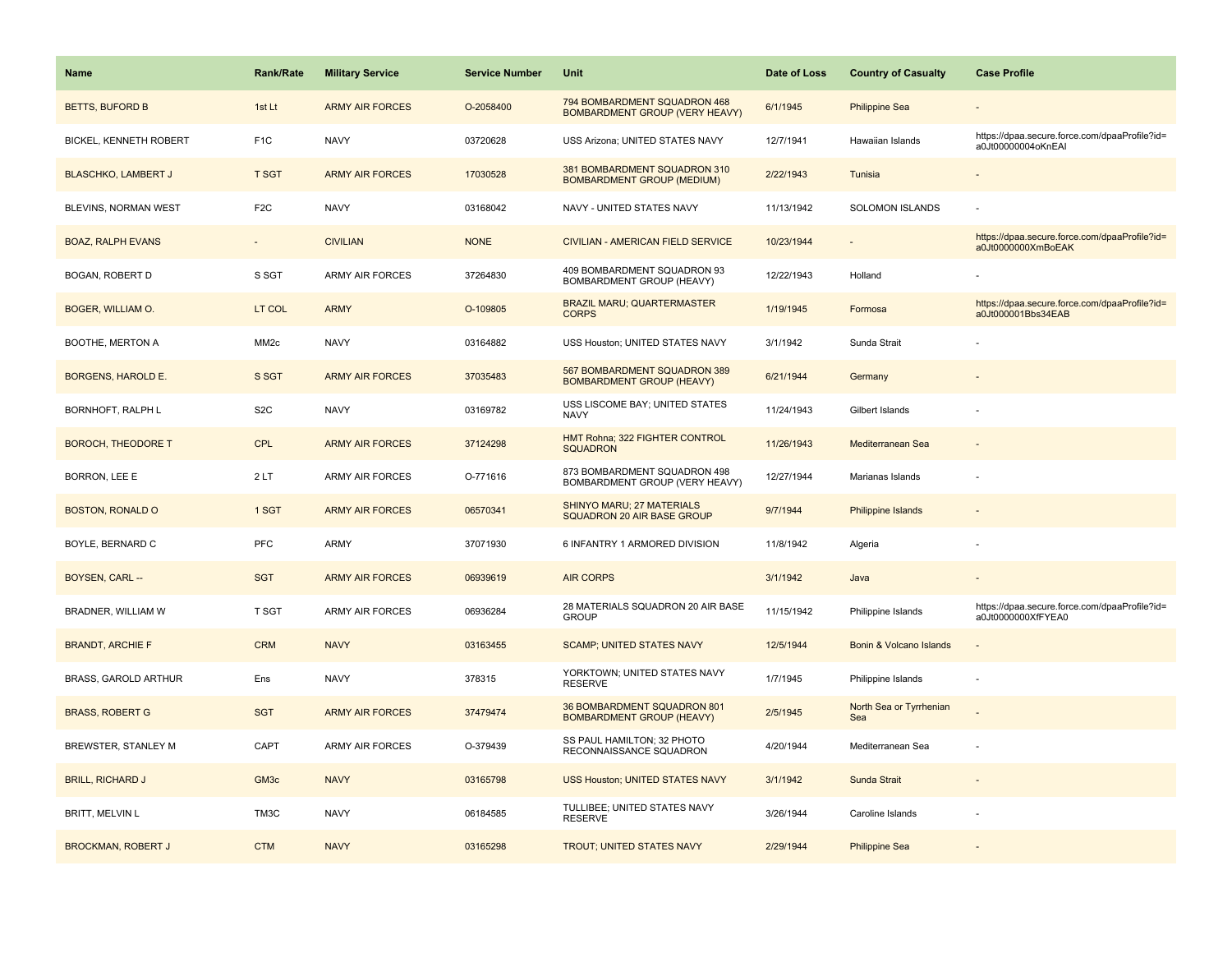| Name                        | <b>Rank/Rate</b>  | <b>Military Service</b> | <b>Service Number</b> | Unit                                                             | Date of Loss | <b>Country of Casualty</b>  | <b>Case Profile</b>                                                 |
|-----------------------------|-------------------|-------------------------|-----------------------|------------------------------------------------------------------|--------------|-----------------------------|---------------------------------------------------------------------|
| <b>BRONSTEIN. GEORGE --</b> | 1LT               | <b>ARMY AIR FORCES</b>  | O-523516              | 67 BOMBARDMENT SQUADRON 44<br>BOMBARDMENT GROUP (HEAVY)          | 10/1/1943    | Austria                     |                                                                     |
| <b>BROOKE, GAYLE O</b>      | 2d Lt             | <b>ARMY AIR FORCES</b>  | O-2065708             | 373 BOMBARDMENT SQUADRON 308<br><b>BOMBARDMENT GROUP (HEAVY)</b> | 3/23/1946    | China                       |                                                                     |
| BROWER, ROBERT J            | LT.               | <b>NAVY</b>             | O-114553              | UNITED STATES NAVY RESERVE                                       | 7/7/1945     | China Seas                  |                                                                     |
| <b>BROWN, AARON MATT</b>    | MATT2C            | <b>NAVY</b>             | 03166612              | USS JUNEAU; UNITED STATES NAVY                                   | 11/13/1942   | Solomon Islands             |                                                                     |
| BROWN, CARL H               | M SGT             | <b>ARMY</b>             | 06821785              | ARMY - QUARTERMASTER CORPS                                       | 7/21/1942    | PHILIPPINE ISLANDS          | https://dpaa.secure.force.com/dpaaProfile?id=<br>a0Jt0000000XmYOEA0 |
| <b>BROWN, CHARLES R</b>     | 1LT               | <b>ARMY AIR FORCES</b>  | O-664511              | 318 FIGHTER SQUADRON 325 FIGHTER<br><b>GROUP</b>                 | 5/19/1943    | Mediterranean Sea           | $\overline{\phantom{a}}$                                            |
| BROWN, HAROLD L             | 2d Lt             | <b>ARMY AIR FORCES</b>  | O-2078753             | 877 BOMBARDMENT SQUADRON 499<br>BOMBARDMENT GROUP (VERY HEAVY)   | 7/20/1945    | Japan/Okinawa               | ä,                                                                  |
| <b>BROWN, RAYMON D</b>      | <b>MACH</b>       | <b>NAVY</b>             | 00334353              | <b>USS SARATOGA; UNITED STATES NAVY</b>                          | 2/21/1945    | Bonin & Volcano Islands     | $\overline{a}$                                                      |
| BROWN, WILLIAM M            | S SGT             | <b>ARMY AIR FORCES</b>  | 17004410              | 33 BOMBARDMENT SQUADRON 22<br><b>BOMBARDMENT GROUP (MEDIUM)</b>  | 1/7/1943     | New Guinea                  | https://dpaa.secure.force.com/dpaaProfile?id=<br>a0Jt000001nzYpYEAU |
| <b>BUEKER, ARTHUR J</b>     | 2LT               | <b>ARMY AIR FORCES</b>  | O-702894              | 815 BOMBARDMENT SQUADRON 483<br><b>BOMBARDMENT GROUP (HEAVY)</b> | 8/18/1945    | <b>Adriatic Sea</b>         |                                                                     |
| BULL, CALVIN A              | RM <sub>2</sub> C | <b>NAVY</b>             | 06484446              | HARDER; UNITED STATES NAVY<br><b>RESERVE</b>                     | 8/24/1944    | Philippine Islands          |                                                                     |
| <b>BURKETT, JACK V</b>      | 2LT               | <b>ARMY AIR FORCES</b>  | O-750332              | 82 BOMBARDMENT SQUADRON 12<br><b>BOMBARDMENT GROUP (MEDIUM)</b>  | 6/20/1944    | India                       |                                                                     |
| BURR, NEIL M                | CAPT              | <b>ARMY</b>             | O-389022              | ARISAN MARU; 12 MEDICAL BATTALION<br>(PHILIPPINE SCOUT)          | 10/24/1944   | China Seas                  | ٠                                                                   |
| <b>BUTLER, JAMES ROBERT</b> | S <sub>2</sub> C  | <b>NAVY</b>             | 06482331              | SS Steel Navigator; UNITED STATES<br><b>NAVY RESERVE</b>         | 10/19/1942   | <b>North Atlantic Ocean</b> |                                                                     |
| BUTLER, MELVIN L            | LT /JG/           | <b>NAVY</b>             | O-098580              | UNITED STATES NAVY RESERVE                                       | 10/14/1942   | Pacific Ocean               |                                                                     |
| <b>BUTTERFIELD, ROYAL D</b> | 2LT               | <b>ARMY AIR FORCES</b>  | O-728565              | 373 BOMBARDMENT SQUADRON 308<br><b>BOMBARDMENT GROUP (HEAVY)</b> | 6/24/1944    | <b>Burma</b>                |                                                                     |
| CALKINS, MAX ARTHUR         | ARM3C             | <b>NAVY</b>             | 03166555              | USS HORNET (CV-8); UNITED STATES<br><b>NAVY</b>                  | 6/4/1942     | Midway Island               |                                                                     |
| <b>CAMERON, DUSTIN J</b>    | <b>CAPT</b>       | <b>MARINE CORPS</b>     | O-009027              | VMF 214, MAG 11, 1st MAW - UNITED<br><b>STATES MARINE CORPS</b>  | 12/28/1943   | <b>New Britain Island</b>   |                                                                     |
| CAMPBELL, CHARLES D         | S <sub>2</sub> C  | <b>NAVY</b>             | 03168712              | USS CUSHING; UNITED STATES NAVY                                  | 11/13/1942   | Solomon Islands             |                                                                     |
| CAMPBELL, WILLIAM W         | 1LT               | <b>MARINE CORPS</b>     | O-032156              | <b>MARINE - UNITED STATES MARINE</b><br><b>CORPS</b>             | 5/16/1945    | Ryukyus Islands             |                                                                     |
| CANE, DONALD E.             | <b>PFC</b>        | <b>ARMY</b>             | 37459658              | 35 INFANTRY 25 DIVISION                                          | 3/13/1945    | Philippine Islands          |                                                                     |
| <b>CARLSON, DONALD E</b>    | <b>T SGT</b>      | <b>ARMY AIR FORCES</b>  | 37463836              | 371 BOMBARDMENT SQUADRON 307<br><b>BOMBARDMENT GROUP (HEAVY)</b> | 8/10/1944    | <b>Caroline Islands</b>     |                                                                     |
| CARLSON, JOHN B             | SK <sub>2</sub> C | <b>NAVY</b>             | 03164744              | Lexington; UNITED STATES NAVY                                    | 5/8/1942     | Coral Sea                   |                                                                     |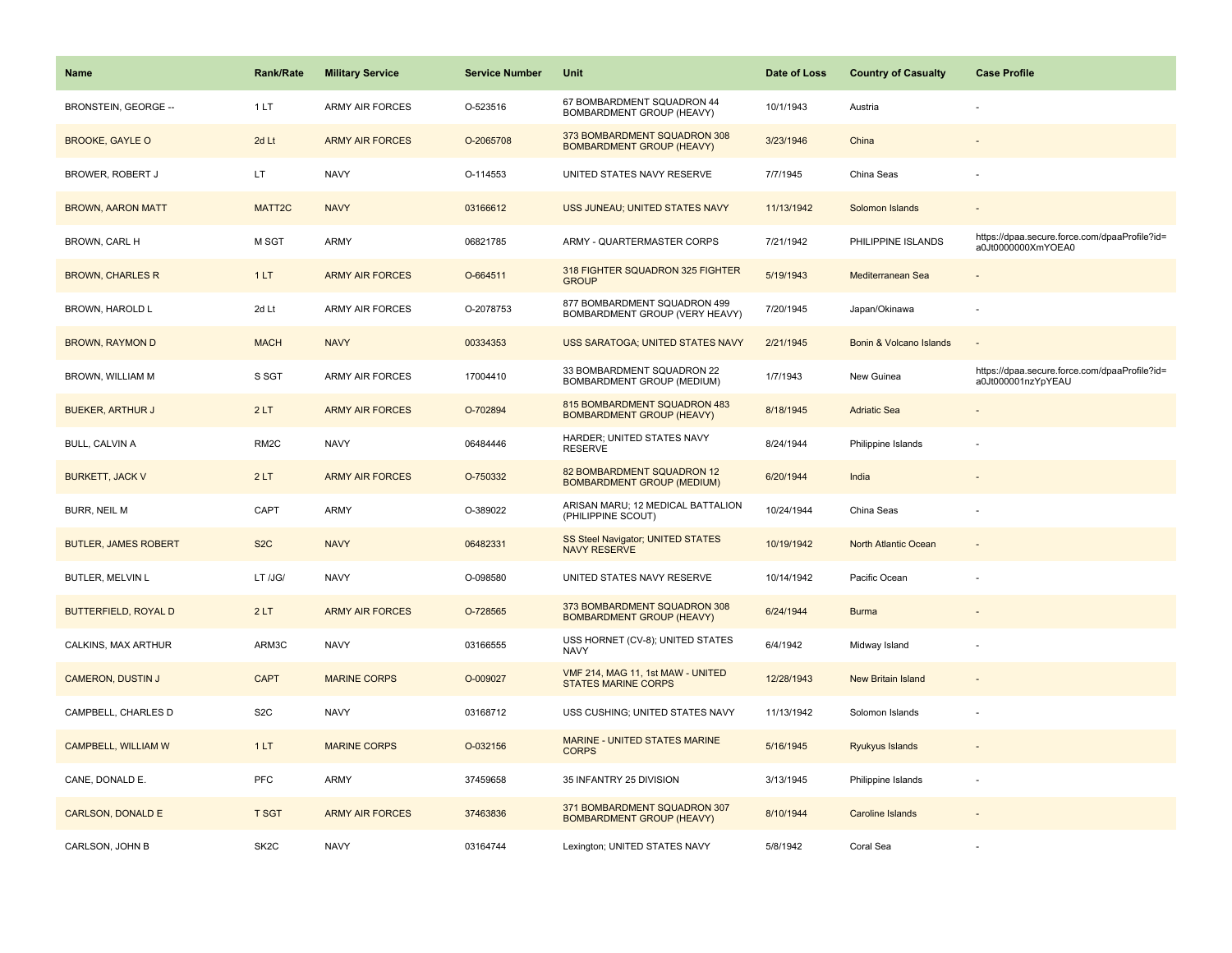| Name                               | <b>Rank/Rate</b>  | <b>Military Service</b> | <b>Service Number</b> | Unit                                                                    | Date of Loss | <b>Country of Casualty</b>     | <b>Case Profile</b>                                                 |
|------------------------------------|-------------------|-------------------------|-----------------------|-------------------------------------------------------------------------|--------------|--------------------------------|---------------------------------------------------------------------|
| <b>CARLSON, VIRGIL G</b>           | <b>PFC</b>        | <b>ARMY</b>             | 17078970              | <b>ARMY - ORDNANCE DEPARTMENT</b>                                       | 2/7/1943     | <b>ATLANTIC OCEAN</b>          |                                                                     |
| CARNEY, GEORGE E                   | 2LT               | <b>ARMY AIR FORCES</b>  | O-738614              | 429 BOMBARDMENT SQUADRON 2<br>BOMBARDMENT GROUP (HEAVY)                 | 2/10/1944    | Italy                          |                                                                     |
| <b>CARNICLE, KENNETH H</b>         | S <sub>2</sub> C  | <b>NAVY</b>             | 05780308              | <b>NAVY - UNITED STATES NAVY</b>                                        | 5/4/1945     | <b>RYUKYUS ISLANDS</b>         |                                                                     |
| CARPENTER, WILLIAM R               | MAJ               | ARMY                    | O-450256              | 505 PARACHUTE INFANTRY 82<br>AIRBORNE DIVISION                          | 4/12/1945    | Germany                        |                                                                     |
| CARTER, ROSS E                     | S <sub>1</sub> C  | <b>NAVY</b>             | 09620901              | NAVY - UNITED STATES NAVY RESERVE                                       | 2/6/1945     | <b>INDIAN OCEAN</b>            |                                                                     |
| CASKEY, LEO E                      | MOMM1C            | <b>NAVY</b>             | 03721412              | POMPANO; UNITED STATES NAVY                                             | 10/15/1943   | Japan                          |                                                                     |
| <b>CASTRO, SALVATORE --</b>        | MM <sub>1</sub> C | <b>NAVY</b>             | 03167371              | JOHNSTON; UNITED STATES NAVY                                            | 10/25/1944   | <b>Philippine Sea</b>          |                                                                     |
| CAWDREY, LEO M                     | <b>T SGT</b>      | <b>ARMY AIR FORCES</b>  | 17040314              | 429 BOMBARDMENT SQUADRON 2<br>BOMBARDMENT GROUP (HEAVY)                 | 7/10/1943    | Mediterranean Sea              |                                                                     |
| CHAPMAN, HAAMAN N                  | S <sub>1C</sub>   | <b>NAVY</b>             | 03722122              | <b>USS Arizona; UNITED STATES NAVY</b>                                  | 12/7/1941    | <b>Hawaiian Islands</b>        | https://dpaa.secure.force.com/dpaaProfile?id=<br>a0Jt00000004qnXEAQ |
| CHIRNSIDE, VICTOR L                | CPL               | <b>ARMY AIR FORCES</b>  | 06857088              | SHINYO MARU; HEADQUARTERS<br>SQUADRON 5 AIR BASE GROUP                  | 9/7/1944     | Philippine Islands             |                                                                     |
| <b>CHORPENNING, HANS J</b>         | 2LT               | <b>ARMY AIR FORCES</b>  | O-717183              | 349 BOMBARDMENT SQUADRON 100<br><b>BOMBARDMENT GROUP (HEAVY)</b>        | 6/12/1944    | <b>English Channel</b>         |                                                                     |
| CHRISTENSEN, DONALD R              | S <sub>1</sub> C  | <b>NAVY</b>             | 09620136              | SS JOHN A JOHNSON; UNITED STATES<br><b>NAVY RESERVE</b>                 | 10/29/1944   | Bonin & Volcano Islands        |                                                                     |
| <b>CHRISTENSEN, EUGENE RICHARD</b> | 2LT               | <b>ARMY AIR FORCES</b>  | O-724706              | 42 TROOP CARRIER SQUADRON                                               | 7/5/1942     | Alaska                         |                                                                     |
| CHRISTENSEN, LELAND T              | AM3C              | <b>NAVY</b>             | 03167768              | USS LISCOME BAY CVE 56: UNITED<br><b>STATES NAVY</b>                    | 11/24/1943   | Gilbert Islands                |                                                                     |
| CHRISTENSEN, LOYD RAYMOND          | F <sub>1C</sub>   | <b>NAVY</b>             | 03166266              | <b>USS Arizona; UNITED STATES NAVY</b>                                  | 12/7/1941    | Hawaiian Islands               | https://dpaa.secure.force.com/dpaaProfile?id=<br>a0Jt00000004oOBEAY |
| CHRISTIE, BURNARD S                | <b>CSM</b>        | <b>NAVY</b>             | 03162034              | Pillsbury; UNITED STATES NAVY                                           | 3/1/1942     | Netherlands East Indies        |                                                                     |
| CHURCH, RAY W                      | MOMM1C            | <b>NAVY</b>             | 03166940              | <b>BULLHEAD; UNITED STATES NAVY</b>                                     | 8/6/1945     | <b>Netherlands East Indies</b> | $\overline{a}$                                                      |
| CHURCHILL, WALLACE F               | 2LT               | <b>ARMY AIR FORCES</b>  | O-411938              | SHINYO MARU; 14 BOMBARDMENT<br>SQUADRON 19 BOMBARDMENT GROUP<br>(HEAVY) | 9/7/1944     | Philippine Islands             |                                                                     |
| <b>CLARKE, FLOYD R</b>             | RT1C              | <b>NAVY</b>             | 06481049              | CALDWELL; UNITED STATES NAVY<br><b>RESERVE</b>                          | 12/12/1944   | <b>Philippine Islands</b>      |                                                                     |
| <b>CLAUSEN, HARRY H</b>            | 1LT               | ARMY AIR FORCES         | O-686543              | 77 SQUADRON 435 TROOP CARRIER<br><b>GROUP</b>                           | 12/27/1944   | English Channel                |                                                                     |
| <b>CLAUSEN, ROBERT L</b>           | 2LT               | <b>ARMY AIR FORCES</b>  | O-729606              | 368 BOMBARDMENT SQUADRON 306<br><b>BOMBARDMENT GROUP (HEAVY)</b>        | 5/21/1943    | North Sea or Tyrrhenian<br>Sea |                                                                     |
| CLINGINGSMITH, DALE --             | S <sub>1</sub> C  | <b>NAVY</b>             | 03166211              | USS HOUSTON (CA-30); UNITED STATES<br><b>NAVY</b>                       | 3/1/1942     | Java                           |                                                                     |
| <b>CLOUGH, EDWARD JAY</b>          | GM <sub>1C</sub>  | <b>NAVY</b>             | 03163605              | <b>USS Arizona; UNITED STATES NAVY</b>                                  | 12/7/1941    | <b>Hawaiian Islands</b>        | https://dpaa.secure.force.com/dpaaProfile?id=<br>a0Jt00000004n80EAA |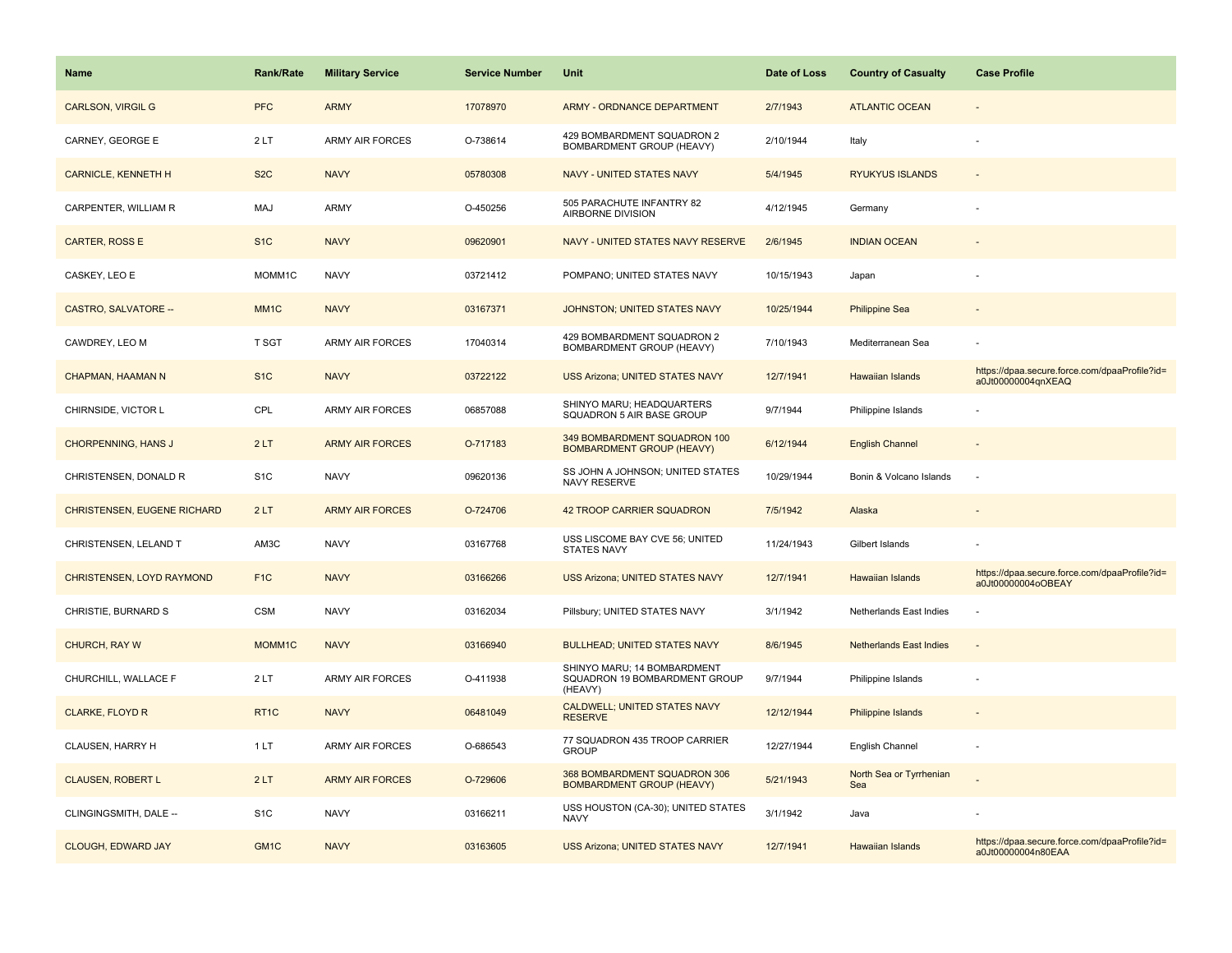| Name                         | Rank/Rate         | <b>Military Service</b> | <b>Service Number</b> | Unit                                                            | Date of Loss | <b>Country of Casualty</b>        | <b>Case Profile</b>                                                 |
|------------------------------|-------------------|-------------------------|-----------------------|-----------------------------------------------------------------|--------------|-----------------------------------|---------------------------------------------------------------------|
| COCHRANE, HENRY L            | PVT               | ARMY                    | 17030506              | ARISAN MARU; HARBOR DEFENSE OF<br>MANILA                        | 10/24/1944   | China Seas                        |                                                                     |
| <b>COLEMAN, LEE JAMES</b>    | LT /JG/           | <b>NAVY</b>             | O-114557              | UNITED STATES NAVY RESERVE                                      | 8/31/1943    | <b>New Hebrides</b>               |                                                                     |
| COLLETT, JOHN A.             | CDR               | <b>NAVY</b>             | O-062682              | USS ENTERPRISE; UNITED STATES<br><b>NAVY</b>                    | 10/26/1942   | Solomon Islands                   |                                                                     |
| <b>COMBS, LEROY DAVID</b>    | S <sub>1</sub> C  | <b>NAVY</b>             | 03723353              | <b>USS BOISE; UNITED STATES NAVY</b>                            | 10/12/1942   | Solomon Islands                   |                                                                     |
| CONN, FRANK JACKSON          | F <sub>2</sub> C  | <b>NAVY</b>             | 06482440              | USS PENSACOLA; UNITED STATES<br><b>NAVY RESERVE</b>             | 11/30/1942   | Solomon Islands                   |                                                                     |
| COOLEY, ROY --               | <b>T SGT</b>      | <b>ARMY AIR FORCES</b>  | 10647171              | 408 BOMBARDMENT SQUADRON 22<br><b>BOMBARDMENT GROUP (HEAVY)</b> | 10/14/1944   | <b>Borneo</b>                     |                                                                     |
| COONEY, MELVIN J             | 2LT               | <b>ARMY AIR FORCES</b>  | O-706029              | 858 BOMBARDMENT SQUADRON 492<br>BOMBARDMENT GROUP (HEAVY)       | 2/1/1945     | English Channel                   | ÷,                                                                  |
| <b>COPELAND, JAMES H</b>     | <b>CSOM</b>       | <b>NAVY</b>             | 06487221              | Frederick C Davis; UNITED STATES NAVY<br><b>RESERVE</b>         | 4/24/1945    | North Atlantic Ocean              | $\sim$                                                              |
| CORBETT, LAWRENCE J          | EM3C              | <b>NAVY</b>             | 03166982              | USS WASP; UNITED STATES NAVY                                    | 9/15/1942    | Solomon Islands                   |                                                                     |
| COUPE, EUGENE L              | <b>ENS</b>        | <b>NAVY</b>             | O-290923              | VB - 107 v; UNITED STATES NAVY<br><b>RESERVE</b>                | 8/11/1943    | <b>Brazil</b>                     |                                                                     |
| COURTRIGHT, JAMES W          | 2LT               | <b>ARMY AIR FORCES</b>  | O-732610              | 526 BOMBARDMENT SQUADRON 379<br>BOMBARDMENT GROUP (HEAVY)       | 4/24/1943    | Atlantic Ocean                    |                                                                     |
| <b>COWDREY, GEORGE HENRY</b> | S <sub>1</sub> C  | <b>NAVY</b>             | 03934121              | USS BOISE; UNITED STATES NAVY                                   | 10/12/1942   | Solomon Islands                   |                                                                     |
| COYLE, CLIFFORD H            | S SGT             | ARMY AIR FORCES         | 17011798              | 510 BOMBARDMENT SQUADRON 351<br>BOMBARDMENT GROUP (HEAVY)       | 5/19/1943    | Germany                           | ÷,                                                                  |
| CRAM, JOHN G                 | 2LT               | <b>ARMY AIR FORCES</b>  | O-667044              | 94 FIGHTER SQUADRON 1 FIGHTER<br><b>GROUP</b>                   | 8/30/1943    | North Sea or Tyrrhenian<br>Sea    |                                                                     |
| CRAMER, LOUIS GROVER         | MM <sub>2</sub> C | <b>NAVY</b>             | 03165195              | USS ASTORIA; UNITED STATES NAVY                                 | 8/9/1942     | Solomon Islands                   | ÷,                                                                  |
| <b>CRAMER, ROBERT R</b>      | S <sub>1</sub> C  | <b>NAVY</b>             | 03166716              | NAVY - UNITED STATES NAVY                                       | 11/13/1942   | <b>SOLOMON ISLANDS</b>            | $\sim$                                                              |
| CRISS, DONALD A              | 2LT               | <b>ARMY AIR FORCES</b>  | O-680181              | 85 BOMBARDMENT SQUADRON 47<br>BOMBARDMENT GROUP (LIGHT)         | 11/19/1944   | North Sea or Tyrrhenian<br>Sea    |                                                                     |
| <b>CURTIS, ROBERT A</b>      | <b>CARP</b>       | <b>NAVY</b>             | 00099464              | Langley; UNITED STATES NAVY                                     | 2/27/1942    | Indian Ocean                      |                                                                     |
| CZARNEK, EDMON R             | <b>PVT</b>        | ARMY AIR FORCES         | 19011584              | ARISAN MARU; STATION HOSPITAL                                   | 10/24/1944   | China Seas                        |                                                                     |
| DALE, HERVEY F               | LT.               | <b>NAVY</b>             | O-125351              | NAVY - UNITED STATES NAVY RESERVE                               | 10/4/1945    | MOROTAI, CERAM,<br><b>AMBOINA</b> |                                                                     |
| DANNER, DAVID W              | TM3C              | <b>NAVY</b>             | 03169505              | UNITED STATES NAVY                                              | 5/3/1944     | North Atlantic Ocean              | $\overline{\phantom{a}}$                                            |
| DAVEY, WILFORD LEO           | EM3C              | <b>NAVY</b>             | 06481366              | USS VINCENNES; UNITED STATES NAVY<br><b>RESERVE</b>             | 8/9/1942     | Solomon Islands                   |                                                                     |
| DAVIS, ALFONZA W.            | CAPT              | <b>ARMY AIR FORCES</b>  | O-798944              | 99 FIGHTER SQUADRON 332 FIGHTER<br><b>GROUP</b>                 | 10/30/1945   | Germany                           | https://dpaa.secure.force.com/dpaaProfile?id=<br>a0Jt0000000BSNrEAO |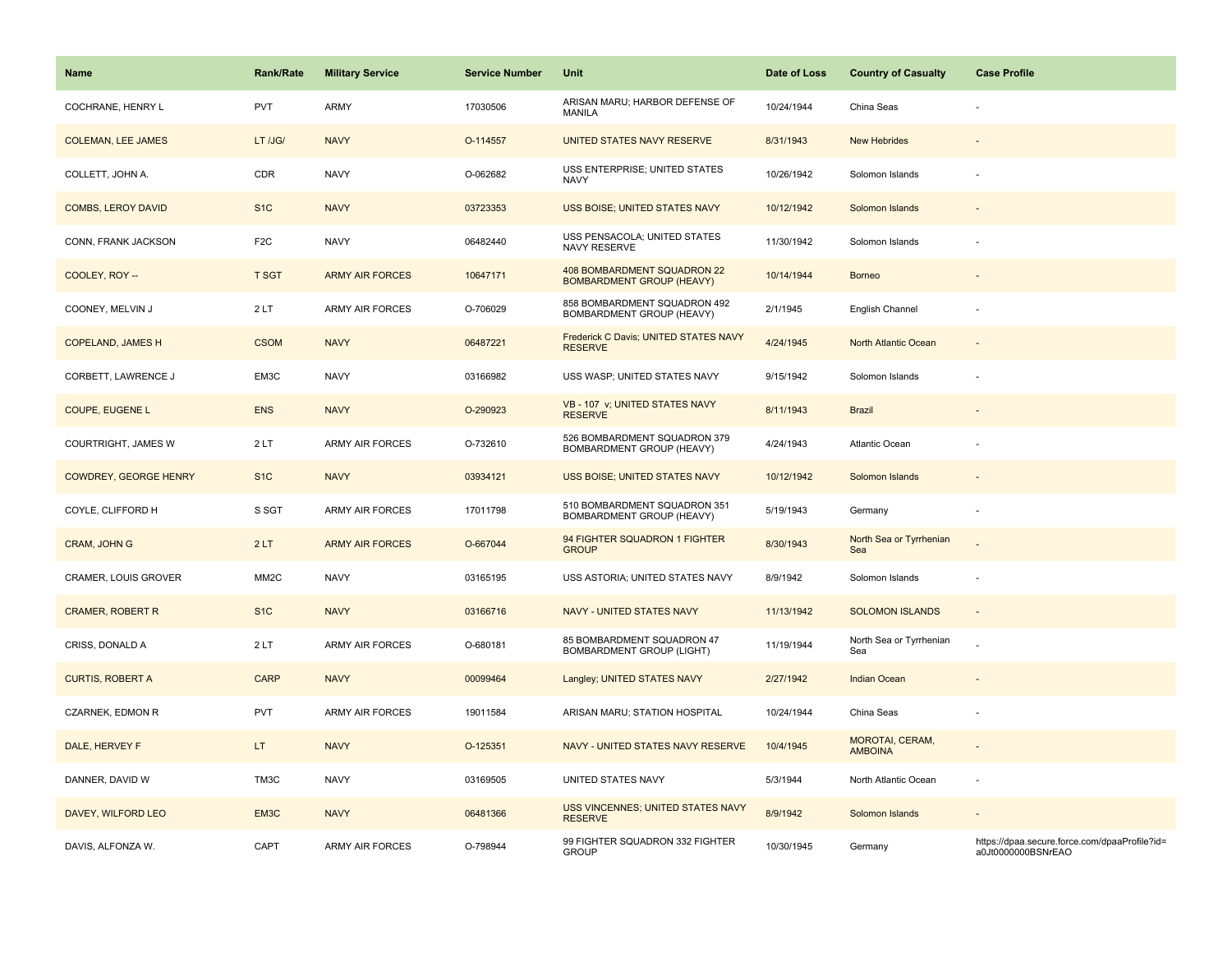| Name                      | <b>Rank/Rate</b> | <b>Military Service</b> | <b>Service Number</b> | Unit                                                             | Date of Loss | <b>Country of Casualty</b>       | <b>Case Profile</b>                                                 |
|---------------------------|------------------|-------------------------|-----------------------|------------------------------------------------------------------|--------------|----------------------------------|---------------------------------------------------------------------|
| DAVIS, SHEARON C          | GM3C             | <b>NAVY</b>             | 06480296              | UNITED STATES NAVY RESERVE                                       | 2/28/1944    | Central/South Pacific<br>Theater |                                                                     |
| DEAN, DONALD --           | <b>ENS</b>       | <b>NAVY</b>             | O-250786              | <b>USS ENTERPRISE; UNITED STATES</b><br><b>NAVY RESERVE</b>      | 2/17/1944    | Caroline Islands                 |                                                                     |
| DECKER, PETE JOHNSON      | S <sub>1</sub> C | <b>NAVY</b>             | 06481924              | UNITED STATES NAVY RESERVE                                       | 11/2/1942    | North Atlantic Ocean             |                                                                     |
| DELA ROI, EDWIN F         | BM2C             | <b>COAST GUARD</b>      | 00230278              | USCGC JACKSON; COAST GUARD -<br>UNITED STATES COAST GUARD        | 9/14/1944    | Iceland                          |                                                                     |
| <b>DELAY, ARDEAN EARL</b> | F <sub>2C</sub>  | <b>NAVY</b>             | 03166336              | <b>USS PRESTON; UNITED STATES NAVY</b>                           | 11/15/1942   | Solomon Islands                  |                                                                     |
| DEMPSTER, MACK D          | 1LT              | <b>ARMY AIR FORCES</b>  | O-777140              | 38 PHOTO SQUADRON 4<br>RECONNAISSANCE GROUP                      | 5/27/1945    | Celebes                          |                                                                     |
| DENDINGER, JAMES A B      | <b>ENS</b>       | <b>NAVY</b>             | O-351441              | UNITED STATES NAVY RESERVE                                       | 3/29/1945    | Ryukyus Islands                  |                                                                     |
| DENDINGER, LAWRENCE B     | SSML3C           | <b>NAVY</b>             | 06483725              | FRANKLIN; UNITED STATES NAVY<br><b>RESERVE</b>                   | 3/19/1945    | Japan                            |                                                                     |
| <b>DERR, ROBERT G</b>     | <b>PFC</b>       | <b>ARMY AIR FORCES</b>  | 06933702              | SHINYO MARU; 19 QUARTERMASTER<br><b>TRUCK COMPANY</b>            | 9/7/1944     | Philippine Islands               |                                                                     |
| DIBELKA, ALBERT --        | 2d Lt            | <b>ARMY AIR FORCES</b>  | O-2059750             | 47TH FIGHTER SQUADRON 15TH<br><b>FIGHTER GROUP</b>               | 6/1/1945     | Philippine Sea                   |                                                                     |
| DICKEY, SHIRLEY RAY       | F <sub>1</sub> C | <b>NAVY</b>             | 03166043              | <b>NAVY - UNITED STATES NAVY</b>                                 | 1/23/1942    | <b>HAWAIIAN ISLANDS</b>          |                                                                     |
| DIEDERICH, ANTHONY F.     | 2LT              | ARMY AIR FORCES         | O-697342              | 372 BOMBARDMENT SQUADRON 307<br>BOMBARDMENT GROUP (HEAVY)        | 7/15/1944    | Caroline Islands                 |                                                                     |
| DIEHL, BILL V             | S SGT            | <b>ARMY AIR FORCES</b>  | 06936161              | <b>HEADQUARTERS SQUADRON 23 AIR</b><br><b>BASE GROUP</b>         | 7/17/1942    | <b>Aleutian Islands</b>          |                                                                     |
| DIEKHOFF, OTTO O          | PFC              | ARMY                    | 37262859              | 314 GENERAL HOSPITAL                                             | 12/16/1945   | Philippine Islands               |                                                                     |
| <b>DILLMAN, ROBERT C</b>  | S SGT            | <b>ARMY</b>             | 19017489              | 33 SQUADRON 315 TROOP CARRIER<br><b>GROUP</b>                    | 11/8/1942    | Solomon Islands                  |                                                                     |
| DINOVO, FRANK JOSEPH      | BKR3C            | <b>NAVY</b>             | 03722352              | USS ASTORIA; UNITED STATES NAVY                                  | 8/9/1942     | Solomon Islands                  |                                                                     |
| DIXON, EPHRAIM W          | S SGT            | <b>ARMY AIR FORCES</b>  | 17040415              | 69 BOMBARDMENT SQUADRON 42<br><b>BOMBARDMENT GROUP (MEDIUM)</b>  | 10/6/1943    | Solomon Islands                  | https://dpaa.secure.force.com/dpaaProfile?id=<br>a0Jt000001nzUKFEA2 |
| DOLBERG, HARRY L          | S <sub>1</sub> C | <b>NAVY</b>             | 08716636              | UNITED STATES NAVY RESERVE                                       | 12/28/1944   | Central/South Pacific<br>Theater |                                                                     |
| <b>DOLEZAL, LOUIS S</b>   | AOM2C            | <b>NAVY</b>             | 08717286              | NAVY - UNITED NAVY RESERVE                                       | 1/9/1945     | <b>PHILIPPINE SEA</b>            |                                                                     |
| DOZIER, HENRY R           | CDR              | <b>NAVY</b>             | O-061096              | UNITED STATES NAVY                                               | 11/5/1944    | Pacific Ocean                    |                                                                     |
| DOZIER, SPENCER BOYD      | F <sub>3</sub> C | <b>NAVY</b>             | 06182757              | NAVY - UNITED STATES NAVY RESERVE                                | 11/13/1942   | <b>SOLOMON ISLANDS</b>           |                                                                     |
| DRAIN, ELMER E            | S <sub>1</sub> C | <b>NAVY</b>             | 06484837              | UNITED STATES NAVY RESERVE                                       | 3/11/1943    | <b>Atlantic Ocean</b>            |                                                                     |
| DREIER, THERON A          | 1LT              | <b>ARMY AIR FORCES</b>  | O-728612              | 531 BOMBARDMENT SQUADRON 380<br><b>BOMBARDMENT GROUP (HEAVY)</b> | 6/11/1943    | <b>New Britain Island</b>        |                                                                     |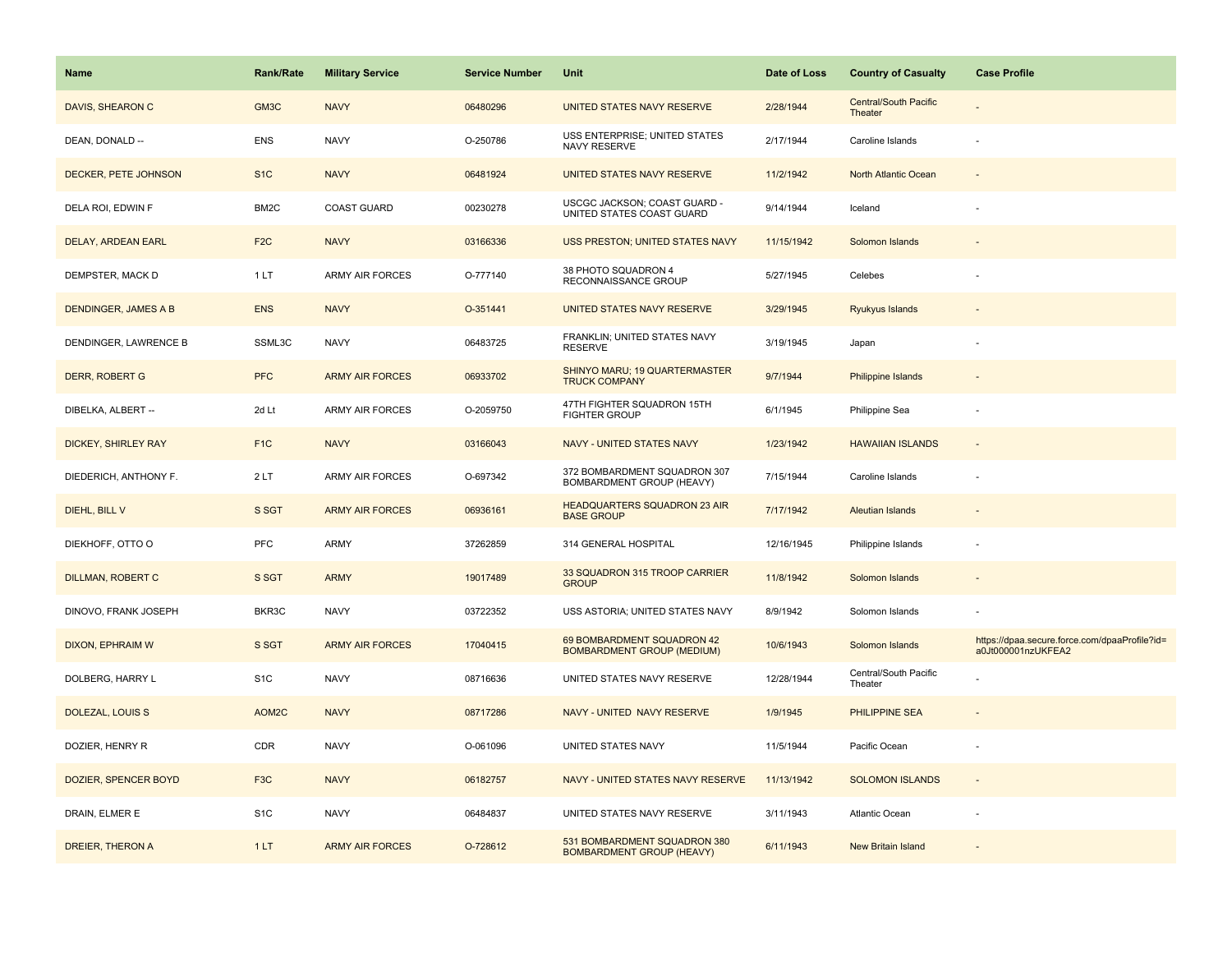| <b>Name</b>                   | Rank/Rate          | <b>Military Service</b> | <b>Service Number</b> | Unit                                                                            | Date of Loss | <b>Country of Casualty</b>                   | <b>Case Profile</b>                                                 |
|-------------------------------|--------------------|-------------------------|-----------------------|---------------------------------------------------------------------------------|--------------|----------------------------------------------|---------------------------------------------------------------------|
| DRULINER, GLENN E             | <b>ENS</b>         | <b>NAVY</b>             | O-355115              | NAVY - UNITED STATES NAVY RESERVE                                               | 3/19/1945    | <b>JAPAN</b>                                 |                                                                     |
| <b>DUDLEY, RUSSELL L</b>      | <b>CAPT</b>        | <b>ARMY AIR FORCES</b>  | O-306223              | SHINYO MARU; HEADQUARTERS<br>SQUADRON 5 AIR BASE GROUP                          | 9/7/1944     | <b>Philippine Islands</b>                    |                                                                     |
| DUNHAM, ADDISON W.            | MAJ                | <b>ARMY</b>             | O-236293              | 31 INFANTRY REGIMENT                                                            | 4/8/1942     | Philippine Islands                           |                                                                     |
| DWYER, STANLEY N              | 1LT                | <b>ARMY AIR FORCES</b>  | O-751540              | 775 BOMBARDMENT SQUADRON 463<br><b>BOMBARDMENT GROUP (HEAVY)</b>                | 5/10/1944    | Austria                                      | https://dpaa.secure.force.com/dpaaProfile?id=<br>a0Jt0000000Lm6uEAC |
| EDSON, NEIL E                 | SK3C               | <b>NAVY</b>             | 08719811              | LST-460; UNITED STATES NAVY<br><b>RESERVE</b>                                   | 12/21/1944   | Philippine Islands                           |                                                                     |
| EILTS, LEO J                  | S SGT              | <b>ARMY AIR FORCES</b>  | 39679465              | 424 BOMBARDMENT SQUADRON 307<br><b>BOMBARDMENT GROUP (HEAVY)</b>                | 2/13/1943    | Solomon Islands                              |                                                                     |
| ELLIS, EVERETT N              | MM1C               | <b>NAVY</b>             | 06482345              | NAVY - UNITED STATES NAVY RESERVE                                               | 2/21/1945    | <b>BONIN &amp; VOLCANO</b><br><b>ISLANDS</b> |                                                                     |
| <b>ELLIS, RICHARD EVERETT</b> | S <sub>2</sub> C   | <b>NAVY</b>             | 03167438              | <b>USS Arizona; UNITED STATES NAVY</b>                                          | 12/7/1941    | Hawaiian Islands                             | https://dpaa.secure.force.com/dpaaProfile?id=<br>a0Jt00000004rl5EAI |
| ELSEMAN, EDGAR W.             | T SGT              | <b>ARMY AIR FORCES</b>  | 17004297              | HEADQUARTERS SQUADRON SERVICES<br>COMMAND V AIR FORCE                           | 7/8/1944     | New Guinea                                   |                                                                     |
| EMERSON, ROY C.               | <b>CAPT</b>        | <b>ARMY AIR FORCES</b>  | O-660639              | 66 FIGHTER SQUADRON 57 FIGHTER<br><b>GROUP</b>                                  | 8/18/1945    | France                                       |                                                                     |
| ENGELHARDT, WARREN W          | AMM1C              | <b>COAST GUARD</b>      | 00230647              | COAST GUARD - UNITED STATES<br><b>COAST GUARD</b>                               | 8/7/1946     | Pacific Ocean: North<br>American Area        |                                                                     |
| <b>ENGSTEDT, CLARENCE G</b>   | <b>SGT</b>         | <b>ARMY AIR FORCES</b>  | 37266203              | <b>ARMY AIR FORCE</b>                                                           | 8/21/1944    | Gibraltar                                    | $\overline{\phantom{a}}$                                            |
| EPSTEIN, HYMIE Y.             | <b>PVT</b>         | <b>ARMY</b>             | 37139327              | 126 INFANTRY 32 DIVISION                                                        | 12/1/1942    | New Guinea                                   |                                                                     |
| <b>ERICKSON, ARCHIE V</b>     | <b>PFC</b>         | <b>ARMY</b>             | 37465784              | 22 INFANTRY 4 DIVISION                                                          | 6/25/1944    | France                                       | $\overline{a}$                                                      |
| ERICKSON, JOHN L              | LT CDR             | <b>NAVY</b>             | O-081271              | USS HANCOCK (CV-19); UNITED STATES<br><b>NAVY</b>                               | 12/15/1944   | Central/South Pacific<br>Theater             |                                                                     |
| <b>ERICKSON, MAXL</b>         | MOMM <sub>2C</sub> | <b>NAVY</b>             | 06181330              | UNITED STATES NAVY RESERVE                                                      | 1/1/1943     | Mediterranean Sea                            |                                                                     |
| ESTABROOK, EUGENE V           | SC <sub>3</sub> C  | <b>NAVY</b>             | 06484762              | USS SUWANNEE CVE 27; UNITED<br>STATES NAVY RESERVE                              | 10/26/1944   | Philippine Islands                           |                                                                     |
| ETHERTON, DONALD R            | S <sub>1</sub> C   | <b>NAVY</b>             | 08719657              | NAVY - UNITED STATES NAVY RESERVE                                               | 3/26/1945    | <b>JAPAN</b>                                 | https://dpaa.secure.force.com/dpaaProfile?id=<br>a0Jt000001nzaBREAY |
| EVANS, RICHARD J              | CPL                | <b>ARMY AIR FORCES</b>  | 17038314              | 403 BOMBARDMENT SQUADRON 43<br>BOMBARDMENT GROUP (HEAVY)                        | 1/7/1946     | New Guinea                                   |                                                                     |
| <b>EYDEN, KENNETH D</b>       | 1LT                | <b>ARMY AIR FORCES</b>  | O-721049              | 46 SQUADRON 317 TROOP CARRIER<br><b>GROUP</b>                                   | 8/28/1945    | Philippine Islands                           |                                                                     |
| FAHRNBRUCH, DONALD H          | 1 LT               | <b>ARMY AIR FORCES</b>  | O-452531              | 5TH AIR FORCE, 38TH BOMBARDMENT<br>GROUP (MEDIUM), 71ST BOMBARDMENT<br>SQUADRON | 2/7/1945     | Formosa                                      |                                                                     |
| FARIS, HERVEY E.              | <b>PFC</b>         | <b>ARMY</b>             | 39290143              | 128 INFANTRY 32 DIVISION                                                        | 6/21/1944    | <b>New Guinea</b>                            |                                                                     |
| FEIKERT, WAYNE E              | MOMM1C             | <b>NAVY</b>             | 06182812              | GUDGEON; UNITED STATES NAVY<br><b>RESERVE</b>                                   | 5/5/1944     | Marianas Islands                             |                                                                     |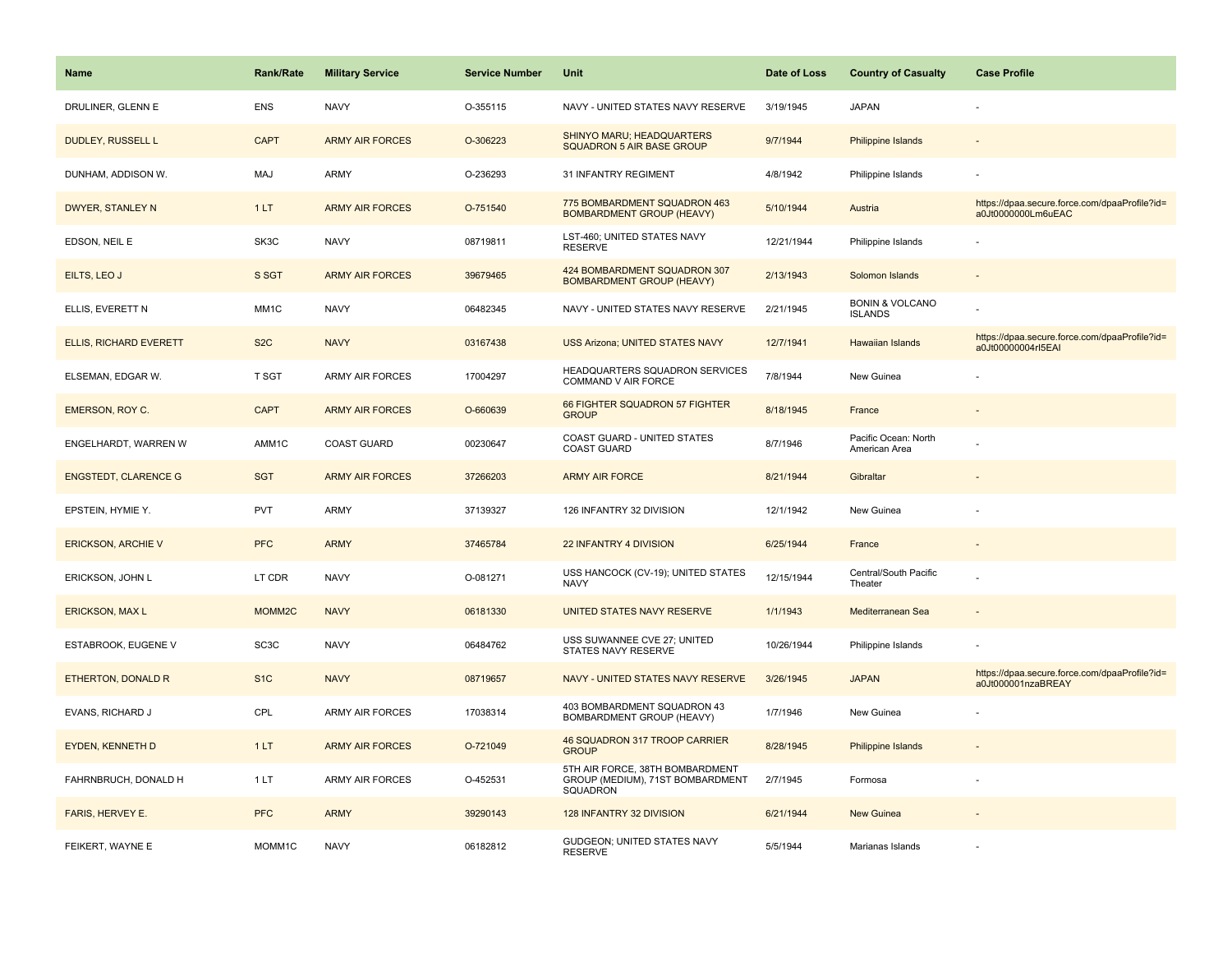| <b>Name</b>                  | <b>Rank/Rate</b>  | <b>Military Service</b> | <b>Service Number</b> | Unit                                                            | Date of Loss | <b>Country of Casualty</b> | <b>Case Profile</b>                                                 |
|------------------------------|-------------------|-------------------------|-----------------------|-----------------------------------------------------------------|--------------|----------------------------|---------------------------------------------------------------------|
| FELBER, DONALD E             | F <sub>1</sub> C  | <b>NAVY</b>             | 06488998              | <b>SCAMP; UNITED STATES NAVY</b><br><b>RESERVE</b>              | 12/5/1944    | Bonin & Volcano Islands    |                                                                     |
| FINDER, EDWIN --             | <b>PVT</b>        | ARMY                    | 06932428              | 506 PARACHUTE INFANTRY REGIMENT                                 | 6/6/1944     | English Channel            | https://dpaa.secure.force.com/dpaaProfile?id=<br>a0Jt000001nzVctEAE |
| <b>FISHER, CLAYTON H</b>     | <b>T SGT</b>      | <b>ARMY</b>             | 17011932              | 47 BOMBARDMENT SQUADRON 41<br><b>BOMBARDMENT GROUP (MEDIUM)</b> | 1/28/1944    | <b>Marshall Islands</b>    |                                                                     |
| FISHER, GEORGE R             | COX               | <b>NAVY</b>             | 03165592              | Langley; UNITED STATES NAVY                                     | 3/1/1942     | Indian Ocean               |                                                                     |
| FISHER, RAYMOND P            | PR <sub>2C</sub>  | <b>NAVY</b>             | 03166707              | <b>USS LISCOME BAY; UNITED STATES</b><br><b>NAVY</b>            | 11/24/1943   | <b>Gilbert Islands</b>     |                                                                     |
| FLEMING, CECIL V             | S <sub>1</sub> C  | <b>NAVY</b>             | 06488118              | UNITED STATES NAVY RESERVE                                      | 3/17/1944    | Mediterranean Sea          |                                                                     |
| FLOERSCH, CH                 | ARM2C             | <b>NAVY</b>             | 06484918              | UNITED STATES NAVY RESERVE                                      | 10/11/1944   | Bonin & Volcano Islands    | $\sim$                                                              |
| FLOYD, JEWELL M              | SF <sub>1</sub> C | <b>NAVY</b>             | 03165414              | USS CHICAGO; UNITED STATES NAVY                                 | 1/30/1943    | Solomon Islands            |                                                                     |
| FOOTE, EARL F                | TEC <sub>5</sub>  | <b>ARMY</b>             | 06936214              | <b>ARMY - QUARTERMASTER CORPS</b>                               | 7/5/1942     | PHILIPPINE ISLANDS         | https://dpaa.secure.force.com/dpaaProfile?id=<br>a0Jt0000000XhETEA0 |
| FOOTE, GEORGE H              | TM1C              | <b>NAVY</b>             | 03166359              | RUNNER; UNITED STATES NAVY                                      | 7/11/1943    | Japan                      |                                                                     |
| <b>FOURNIER, JACK A</b>      | EM3C              | <b>NAVY</b>             | 06485431              | <b>GUDGEON: UNITED STATES NAVY</b><br><b>RESERVE</b>            | 5/5/1944     | Marianas Islands           |                                                                     |
| FOX, HERSCHEL A              | CEM               | <b>NAVY</b>             | 03163809              | Little; UNITED STATES NAVY                                      | 5/3/1945     | Ryukyus Islands            |                                                                     |
| <b>FRAMSTEAD, HAROLD A</b>   | S <sub>2</sub> C  | <b>NAVY</b>             | 03175351              | UNITED STATES NAVY RESERVE                                      | 3/3/1946     | <b>Hawaiian Islands</b>    |                                                                     |
| FRANDSEN, EARL C             | MAJ               | ARMY                    | O-225574              | ARMY - 101 INFANTRY 101 DIVISION<br>(FILIPINO ARMY)             | 1/9/1945     | <b>FORMOSA</b>             | https://dpaa.secure.force.com/dpaaProfile?id=<br>a0Jt000000OutBfEAJ |
| <b>FRESCHAUF, CHARLES W.</b> | 1LT               | <b>ARMY AIR FORCES</b>  | O-662770              | 324 BOMBARDMENT SQUADRON 91<br><b>BOMBARDMENT GROUP (HEAVY)</b> | 5/21/1943    | $\overline{\phantom{a}}$   | https://dpaa.secure.force.com/dpaaProfile?id=<br>a0Jt0000000BSH0EAO |
| FULLERTON, JOYCE W           | 2LT               | MARINE CORPS            | O-037387              | MARINE - UNITED STATES MARINE<br><b>CORPS</b>                   | 7/30/1945    | Japan                      |                                                                     |
| <b>FULLMER, DON B</b>        | 1LT               | <b>ARMY</b>             | O-327699              | ARISAN MARU; 59 COAST ARTILLERY<br><b>REGIMENT</b>              | 10/24/1944   | <b>Philippine Sea</b>      |                                                                     |
| <b>GALUSHA, EUGENE R</b>     | HA1C              | <b>NAVY</b>             | 03722508              | USS HOUSTON (CA-30); UNITED STATES<br><b>NAVY</b>               | 3/1/1942     | Java                       |                                                                     |
| <b>GATES, DONALD L</b>       | <b>PFC</b>        | <b>ARMY</b>             | 37472268              | HMT Rohna; 853 ENGINEERS BATTALION<br>(AVIATION)                | 11/26/1943   | Mediterranean Sea          | https://dpaa.secure.force.com/dpaaProfile?id=<br>a0Jt0000000XkDEEA0 |
| GATOS, LLOYD J               | F <sub>1</sub> C  | <b>COAST GUARD</b>      | 00225298              | COAST GUARD - UNITED STATES<br><b>COAST GUARD</b>               | 6/13/1943    | Greenland                  |                                                                     |
| <b>GEHR, GERALD W</b>        | TEC <sub>5</sub>  | <b>ARMY</b>             | 37141874              | ARMY - 32 INFANTRY 7 DIVISION                                   | 6/10/1945    | <b>RYUKYUS ISLANDS</b>     |                                                                     |
| GIANGRECO, JOHN M            | 2d Lt             | <b>ARMY AIR FORCES</b>  | O-2007598             | 394 BOMBARDMENT SQUADRON 5<br>BOMBARDMENT GROUP (HEAVY)         | 4/30/1945    | Netherlands East Indies    |                                                                     |
| <b>GIBSON, CLAYTON LEON</b>  | S <sub>2</sub> C  | <b>NAVY</b>             | 03167665              | <b>Sims; UNITED STATES NAVY</b>                                 | 5/7/1942     | <b>Coral Sea</b>           |                                                                     |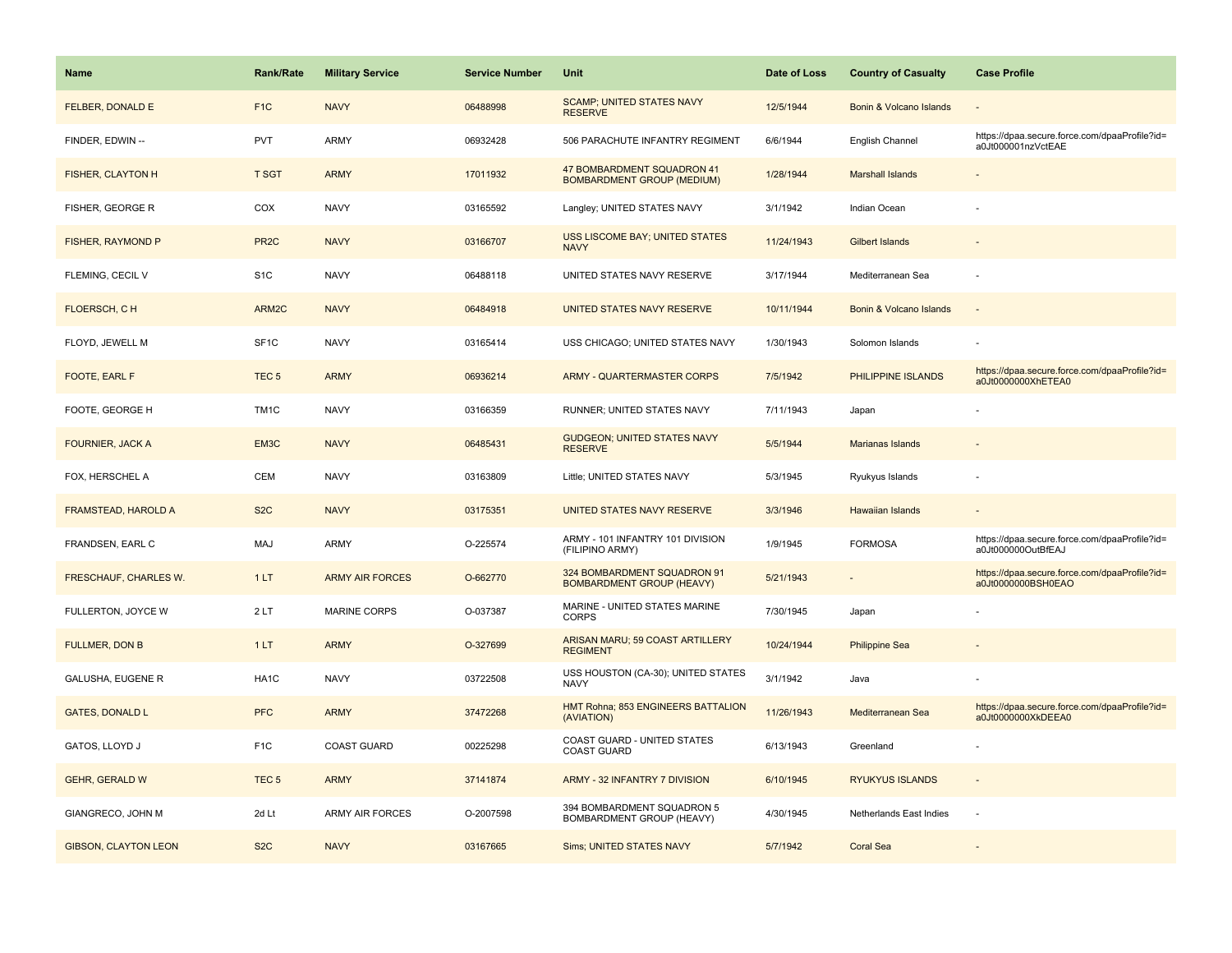| Name                       | <b>Rank/Rate</b>  | <b>Military Service</b> | <b>Service Number</b> | Unit                                                            | Date of Loss | <b>Country of Casualty</b>                   | <b>Case Profile</b>                                                 |
|----------------------------|-------------------|-------------------------|-----------------------|-----------------------------------------------------------------|--------------|----------------------------------------------|---------------------------------------------------------------------|
| GLASSBURN, ASA W           | S <sub>2</sub> C  | <b>NAVY</b>             | 08772112              | MISSISSINEWA; UNITED STATES NAVY<br>RESERVE                     | 11/20/1944   | Philippine Sea                               |                                                                     |
| <b>GLAZE, ELMER A</b>      | FC <sub>1</sub> C | <b>NAVY</b>             | 03166424              | <b>Bristol; UNITED STATES NAVY</b>                              | 10/13/1943   | Mediterranean Sea                            |                                                                     |
| GLEASON, JAMES J           | <b>MAJ</b>        | <b>ARMY</b>             | O-305484              | HEADQUARTERS SIXTH ARMY                                         | 2/7/1943     | Phoenix Islands                              |                                                                     |
| <b>GOINGS, WHITE S</b>     | <b>SGT</b>        | <b>ARMY AIR FORCES</b>  | 19050351              | 93 BOMBARDMENT SQUADRON 19<br><b>BOMBARDMENT GROUP (HEAVY)</b>  | 7/19/1942    | <b>Philippine Islands</b>                    | https://dpaa.secure.force.com/dpaaProfile?id=<br>a0Jt0000000LkpYEAS |
| GOODDING, GEORGE V         | 2LT               | <b>ARMY AIR FORCES</b>  | O-666926              | 307 FIGHTER SQUADRON 31 FIGHTER<br><b>GROUP</b>                 | 6/10/1943    | Mediterranean Sea                            |                                                                     |
| GOODWIN, GENE L            | <b>CPL</b>        | <b>ARMY</b>             | 07060447              | ARISAN MARU; 31 INFANTRY REGIMENT                               | 10/24/1944   | China Seas                                   |                                                                     |
| GOOLSBY, DONALD EARL       | S <sub>1</sub> C  | <b>NAVY</b>             | 06132104              | USS MONSSEN; UNITED STATES NAVY<br><b>RESERVE</b>               | 11/13/1942   | Solomon Islands                              |                                                                     |
| <b>GRAFF, KENNETH E</b>    | S <sub>1C</sub>   | <b>NAVY</b>             | 03166561              | USS HELENA; UNITED STATES NAVY                                  | 7/6/1943     | Solomon Islands                              |                                                                     |
| <b>GRAFFIS, EMORY E</b>    | PVT               | ARMY                    | 37145394              | 161 INFANTRY 25 DIVISION                                        | 10/27/1943   | Solomon Islands                              | ÷,                                                                  |
| <b>GREGORY, JESSE L</b>    | <b>PFC</b>        | <b>ARMY</b>             | 37458869              | 814 TANK DESTROYER BATTALION                                    | 10/28/1944   | Holland                                      |                                                                     |
| GRIFFIS, ALFRED W          | S <sub>2</sub> C  | <b>NAVY</b>             | 03170469              | NAVY - UNITED STATES NAVY RESERVE                               | 2/21/1945    | <b>BONIN &amp; VOLCANO</b><br><b>ISLANDS</b> |                                                                     |
| <b>GROVES, ROBERT L</b>    | <b>PVT</b>        | <b>ARMY</b>             | 37356301              | 120 ENGINEERS COMBAT BATTALION 45<br><b>DIVISION</b>            | 5/23/1944    | Italy                                        |                                                                     |
| GRUNKEMEYER, BILLIE W      | TEC <sub>5</sub>  | <b>ARMY</b>             | 37479568              | ARMY - 143 INFANTRY 36 DIVISION                                 | 2/10/1945    | <b>FRANCE</b>                                |                                                                     |
| <b>GUSTAFSON, ROBERT E</b> | <b>PFC</b>        | <b>ARMY AIR FORCES</b>  | 17011588              | SHINYO MARU; HEADQUARTERS<br><b>SQUADRON 5 AIR BASE GROUP</b>   | 9/7/1944     | Philippine Islands                           | $\overline{\phantom{a}}$                                            |
| GUY, EVERETT --            | GM1C              | <b>NAVY</b>             | 03165780              | USS HELENA; UNITED STATES NAVY                                  | 7/6/1943     | Solomon Islands                              |                                                                     |
| <b>HAASE, RICHARD P</b>    | <b>PFC</b>        | <b>ARMY</b>             | 19011331              | ARMY - 808 MILITARY POLICE COMPANY                              | 8/1/1942     | PHILIPPINE ISLANDS                           | https://dpaa.secure.force.com/dpaaProfile?id=<br>a0Jt0000000XixPEAS |
| HAGEDORN, GEORGE E L       | F <sub>1</sub> C  | <b>NAVY</b>             | 08721779              | NAVY - UNITED STATES NAVY RESERVE                               | 10/29/1944   | PHILIPPINE ISLANDS                           |                                                                     |
| <b>HAGMANN, ALLEN E</b>    | MOMM1C            | <b>NAVY</b>             | 06480083              | UNITED STATES NAVY RESERVE                                      | 5/27/1944    | New Guinea                                   |                                                                     |
| HALLGREN, EARL O           | <b>MAJ</b>        | <b>ARMY</b>             | O-318600              | ARMY - 45 INFANTRY REGIMENT (PS)                                | 12/29/1941   | PHILIPPINE ISLANDS                           | ÷,                                                                  |
| HAMNER, MELVIN L           | S SGT             | <b>ARMY AIR FORCES</b>  | 37266732              | 71 BOMBARDMENT SQUADRON 38<br><b>BOMBARDMENT GROUP (MEDIUM)</b> | 3/20/1943    | <b>New Guinea</b>                            |                                                                     |
| HANKE, KENNETH E           | F <sub>1</sub> C  | <b>NAVY</b>             | 03169975              | NAVY - UNITED STATES NAVY                                       | 10/25/1944   | PHILIPPINE SEA                               |                                                                     |
| HANSEN, MARTIN LAVERN      | S <sub>1</sub> C  | <b>NAVY</b>             | 03167667              | <b>Sims; UNITED STATES NAVY</b>                                 | 5/7/1942     | Coral Sea                                    |                                                                     |
| HANSON, ROBERT G           | S <sub>1</sub> C  | <b>NAVY</b>             | 03220651              | NAVY - UNITED STATES NAVY RESERVE                               | 3/26/1945    | <b>JAPAN</b>                                 | https://dpaa.secure.force.com/dpaaProfile?id=<br>a0Jt000001nzTIMEAU |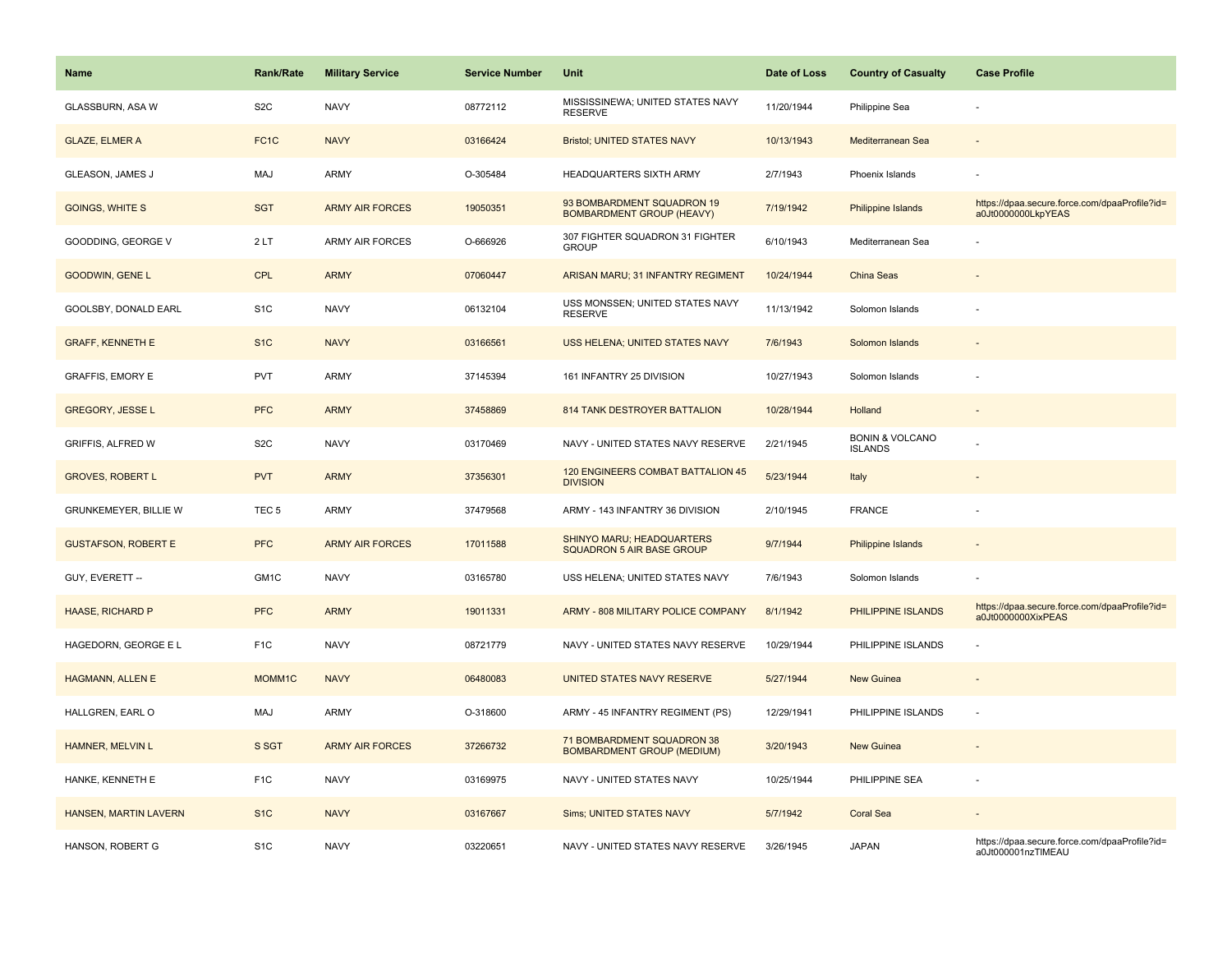| <b>Name</b>                 | <b>Rank/Rate</b>  | <b>Military Service</b> | <b>Service Number</b> | Unit                                                              | Date of Loss | <b>Country of Casualty</b>                   | <b>Case Profile</b>                                                 |
|-----------------------------|-------------------|-------------------------|-----------------------|-------------------------------------------------------------------|--------------|----------------------------------------------|---------------------------------------------------------------------|
| <b>HARBISON, CLINTON M</b>  | 2LT               | <b>MARINE CORPS</b>     | O-023021              | 8 BOMBARDMENT SQUADRON 3<br><b>BOMBARDMENT GROUP (LIGHT)</b>      | 9/20/1943    | Samoa                                        |                                                                     |
| HARRINGTON, EDWARD D        | PHM <sub>2C</sub> | <b>NAVY</b>             | 03165366              | ARISAN MARU; UNITED STATES NAVY                                   | 10/24/1944   | Philippine Islands                           |                                                                     |
| <b>HARRIS, PETER JOHN</b>   | COX               | <b>NAVY</b>             | 03166291              | <b>USS Arizona; UNITED STATES NAVY</b>                            | 12/7/1941    | Hawaiian Islands                             | https://dpaa.secure.force.com/dpaaProfile?id=<br>a0Jt0000000BSV7EAO |
| HARRISON, FRANCIS H         | ARM3C             | <b>NAVY</b>             | 03169158              | USS LISCOME BAY CVE 56; UNITED<br><b>STATES NAVY</b>              | 11/24/1943   | Gilbert Islands                              |                                                                     |
| HART, JOHN P                | <b>ENS</b>        | <b>NAVY</b>             | O-083131              | UNITED STATES NAVY RESERVE                                        | 1/30/1942    | Pacific Ocean                                |                                                                     |
| HARVAT, HARRY H             | BKR3C             | <b>NAVY</b>             | 09616435              | NAVY - UNITED STATES NAVY RESERVE                                 | 2/21/1945    | <b>BONIN &amp; VOLCANO</b><br><b>ISLANDS</b> |                                                                     |
| <b>HASL, JAMES THOMAS</b>   | F <sub>1</sub> C  | <b>NAVY</b>             | 03165289              | <b>USS Arizona: UNITED STATES NAVY</b>                            | 12/7/1941    | <b>Hawaiian Islands</b>                      | https://dpaa.secure.force.com/dpaaProfile?id=<br>a0Jt000000nJ2a0EAC |
| HATHAWAY, WAYNE E           | M SGT             | ARMY                    | 06253235              | 2 GENERAL HOSPITAL                                                | 7/27/1942    | Philippine Islands                           | https://dpaa.secure.force.com/dpaaProfile?id=<br>a0Jt0000000ccNfEAI |
| <b>HEADRICK, OMAR W</b>     | 1LT               | <b>ARMY AIR FORCES</b>  | O-430927              | 70 BOMBARDMENT SQUADRON 38<br><b>BOMBARDMENT GROUP (MEDIUM)</b>   | 1/3/1943     | Solomon Islands                              |                                                                     |
| HEALEY, BERNARD T           | 2LT               | <b>ARMY AIR FORCES</b>  | O-661484              | 423 BOMBARDMENT SQUADRON 306<br>BOMBARDMENT GROUP (HEAVY)         | 12/30/1942   | France                                       |                                                                     |
| <b>HECKART, DANA W</b>      | <b>CMOMM</b>      | <b>COAST GUARD</b>      | 00513007              | <b>COAST GUARD - UNITED STATES</b><br><b>COAST GUARD</b>          | 7/1/1943     | <b>Atlantic Ocean</b>                        |                                                                     |
| HEIRONYMUS, WALLACE R       | CPL               | <b>ARMY</b>             | 37468758              | HMT Rohna; 853 ENGINEERS BATTALION<br>(AVIATION)                  | 11/26/1943   | Mediterranean Sea                            | https://dpaa.secure.force.com/dpaaProfile?id=<br>a0Jt0000000XjoOEAS |
| <b>HELT, JACK E</b>         | F <sub>2C</sub>   | <b>NAVY</b>             | 08774744              | NAVY - UNITED STATES NAVY RESERVE                                 | 7/30/1945    | <b>PHILIPPINE SEA</b>                        |                                                                     |
| HENDERSON, CHARLES MURRAY   | LT /JG/           | <b>NAVY</b>             | O-157775              | VB-109; UNITED STATES NAVY<br><b>RESERVE</b>                      | 2/14/1944    | Marshall Islands                             |                                                                     |
| <b>HENDERSON, HAROLD L</b>  | ARM3C             | <b>NAVY</b>             | 06488849              | UNITED STATES NAVY RESERVE                                        | 9/21/1945    | Pacific Ocean                                |                                                                     |
| HENDERSON, HARRY G          | RDM3C             | <b>NAVY</b>             | 08720135              | NAVY - UNITED STATES NAVY RESERVE                                 | 3/26/1945    | RYUKYUS ISLANDS                              | https://dpaa.secure.force.com/dpaaProfile?id=<br>a0Jt000001nzaAnEAI |
| <b>HENDERSON, WILLIAM H</b> | 1LT               | <b>ARMY AIR FORCES</b>  | O-726644              | <b>19 TROOP CARRIER SQUADRON</b>                                  | 10/20/1943   | <b>Pacific Ocean</b>                         |                                                                     |
| HENSLEY, WENDELL B          | <b>T SGT</b>      | ARMY AIR FORCES         | 37466193              | 338 BOMBARDMENT SQUADRON 96<br>BOMBARDMENT GROUP (HEAVY)          | 4/11/1944    | <b>Baltic Sea</b>                            |                                                                     |
| HERBST, HILBERT E           | FLT O             | <b>ARMY AIR FORCES</b>  | T-006445              | 501 BOMBARDMENT SQUADRON 345<br><b>BOMBARDMENT GROUP (MEDIUM)</b> | 4/28/1945    | French Indochina                             | https://dpaa.secure.force.com/dpaaProfile?id=<br>a0Jt0000000XfFuEAK |
| HERMANSKY, ROBERT L         | AP <sub>1</sub> C | <b>NAVY</b>             | 03164794              | UNITED STATES NAVY                                                | 12/3/1942    | Pacific Ocean                                |                                                                     |
| HIATT, JOE C                | <b>PVT</b>        | <b>ARMY</b>             | 17011912              | ARISAN MARU; 59 COAST ARTILLERY<br><b>REGIMENT</b>                | 10/24/1944   | <b>China Seas</b>                            |                                                                     |
| HIATT, RICHARD C            | <b>PFC</b>        | <b>ARMY</b>             | 17018657              | ARMY - 31 INFANTRY REGIMENT                                       | 7/12/1942    | PHILIPPINE ISLANDS                           | https://dpaa.secure.force.com/dpaaProfile?id=<br>a0Jt0000000ccUCEAY |
| <b>HICKS, EUGENE R</b>      | 1LT               | <b>ARMY AIR FORCES</b>  | O-811078              | 832 BOMBARDMENT SQUADRON 486<br><b>BOMBARDMENT GROUP (HEAVY)</b>  | 5/29/1945    | North Sea or Tyrrhenian<br>Sea               |                                                                     |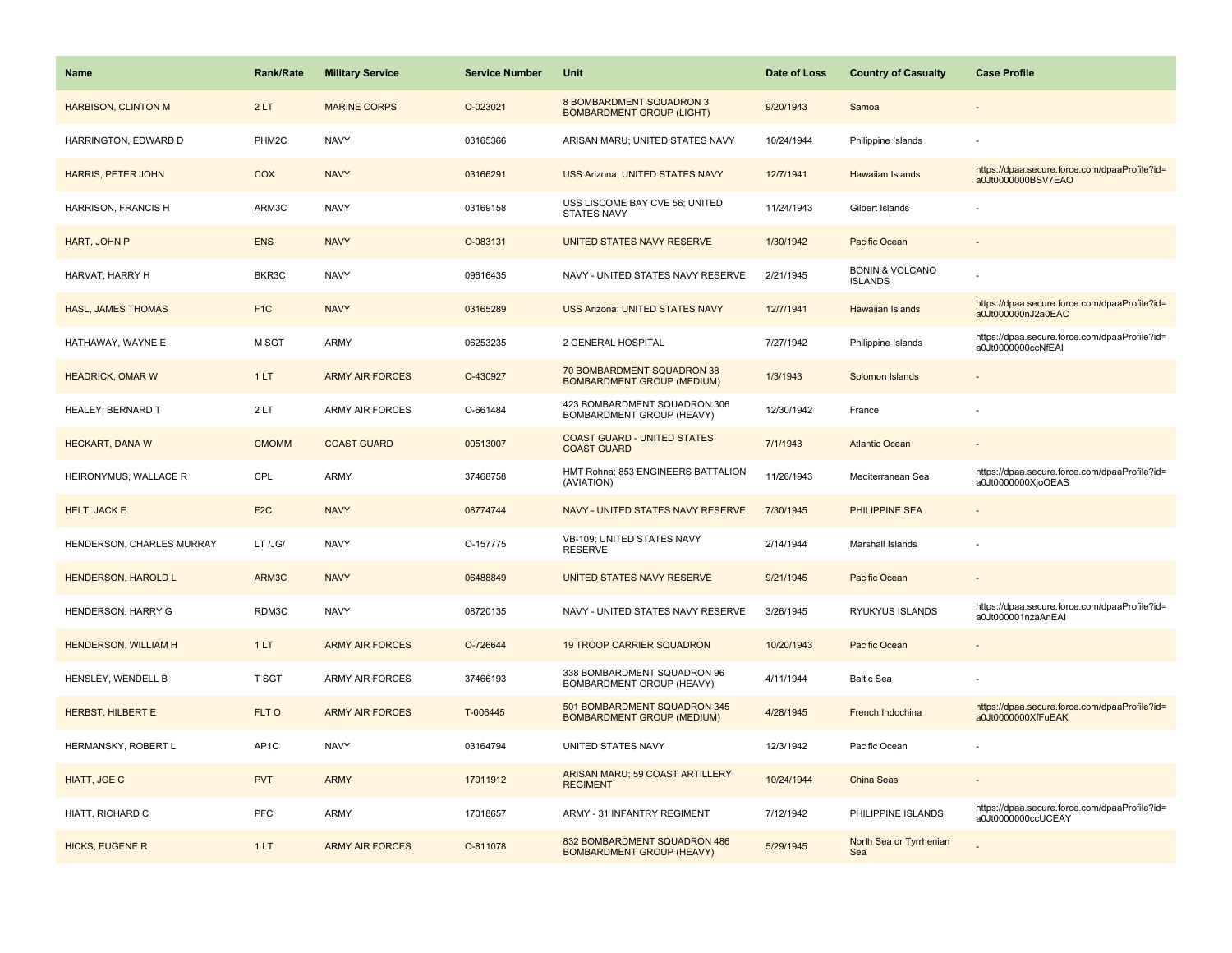| <b>Name</b>                | <b>Rank/Rate</b>  | <b>Military Service</b> | <b>Service Number</b> | Unit                                                             | Date of Loss | <b>Country of Casualty</b>            | <b>Case Profile</b>                                                 |
|----------------------------|-------------------|-------------------------|-----------------------|------------------------------------------------------------------|--------------|---------------------------------------|---------------------------------------------------------------------|
| HIEKE, DWIGHT A            | SGT               | <b>ARMY</b>             | 37153412              | 803 TANK DESTROYER BATTALION                                     | 9/7/1944     | Belgium                               |                                                                     |
| <b>HIGHTREE, RANDALL G</b> | <b>PVT</b>        | <b>ARMY AIR FORCES</b>  | 17123191              | <b>USAT DORCHESTER; AIR CORPS</b>                                | 2/3/1943     | Greenland                             |                                                                     |
| HILD, MARVIN E             | T SGT             | <b>ARMY AIR FORCES</b>  | 37471236              | 849 BOMBARDMENT SQUADRON 490<br>BOMBARDMENT GROUP (HEAVY)        | 6/6/1944     | English Channel                       |                                                                     |
| <b>HILGERT, DONALD B</b>   | 1LT               | <b>ARMY AIR FORCES</b>  | O-729338              | 27 FIGHTER SQUADRON 1 FIGHTER<br><b>GROUP</b>                    | 4/5/1943     | Mediterranean Sea                     |                                                                     |
| HITCHCOCK, LAWRENCE S      | F <sub>1</sub> C  | <b>NAVY</b>             | 08721770              | NAVY - UNITED STATES NAVY RESERVE                                | 10/29/1944   | PHILIPPINE ISLANDS                    |                                                                     |
| HLADKY, WILLIAM --         | T Sgt             | <b>ARMY</b>             | 6414141               | <b>QUARTERMASTER CORPS</b>                                       | 4/14/1942    | <b>Philippine Islands</b>             |                                                                     |
| HOELSCHER, LESTER JOHN     | HA <sub>1</sub> C | <b>NAVY</b>             | 03166646              | USS Arizona; UNITED STATES NAVY                                  | 12/7/1941    | Hawaiian Islands                      | https://dpaa.secure.force.com/dpaaProfile?id=<br>a0Jt000000mptcEEAQ |
| <b>HOELTING, VERNON L</b>  | <b>PFC</b>        | <b>ARMY</b>             | 37257812              | <b>ARMY - ORDNANCE DEPARTMENT</b>                                | 2/7/1943     | <b>ATLANTIC OCEAN</b>                 |                                                                     |
| HOEVET, DEAN C             | MAJ               | <b>ARMY AIR FORCES</b>  | O-022248              | 30 BOMBARDMENT SQUADRON 19<br>BOMBARDMENT GROUP (HEAVY)          | 8/16/1942    | Australia                             | https://dpaa.secure.force.com/dpaaProfile?id=<br>a0Jt000001XMny3EAD |
| HOFFMAN, ORAND J           | <b>SGT</b>        | <b>ARMY AIR FORCES</b>  | 17078628              | 432 BOMBARDMENT SQUADRON 17<br><b>BOMBARDMENT GROUP (MEDIUM)</b> | 8/20/1944    | North Sea or Tyrrhenian<br>Sea        |                                                                     |
| HOGAN, JAMES T             | 2LT               | <b>ARMY AIR FORCES</b>  | O-736859              | 65 BOMBARDMENT SQUADRON 43<br>BOMBARDMENT GROUP (HEAVY)          | 3/29/1944    | New Guinea                            | https://dpaa.secure.force.com/dpaaProfile?id=<br>a0Jt000001nzQDCEA2 |
| <b>HOGUE, JACK H</b>       | S <sub>2</sub> C  | <b>COAST GUARD</b>      | 07009697              | <b>COAST GUARD - UNITED STATES</b><br><b>COAST GUARD</b>         | 12/17/1945   | PHILIPPINE ISLANDS                    |                                                                     |
| HOLLEY, PAUL ELSTON        | S <sub>1</sub> C  | <b>NAVY</b>             | 03165490              | USS California; UNITED STATES NAVY                               | 12/7/1941    | Hawaiian Islands                      | https://dpaa.secure.force.com/dpaaProfile?id=<br>a0Jt00000004nBOEAY |
| <b>HOLMES, CHARLEY A</b>   | <b>PVT</b>        | <b>ARMY</b>             | 17018605              | ARISAN MARU; 60 COAST ARTILLERY<br><b>REGIMENT</b>               | 10/24/1944   | China Seas                            |                                                                     |
| HOLMES, JAMES M            | 2LT               | <b>ARMY AIR FORCES</b>  | O-773655              | 344 FIGHTER SQUADRON 343 FIGHTER<br><b>GROUP</b>                 | 3/30/1945    | Aleutian Islands                      |                                                                     |
| HOMER, WALTER W            | <b>CAPT</b>       | <b>ARMY AIR FORCES</b>  | O-432164              | 398 BOMBARDMENT SQUADRON 504<br><b>BOMBARDMENT GROUP</b>         | 3/24/1945    | Marianas Islands                      |                                                                     |
| HOOD, FRANK E              | S <sub>2</sub> C  | <b>NAVY</b>             | 08716791              | SCORPION; UNITED STATES NAVY                                     | 2/22/1944    | Pacific Ocean: North<br>American Area |                                                                     |
| HORN, WILLIAM D            | <b>FIC</b>        | <b>NAVY</b>             | 08717387              | <b>GAMBIER BAY; UNITED STATES NAVY</b><br><b>RESERVE</b>         | 10/25/1944   | <b>Philippine Sea</b>                 |                                                                     |
| HORNBUSSEL, FREDERICK A    | <b>PFC</b>        | <b>ARMY</b>             | 37257836              | SS HENRY R MALLORY; ORDNANCE<br><b>DEPARTMENT</b>                | 2/7/1943     | Atlantic Ocean                        |                                                                     |
| <b>HOSTICK, ELLIS B</b>    | GM3C              | <b>NAVY</b>             | 03165550              | USS HOUSTON (CA-30); UNITED STATES<br><b>NAVY</b>                | 3/1/1942     | Java                                  |                                                                     |
| HOUTCHENS, JAMES D         | S SGT             | <b>ARMY AIR FORCES</b>  | 37483248              | 322 BOMBARDMENT SQUADRON 91<br>BOMBARDMENT GROUP (HEAVY)         | 4/8/1945     | Germany                               |                                                                     |
| HUMPHREYS, BERNARD F       | <b>PFC</b>        | <b>ARMY</b>             | 17024117              | ARISAN MARU; 2 GENERAL HOSPITAL                                  | 10/24/1944   | China Seas                            |                                                                     |
| HUNT, DONALD --            | PFC               | MARINE CORPS            | 00537307              | MARINE - UNITED STATES MARINE<br><b>CORPS</b>                    | 9/18/1945    | Philippine Sea                        |                                                                     |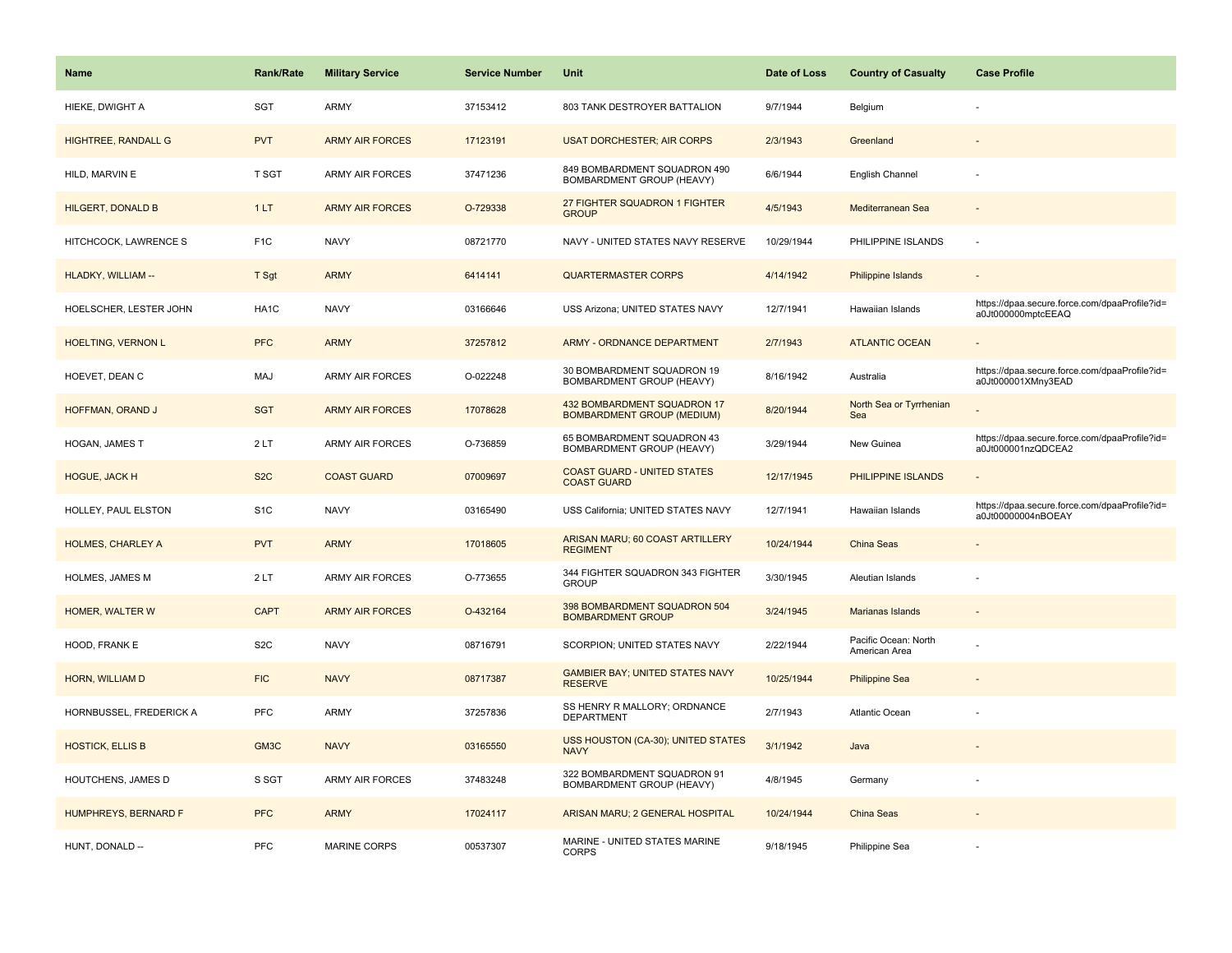| <b>Name</b>                | <b>Rank/Rate</b>  | <b>Military Service</b> | <b>Service Number</b> | Unit                                                                          | Date of Loss | <b>Country of Casualty</b> | <b>Case Profile</b>                                                 |
|----------------------------|-------------------|-------------------------|-----------------------|-------------------------------------------------------------------------------|--------------|----------------------------|---------------------------------------------------------------------|
| HUNT, WALTER F             | <b>PVT</b>        | <b>ARMY</b>             | 37035515              | 57 ENGINEERS COMBAT BATTALION<br><b>AMERICAL DIVISION</b>                     | 3/29/1945    | <b>Philippine Islands</b>  |                                                                     |
| HUNTEMER, EUGENE J         | <b>ENS</b>        | <b>NAVY</b>             | O-165545              | USS CUSHING; UNITED STATES NAVY                                               | 11/13/1942   | Solomon Islands            |                                                                     |
| HUNTER, RICHARD G          | LT COL            | <b>ARMY</b>             | O-005171              | ARISAN MARU; 91 FIELD ARTILLERY<br>REGIMENT 91 DIVISION (PHILIPPINE<br>SCOUT) | 10/24/1944   | China Seas                 |                                                                     |
| HUNTER, ROBERT D           | CAPT              | <b>ARMY AIR FORCES</b>  | O-022062              | 6 CONVALESCENT HOSPITAL                                                       | 6/17/1942    | Panama                     |                                                                     |
| HUNTLEY, HUGH C. W.        | 1st Lt            | <b>ARMY AIR FORCES</b>  | O-1550626             | 874 BOMBARDMENT SQUADRON 498<br><b>BOMBARDMENT GROUP (VERY HEAVY)</b>         | 5/25/1946    | Japan/Okinawa              |                                                                     |
| HUPP, LEON C               | T SGT             | <b>ARMY AIR FORCES</b>  | 37473784              | 498 BOMBARDMENT SQUADRON 345<br>BOMBARDMENT GROUP (MEDIUM)                    | 5/11/1944    | New Guinea                 |                                                                     |
| <b>INMAN, RICHARD C.</b>   | Sgt               | <b>ARMY AIR FORCES</b>  | 6933768               | 26 BOMBARDMENT SQUADRON 11<br><b>BOMBARDMENT GROUP (HEAVY)</b>                | 8/4/1942     | Solomon Islands            |                                                                     |
| JACKSON, PETER S           | S SGT             | ARMY                    | 06570355              | ARMY - 60 COAST ARTILLERY<br><b>REGIMENT</b>                                  | 1/9/1945     | <b>FORMOSA</b>             | https://dpaa.secure.force.com/dpaaProfile?id=<br>a0Jt000000PgMJLEA3 |
| <b>JACKSON, WELDA R</b>    | ARM2C             | <b>NAVY</b>             | 06485796              | UNITED STATES NAVY RESERVE                                                    | 8/22/1945    | Pacific Ocean              |                                                                     |
| JACOBSEN, DONALD ROY       | S <sub>2</sub> C  | <b>NAVY</b>             | 03167712              | UNITED STATES NAVY                                                            | 2/22/1942    | Bermuda                    |                                                                     |
| JACOBY, EDWARD --          | <b>SGT</b>        | <b>ARMY</b>             | 20723161              | <b>HMT Rohna; INFANTRY</b>                                                    | 11/26/1943   | Mediterranean Sea          |                                                                     |
| JANIAK, WALTER --          | <b>PFC</b>        | ARMY                    | 37149249              | 339 INFANTRY 85 DIVISION                                                      | 9/15/1945    | Italy                      |                                                                     |
| <b>JASA, ROBERT L</b>      | MM3C              | <b>NAVY</b>             | 03724635              | <b>WAHOO; UNITED STATES NAVY</b>                                              | 11/1/1943    | Sea of Japan               |                                                                     |
| JEFFREY, JAMES H           | CPL               | ARMY AIR FORCES         | 37472703              | 447 BOMBARDMENT SQUADRON 321<br>BOMBARDMENT GROUP (MEDIUM)                    | 1/8/1944     | Adriatic Sea               |                                                                     |
| JEPSON, BRUCE F            | FLT O             | <b>ARMY AIR FORCES</b>  | T-125023              | 529 FIGHTER SQUADRON 311 FIGHTER<br><b>GROUP</b>                              | 4/25/1945    | China                      | https://dpaa.secure.force.com/dpaaProfile?id=<br>a0Jt0000000XeC6EAK |
| JEROME, CHARLES C          | COX               | <b>NAVY</b>             | 03683722              | Asheville; UNITED STATES NAVY                                                 | 3/3/1942     | Indian Ocean               |                                                                     |
| <b>JEWELL, CLYDE E</b>     | S SGT             | <b>ARMY</b>             | 37034599              | 1 REGIMENT 1 ARMORED DIVISION                                                 | 7/17/1944    | Italy                      |                                                                     |
| JODER, WILMOT B            | <b>CMOMM</b>      | <b>NAVY</b>             | 03164580              | TULLIBEE; UNITED STATES NAVY                                                  | 3/26/1944    | Caroline Islands           |                                                                     |
| <b>JOHANSON, GILBERT A</b> | <b>PFC</b>        | <b>ARMY</b>             | 17018713              | <b>ARMY - 31 INFANTRY REGIMENT</b>                                            | 7/5/1942     | PHILIPPINE ISLANDS         | https://dpaa.secure.force.com/dpaaProfile?id=<br>a0Jt000000MeRHrEAN |
| JOHNSON, BENNETT L         | 2LT               | <b>ARMY AIR FORCES</b>  | O-424962              | <b>13 PURSUIT SQUADRON</b>                                                    | 2/27/1942    | Indian Ocean               |                                                                     |
| JOHNSON, CLIFFORD R        | <b>SGT</b>        | <b>ARMY</b>             | 20721955              | 134 INFANTRY 35 DIVISION                                                      | 12/12/1944   | Germany                    |                                                                     |
| JOHNSON, DONALD V          | LT                | <b>NAVY</b>             | O-129281              | UNITED STATES NAVY RESERVE                                                    | 3/19/1945    | Philippine Sea             |                                                                     |
| JOHNSON, LEROY G           | RM <sub>2</sub> C | <b>NAVY</b>             | 03722229              | <b>USS LISCOME BAY; UNITED STATES</b><br><b>NAVY</b>                          | 11/24/1943   | <b>Gilbert Islands</b>     |                                                                     |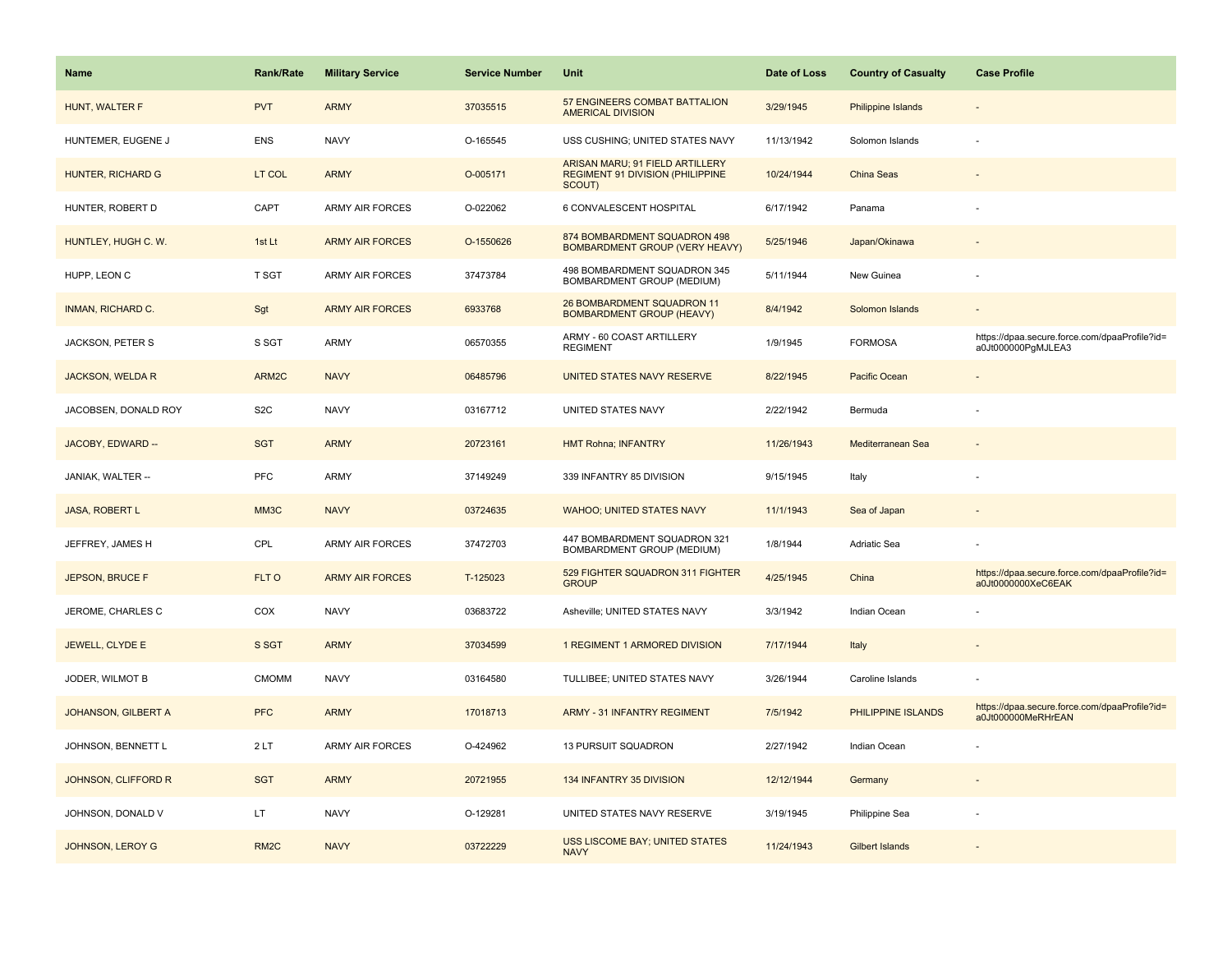| <b>Name</b>                | <b>Rank/Rate</b>  | <b>Military Service</b> | <b>Service Number</b> | Unit                                                             | Date of Loss | <b>Country of Casualty</b>                   | <b>Case Profile</b>                                                 |
|----------------------------|-------------------|-------------------------|-----------------------|------------------------------------------------------------------|--------------|----------------------------------------------|---------------------------------------------------------------------|
| JOHNSON, MARTIN C          | <b>PVT</b>        | ARMY AIR FORCES         | 37472816              | 32 PHOTO SQUADRON 5<br>RECONNAISSANCE GROUP                      | 4/20/1944    | Algeria                                      |                                                                     |
| JOHNSON, MILTON O.         | 1LT               | <b>ARMY AIR FORCES</b>  | O-420833              | 33 BOMBARDMENT SQUADRON 22<br><b>BOMBARDMENT GROUP (MEDIUM)</b>  | 7/4/1943     |                                              |                                                                     |
| JOHNSON, QUENTIN W         | RM <sub>1</sub> C | <b>NAVY</b>             | 03166335              | Buck; UNITED STATES NAVY                                         | 10/9/1943    | North or Tyrrhenian Seas                     |                                                                     |
| <b>JOHNSON, RALPH C</b>    | S <sub>1</sub> C  | <b>NAVY</b>             | 06480193              | NAVY - UNITED STATES NAVY RESERVE                                | 2/21/1945    | <b>BONIN &amp; VOLCANO</b><br><b>ISLANDS</b> |                                                                     |
| JONES, ALBERT J            | SOM2C             | <b>NAVY</b>             | 06488772              | NAVY - UNITED STATES NAVY RESERVE                                | 9/17/1945    | <b>JAPAN</b>                                 |                                                                     |
| JONES, DONALD F            | ARM1C             | <b>NAVY</b>             | 06481159              | UNITED STATES NAVY RESERVE                                       | 1/21/1945    | Formosa                                      |                                                                     |
| JONES, KARL K              | EM3C              | <b>NAVY</b>             | 03168152              | USS MCCAWLEY; UNITED STATES NAVY                                 | 6/30/1943    | Solomon Islands                              |                                                                     |
| <b>JONES, LAWRENCE E</b>   | <b>CAPT</b>       | <b>ARMY AIR FORCES</b>  | O-434513              | 94 SQUADRON 439 TROOP CARRIER<br><b>GROUP</b>                    | 2/21/1944    | Liberia                                      |                                                                     |
| JONES, LE ROY N            | F <sub>2</sub> C  | <b>NAVY</b>             | 05780406              | NAVY - UNITED STATES NAVY RESERVE                                | 11/10/1944   | ADMIRALTY ISLANDS                            | https://dpaa.secure.force.com/dpaaProfile?id=<br>a0Jt0000000Xfa5EAC |
| <b>JONES, WARREN ALLEN</b> | Y <sub>3</sub> C  | <b>NAVY</b>             | 03165174              | <b>USS Arizona; UNITED STATES NAVY</b>                           | 12/7/1941    | <b>Hawaiian Islands</b>                      | https://dpaa.secure.force.com/dpaaProfile?id=<br>a0Jt000000mq6tWEAQ |
| JORGENSEN, EUGENE L        | 1 LT              | ARMY                    | O-405263              | 14 ENGINEERS REGIMENT (PHILIPPINE<br>SCOUT)                      | 2/1/1946     | Philippine Islands                           |                                                                     |
| <b>JUSTICE, BURL W.</b>    | 1LT               | <b>ARMY AIR FORCES</b>  | O-743187              | 392 BOMBARDMENT SQUADRON 30<br><b>BOMBARDMENT GROUP (HEAVY)</b>  | 12/20/1943   | <b>Marshall Islands</b>                      |                                                                     |
| KAHLER, LEROY AUGUST       | AS                | <b>NAVY</b>             | 06483169              | USS VINCENNES; UNITED STATES NAVY<br><b>RESERVE</b>              | 8/9/1942     | Solomon Islands                              |                                                                     |
| <b>KALAMAJA, LEO B</b>     | QM3C              | <b>NAVY</b>             | 03166687              | ARISAN MARU; UNITED STATES NAVY                                  | 10/24/1944   | Central/South Pacific<br>Theater             |                                                                     |
| KAMPER, MARTIN B           | CPL               | ARMY                    | 37034977              | HMT Rohna; INFANTRY                                              | 11/26/1943   | Mediterranean Sea                            |                                                                     |
| KANGER, BERNARD A.         | <b>CPL</b>        | <b>ARMY AIR FORCES</b>  | 17011648              | 26 SQUADRON 4 FERRY GROUP                                        | 4/4/1943     | African/Med/Middle<br>Eastern At Large       | https://dpaa.secure.force.com/dpaaProfile?id=<br>a0Jt000000PgMEtEAN |
| KASPAR, ARNOLD R           | 2LT               | ARMY AIR FORCES         | O-760327              | 856 BOMBARDMENT SQUADRON 492<br>BOMBARDMENT GROUP (HEAVY)        | 6/20/1944    | <b>Baltic Sea</b>                            |                                                                     |
| <b>KASPAR, DONALD C</b>    | <b>SGT</b>        | <b>ARMY AIR FORCES</b>  | 37482606              | 744 BOMBARDMENT SQUADRON 456<br><b>BOMBARDMENT GROUP (HEAVY)</b> | 11/11/1944   | <b>Adriatic Sea</b>                          |                                                                     |
| KASSEBAUM, LOUIS R         | SM <sub>2</sub> C | <b>NAVY</b>             | 03166334              | <b>Buck; UNITED STATES NAVY</b>                                  | 10/9/1943    | North or Tyrrhenian Seas                     | $\sim$                                                              |
| KASTLER, CALVIN O          | S <sub>2</sub> C  | <b>NAVY</b>             | 06482169              | Rowan; UNITED STATES NAVY RESERVE                                | 9/11/1943    | ** Documentation Errors                      | $\sim$                                                              |
| KEAGLE, ALLEN W            | LT /JG/           | <b>NAVY</b>             | O-176747              | UNITED STATES NAVY RESERVE                                       | 4/2/1945     | Pacific Ocean                                |                                                                     |
| <b>KELLOGG, WAYNE C</b>    | AMM1C             | <b>NAVY</b>             | 03166519              | <b>UNITED STATES NAVY</b>                                        | 11/12/1944   | Pacific Ocean                                |                                                                     |
| KELLY, EMMETT J            | 1st Lt            | <b>ARMY AIR FORCES</b>  | O-2056978             | 317 FIGHTER SQUADRON 325 FIGHTER<br><b>GROUP</b>                 | 5/1/1945     | Italy                                        |                                                                     |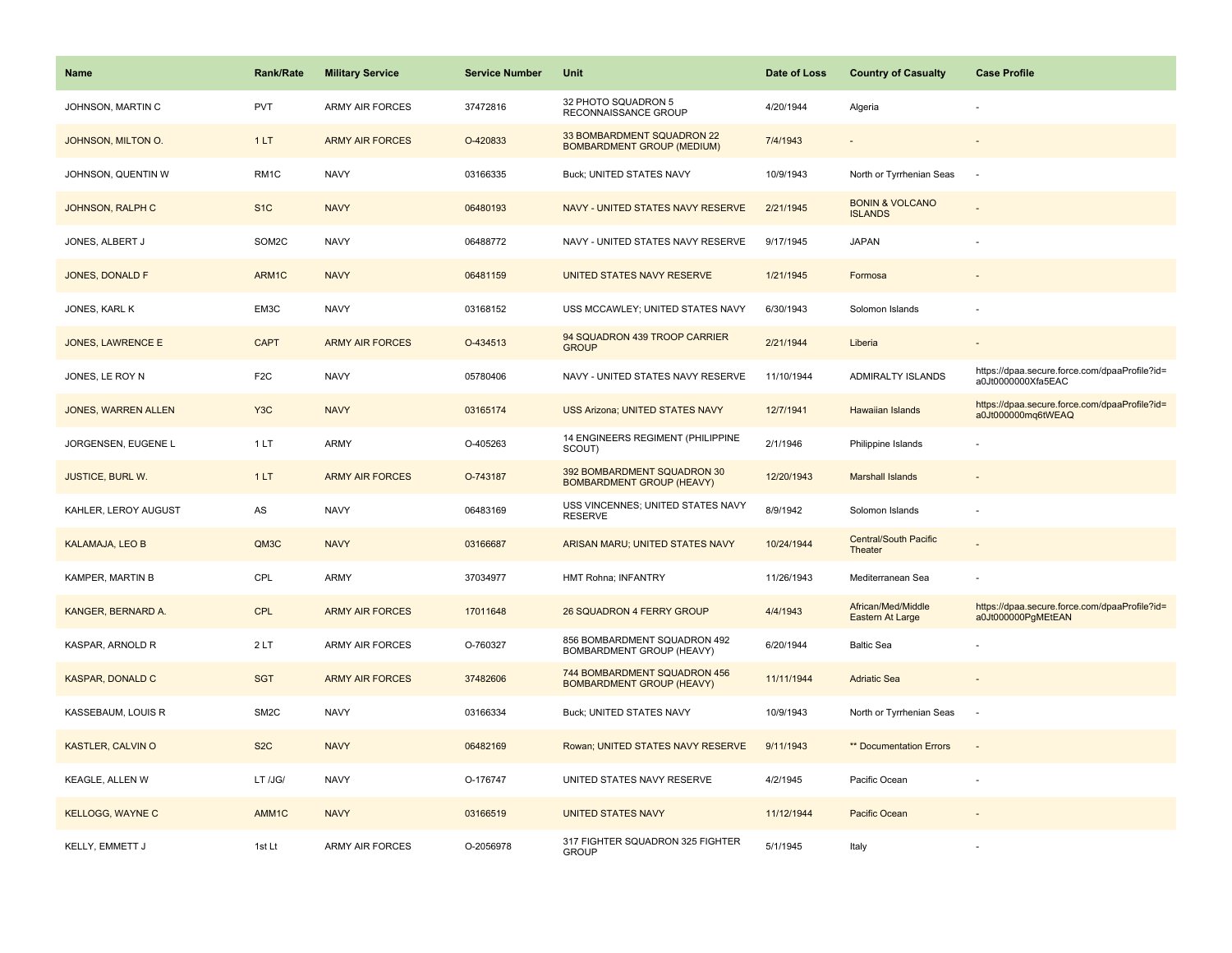| <b>Name</b>                | <b>Rank/Rate</b>  | <b>Military Service</b> | <b>Service Number</b> | Unit                                                                                         | Date of Loss | <b>Country of Casualty</b>     | <b>Case Profile</b>                                                 |
|----------------------------|-------------------|-------------------------|-----------------------|----------------------------------------------------------------------------------------------|--------------|--------------------------------|---------------------------------------------------------------------|
| KELLY, LEO J               | 2LT               | <b>ARMY AIR FORCES</b>  | O-699426              | 69 SQUADRON 433 TROOP CARRIER<br><b>GROUP</b>                                                | 3/12/1945    | <b>Philippine Islands</b>      |                                                                     |
| KENNEDY, CASSIUS B.        | 1LT               | ARMY AIR FORCES         | O-772218              | 571 BOMBARDMENT SQUADRON 390<br><b>BOMBARDMENT GROUP (HEAVY)</b>                             | 2/17/1945    | North Sea or Tyrrhenian<br>Sea |                                                                     |
| <b>KESLER, GERALD L</b>    | BM <sub>2</sub> C | <b>NAVY</b>             | 03165796              | <b>USS NORTHAMPTON; UNITED STATES</b><br><b>NAVY</b>                                         | 11/30/1942   | Solomon Islands                |                                                                     |
| KEUCHEL, ROBERT A          | S SGT             | <b>ARMY AIR FORCES</b>  | 37484464              | 429 BOMBARDMENT SQUADRON 2<br>BOMBARDMENT GROUP (HEAVY)                                      | 3/22/1945    | Poland                         | https://dpaa.secure.force.com/dpaaProfile?id=<br>a0Jt0000000LIMIEA0 |
| KINCAID, DALLAS L.         | <b>SGT</b>        | <b>ARMY AIR FORCES</b>  | 37480742              | 862 BOMBARDMENT SQUADRON 493<br><b>BOMBARDMENT GROUP (HEAVY)</b>                             | 6/6/1944     | <b>English Channel</b>         |                                                                     |
| KINCAID, RALPH R           | SGT               | <b>ARMY AIR FORCES</b>  | 37476544              | ARMY AIR FORCE                                                                               | 6/17/1944    | <b>Admiralty Islands</b>       |                                                                     |
| KING, HAROLD E             | S SGT             | <b>ARMY AIR FORCES</b>  | 06860584              | 21 PURSUIT SQUADRON 24 PURSUIT<br><b>GROUP</b>                                               | 7/24/1942    | Philippine Islands             | $\sim$                                                              |
| KINNICK, BENJAMIN GREENE   | 1stLt             | MARINE CORPS            | O-22465               | MARINE - UNITED STATES MARINE<br>CORPS                                                       | 9/17/1944    | Solomon Islands                |                                                                     |
| KINNICK, NILE C.           | <b>ENS</b>        | <b>NAVY</b>             | O-125828              | UNITED STATES NAVY RESERVE                                                                   | 6/2/1943     | Virgin Islands                 |                                                                     |
| KLEINBERG, HAROLD --       | 1st Lt            | ARMY                    | O-1106878             | 790TH RAILWAY OPERATING COMPANY                                                              | 10/12/1945   | Philippine Sea                 |                                                                     |
| <b>KLEMM, PHILIP M</b>     | S <sub>1</sub> C  | <b>NAVY</b>             | 08717578              | JOHNSTON; UNITED STATES NAVY                                                                 | 10/25/1944   | <b>Philippine Sea</b>          |                                                                     |
| KLUG, FRIEDERICH H         | CAPT              | ARMY AIR FORCES         | O-865189              | HEADQUARTERS 462 BOMBARDMENT<br>GROUP (VERY HEAVY)                                           | 9/5/1945     | ** Documentation Errors        | ÷,                                                                  |
| KMENT, JOSEPH F            | F <sub>3</sub> C  | <b>COAST GUARD</b>      | 00230028              | <b>USCGC ALEXANDER HAMILTON; COAST</b><br><b>GUARD - UNITED STATES COAST</b><br><b>GUARD</b> | 1/29/1942    | Iceland                        |                                                                     |
| KNAPP, PAUL --             | LT.               | <b>NAVY</b>             | O-123451              | FLIER; UNITED STATES NAVY                                                                    | 8/13/1944    | Philippine Islands             | ÷,                                                                  |
| <b>KOCI, EDWARD JOSEPH</b> | F <sub>1C</sub>   | <b>NAVY</b>             | 03167269              | USS ASTORIA; UNITED STATES NAVY                                                              | 8/9/1942     | Solomon Islands                |                                                                     |
| KOENIG, VINCENT G          | SK <sub>2</sub> C | <b>NAVY</b>             | 03164832              | Asheville; UNITED STATES NAVY                                                                | 3/1/1942     | Indian Ocean                   |                                                                     |
| KOLEKOFSKI, DONALD C       | <b>PFC</b>        | <b>ARMY</b>             | 17012198              | Hokusen Maru; 59 COAST ARTILLERY<br><b>REGIMENT</b>                                          | 10/11/1944   | China Seas                     |                                                                     |
| KOOPER, CLARK E            | 1LT               | ARMY AIR FORCES         | O-693142              | 342 FIGHTER SQUADRON 348 FIGHTER<br><b>GROUP</b>                                             | 3/14/1946    | China Seas                     |                                                                     |
| <b>KORTH, FRANCIS P</b>    | S SGT             | <b>ARMY AIR FORCES</b>  | 17012233              | 13 BOMBARDMENT SQUADRON 3<br><b>BOMBARDMENT GROUP (LIGHT)</b>                                | 9/6/1945     | Japan/Okinawa                  |                                                                     |
| KOVARNIK, WILLIAM J        | CMM               | <b>NAVY</b>             | 03716051              | Asheville; UNITED STATES NAVY                                                                | 3/3/1942     | Indian Ocean                   |                                                                     |
| <b>KRAMER, HENRY H</b>     | LT.               | <b>NAVY</b>             | O-116182              | NAVY - UNITED STATES NAVY RESERVE                                                            | 9/8/1944     | PACIFIC OCEAN                  | $\overline{\phantom{a}}$                                            |
| KRAUSE, HOWARD M.          | FLT O             | ARMY AIR FORCES         | T-192009              | 6 NIGHT FIGHTER SQUADRON                                                                     | 5/7/1943     | New Guinea                     |                                                                     |
| <b>KREISCHER, PETER JL</b> | AOM2C             | <b>NAVY</b>             | 06483120              | USS LISCOME BAY CVE 56; UNITED<br><b>STATES NAVY RESERVE</b>                                 | 11/24/1943   | Gilbert Islands                |                                                                     |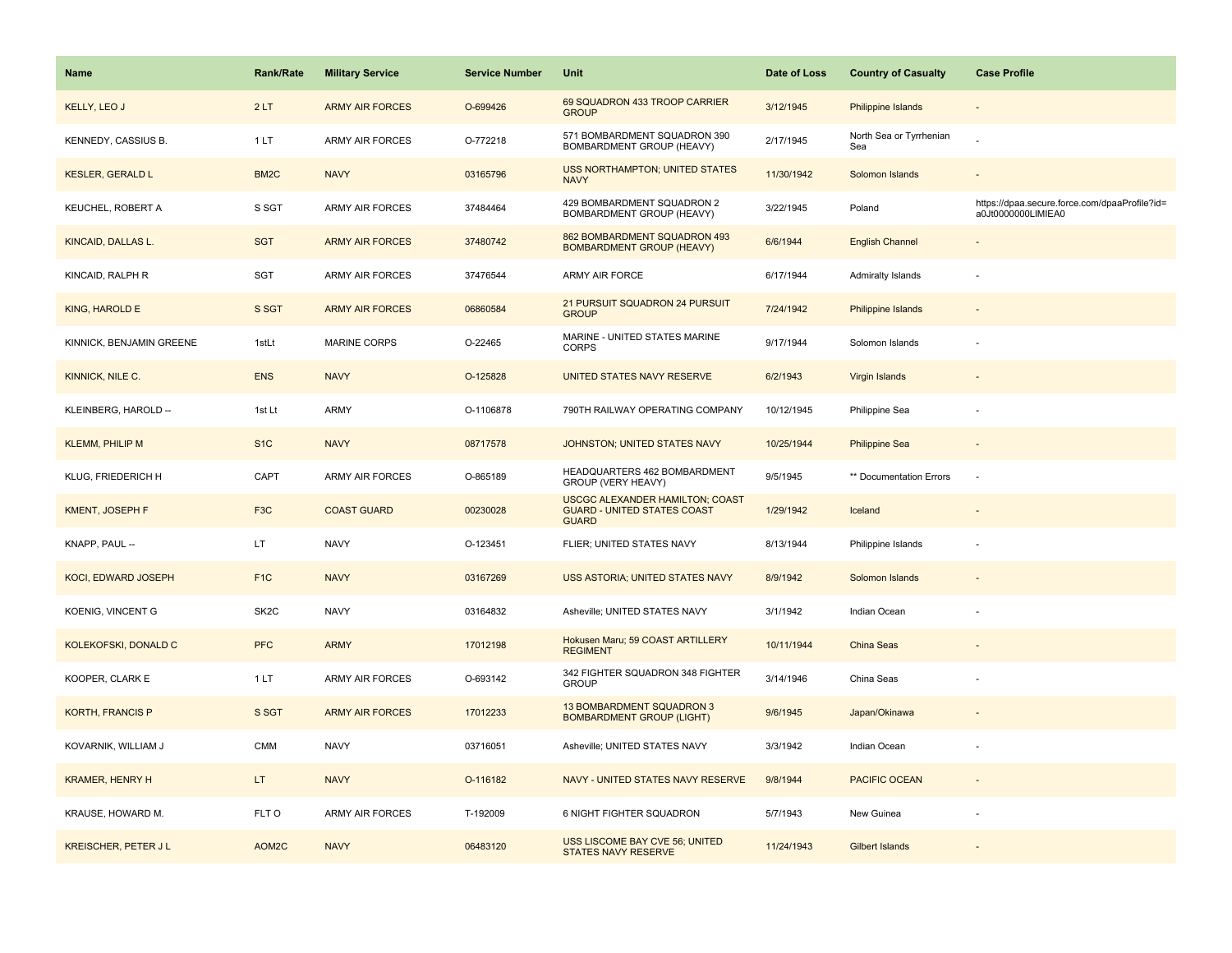| Name                      | Rank/Rate         | <b>Military Service</b> | <b>Service Number</b> | Unit                                                             | Date of Loss | <b>Country of Casualty</b>                             | <b>Case Profile</b>                                                 |
|---------------------------|-------------------|-------------------------|-----------------------|------------------------------------------------------------------|--------------|--------------------------------------------------------|---------------------------------------------------------------------|
| KRSKA, ALBERT F           | ARM1C             | <b>NAVY</b>             | 03169152              | USS COWPENS; UNITED STATES NAVY                                  | 1/16/1945    | China                                                  |                                                                     |
| <b>KUEHLER, RICHARD G</b> | S SGT             | <b>ARMY AIR FORCES</b>  | 37261327              | 567 BOMBARDMENT SQUADRON 389<br><b>BOMBARDMENT GROUP (HEAVY)</b> | 1/29/1944    | North Sea or Tyrrhenian<br>Sea                         |                                                                     |
| KULA, STANLEY --          | SC <sub>3</sub> C | <b>NAVY</b>             | 03166908              | USS Arizona; UNITED STATES NAVY                                  | 12/7/1941    | Hawaiian Islands                                       | https://dpaa.secure.force.com/dpaaProfile?id=<br>a0Jt000000mzJvtEAE |
| <b>KULHANEK, EARLE E</b>  | S SGT             | <b>ARMY AIR FORCES</b>  | 37486546              | 736 BOMBARDMENT SQUADRON 454<br><b>BOMBARDMENT GROUP (HEAVY)</b> | 2/14/1945    | Austria                                                |                                                                     |
| KUPPERMAN, EDWARD --      | <b>SGT</b>        | <b>ARMY AIR FORCES</b>  | 37127767              | 868 BOMBARDMENT SQUADRON<br>(HEAVY)                              | 7/25/1945    | Morotai, Ceram, Amboina                                | $\sim$                                                              |
| <b>KUTA, PAUL F</b>       | S <sub>1</sub> C  | <b>NAVY</b>             | 06480826              | NAVY - UNITED STATES NAVY RESERVE                                | 3/19/1945    | <b>JAPAN</b>                                           |                                                                     |
| KYNE, ELDEN F             | <b>ENS</b>        | <b>NAVY</b>             | O-086963              | USS ASTORIA; UNITED STATES NAVY                                  | 8/9/1942     | Solomon Islands                                        |                                                                     |
| LACKEY, JOHN DELMAR       | ARM1C             | <b>NAVY</b>             | 03166147              | USS LEXINGTON; UNITED STATES NAVY                                | 5/8/1942     | <b>Coral Sea</b>                                       |                                                                     |
| LANE, CLINTON M           | SGT               | ARMY                    | 37266186              | ARMY - 56 INFANTRY BATTALION 12<br><b>ARMORED DIVISION</b>       | 1/16/1945    | <b>FRANCE</b>                                          |                                                                     |
| LANG, JACK E              | <b>T SGT</b>      | <b>ARMY AIR FORCES</b>  | 17031466              | 329 BOMBARDMENT SQUADRON 93<br><b>BOMBARDMENT GROUP (HEAVY)</b>  | 11/13/1943   | North Sea or Tyrrhenian<br>Sea                         |                                                                     |
| LAPP, JAMES E             | PFC               | ARMY                    | 37473036              | 831 BOMBARDMENT SQUADRON 485<br>BOMBARDMENT GROUP (HEAVY)        | 4/20/1944    | Algeria                                                |                                                                     |
| LARSEN, HARTVIG --        | 2d Lt             | <b>ARMY AIR FORCES</b>  | O-1698904             | <b>ARMY AIR FORCE</b>                                            | 9/10/1943    | <b>Burma</b>                                           |                                                                     |
| LARSON, WALTER V          | <b>PVT</b>        | <b>ARMY</b>             | 37472183              | ARMY - 3206 QUARTERMASTER<br>SERVICES COMPANY                    | 4/28/1944    | <b>ENGLISH CHANNEL</b>                                 |                                                                     |
| <b>LARSON, WILLIAM D</b>  | <b>ENS</b>        | <b>NAVY</b>             | O-321075              | UNITED STATES NAVY RESERVE                                       | 5/4/1944     | <b>Atlantic Ocean: North</b><br><b>American Waters</b> | https://dpaa.secure.force.com/dpaaProfile?id=<br>a0Jt000001diHe2EAE |
| LARUE, GEORGE WILLARD     | GM <sub>3c</sub>  | <b>NAVY</b>             | 03720777              | USS Utah; UNITED STATES NAVY                                     | 12/7/1941    | Hawaiian Islands                                       | https://dpaa.secure.force.com/dpaaProfile?id=<br>a0Jt000000sPLyWEAW |
| LEARY, JAMES J            | 1LT               | <b>ARMY AIR FORCES</b>  | O-724442              | 409 BOMBARDMENT SQUADRON 93<br><b>BOMBARDMENT GROUP (HEAVY)</b>  | 4/16/1943    | <b>English Channel</b>                                 |                                                                     |
| LEE, JOHN E               | 1LT               | <b>ARMY AIR FORCES</b>  | O-679081              | 34 BOMBARDMENT SQUADRON 17<br>BOMBARDMENT GROUP (MEDIUM)         |              | North Sea or Tyrrhenian<br>Sea                         |                                                                     |
| LEE, WILLIAM WESLEY       | AMM3C             | <b>NAVY</b>             | 03168022              | UNITED STATES NAVY RESERVE                                       | 1/27/1943    | <b>Hawaiian Islands</b>                                |                                                                     |
| LEECY, RAYMOND A          | <b>CTM</b>        | <b>NAVY</b>             | 03165257              | SHARK (SS-314); UNITED STATES NAVY                               | 10/24/1944   | China Seas                                             |                                                                     |
| LEMKE, OTIS C             | S SGT             | <b>ARMY</b>             | 37477211              | SS Leopoldville; 262 INFANTRY 66<br><b>DIVISION</b>              | 12/24/1944   | <b>English Channel</b>                                 |                                                                     |
| LEMMERMAN, ROBERT C       | RM3               | <b>NAVY</b>             | 6488055               | Glennon; UNITED STATES NAVY<br><b>RESERVE</b>                    | 6/8/1944     | English Channel                                        |                                                                     |
| LESAC, JOHN A             | <b>SGT</b>        | <b>ARMY AIR FORCES</b>  | 37469041              | 568 BOMBARDMENT SQUADRON 390<br><b>BOMBARDMENT GROUP (HEAVY)</b> | 1/21/1945    | North Sea or Tyrrhenian<br>Sea                         |                                                                     |
| LEWIS, FRANK T            | S SGT             | <b>ARMY AIR FORCES</b>  | 06833881              | HEADQUARTERS SQUADRON 7<br>BOMBARDMENT GROUP (HEAVY)             | 2/8/1942     | Java                                                   |                                                                     |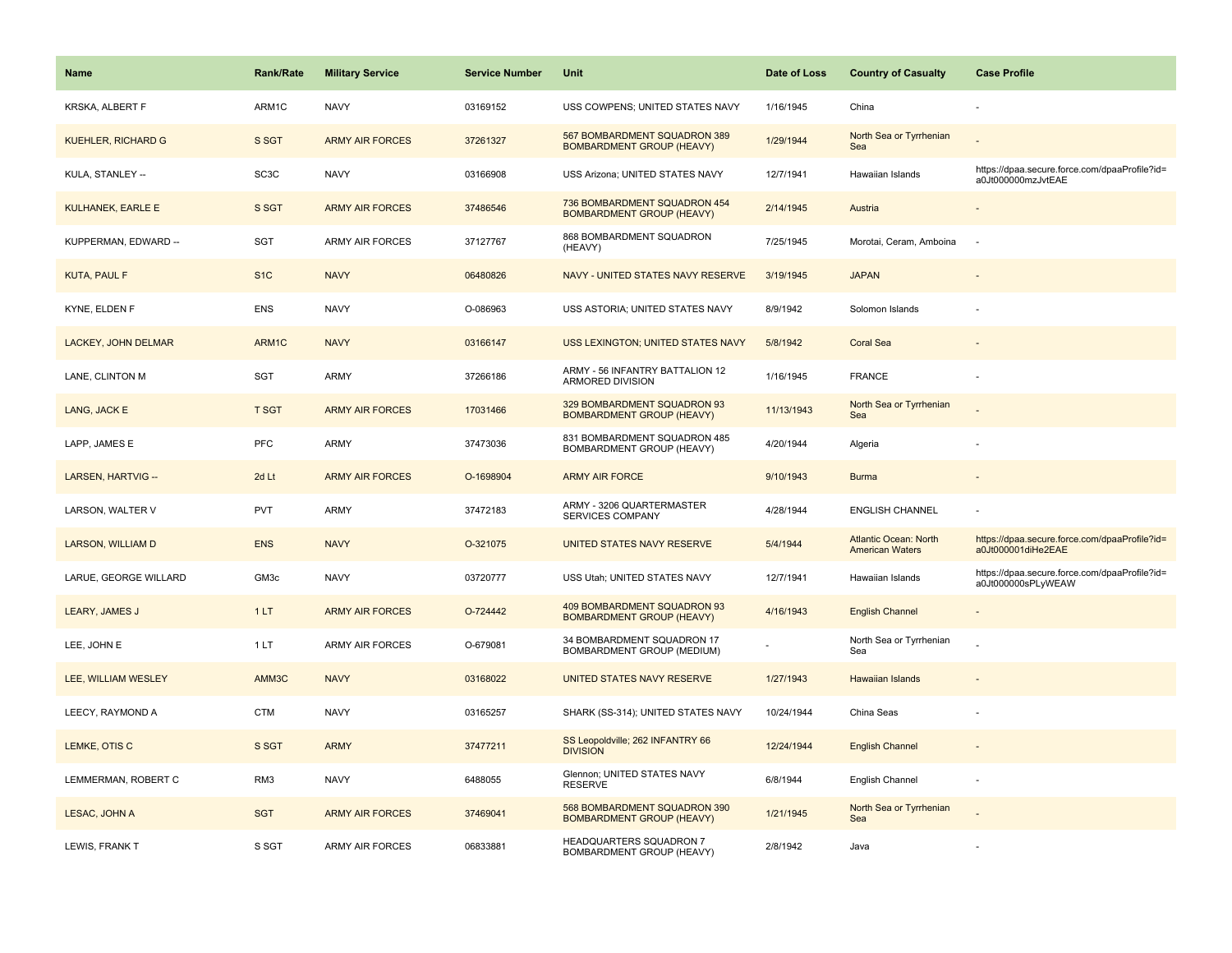| <b>Name</b>                | <b>Rank/Rate</b> | <b>Military Service</b> | <b>Service Number</b> | Unit                                                                  | Date of Loss | <b>Country of Casualty</b>                             | <b>Case Profile</b>                                                 |
|----------------------------|------------------|-------------------------|-----------------------|-----------------------------------------------------------------------|--------------|--------------------------------------------------------|---------------------------------------------------------------------|
| LEWIS, WILLIAM O           | <b>ENS</b>       | <b>NAVY</b>             | O-301176              | USS CROATAN (CVE-25); UNITED<br>STATES NAVY RESERVE                   | 9/1/1944     | <b>Atlantic Ocean: North</b><br><b>American Waters</b> |                                                                     |
| LIBOLT, LESTER H.          | CPL              | <b>ARMY AIR FORCES</b>  | 06936136              | 50 RECONNAISSANCE SQUADRON 11<br>BOMBARDMENT GROUP (HEAVY)            | 12/7/1941    | Hawaiian Islands                                       |                                                                     |
| LIETH, MARTIN GEORGE       | S <sub>1</sub> C | <b>NAVY</b>             | 06480234              | UNITED STATES NAVY RESERVE                                            | 2/5/1943     | Midway Island                                          |                                                                     |
| LIETSCH, BILLY E           | LT /JG/          | <b>NAVY</b>             | O-312349              | NAVY - UNITED STATES NAVY RESERVE                                     | 9/17/1945    | <b>JAPAN</b>                                           |                                                                     |
| LIND, CARL A               | 1LT              | <b>ARMY AIR FORCES</b>  | O-745429              | 353 FIGHTER SQUADRON 354 FIGHTER<br><b>GROUP</b>                      | 3/24/1944    | North Sea or Tyrrhenian<br>Sea                         |                                                                     |
| LINDBURG, VIRGIL E.        | S SGT            | ARMY AIR FORCES         | 07060424              | 1347 ARMY AIR FORCE BASE UNIT                                         | 3/11/1945    | China                                                  |                                                                     |
| LITZ, ANDREW J             | 2d Lt            | <b>ARMY AIR FORCES</b>  | O-2068700             | 458 BOMBARDMENT SQUADRON 330<br><b>BOMBARDMENT GROUP (VERY HEAVY)</b> | 5/26/1945    | <b>JAPAN</b>                                           |                                                                     |
| LOCK, HARVEY L             | 1 LT             | ARMY AIR FORCES         | O-699616              | 744 BOMBARDMENT SQUADRON 456<br>BOMBARDMENT GROUP (HEAVY)             | 11/11/1944   | Adriatic Sea                                           |                                                                     |
| LOEBE, JOSEPH J            | ARM3             | <b>NAVY</b>             | 08761697              | NAVY - UNITED STATES NAVY RESERVE                                     | 10/4/1945    | MOROTAI, CERAM,<br><b>AMBOINA</b>                      |                                                                     |
| LOHMEIER, HENRY FRANCIS    | AOM3C            | <b>NAVY</b>             | 06105801              | VB-102, NAVY - UNITED STATES NAVY<br><b>RESERVE</b>                   | 1/7/1946     | SOLOMON ISLANDS                                        |                                                                     |
| LOISELLE, ALEXANDER J      | F <sub>1</sub> C | <b>NAVY</b>             | 03167264              | <b>USS ASTORIA; UNITED STATES NAVY</b>                                | 8/9/1942     | Solomon Islands                                        |                                                                     |
| LOLLAR, ROBERT W           | S <sub>1</sub> C | <b>NAVY</b>             | 08718295              | MATHEW P DEADY; UNITED STATES<br>NAVY RESERVE                         | 11/3/1944    | Philippine Islands                                     |                                                                     |
| <b>LOMAX, FRANK STUART</b> | <b>ENS</b>       | <b>NAVY</b>             | 085055                | <b>USS Arizona; UNITED STATES NAVY</b>                                | 12/7/1941    | <b>Hawaiian Islands</b>                                | https://dpaa.secure.force.com/dpaaProfile?id=<br>a0Jt00000004oHyEAI |
| LONG, KEITH V              | <b>ENS</b>       | <b>NAVY</b>             | O-329427              | USS HANCOCK (CV-19); UNITED STATES<br><b>NAVY</b>                     | 10/18/1944   | Philippine Sea                                         |                                                                     |
| LONG, MARSHALL D           | <b>SGT</b>       | <b>ARMY AIR FORCES</b>  | 37485276              | 99 BOMBARDMENT SQUADRON 9<br><b>BOMBARDMENT GROUP (VERY HEAVY)</b>    | 3/10/1945    | <b>Marianas Islands</b>                                |                                                                     |
| LOOMIS, CLYDE E            | 2LT              | ARMY AIR FORCES         | O-682437              | 450 BOMBARDMENT SQUADRON 322<br><b>BOMBARDMENT GROUP (MEDIUM)</b>     | 7/8/1944     | France                                                 |                                                                     |
| LOONEY, ROBERT L           | <b>PVT</b>       | <b>ARMY AIR FORCES</b>  | 17030516              | <b>ARMY AIR FORCE</b>                                                 | 4/9/1943     | China                                                  |                                                                     |
| LORENZ, HENRY --           | M SGT            | ARMY                    | 06863139              | SHINYO MARU; 31 INFANTRY REGIMENT                                     | 9/7/1944     | Philippine Islands                                     |                                                                     |
| LOWREY, JOHN J             | S <sub>1</sub> C | <b>NAVY</b>             | 03167181              | ARISAN MARU; UNITED STATES NAVY                                       | 10/24/1944   | <b>Philippine Islands</b>                              |                                                                     |
| LUNDY, HAROLD C            | ARM1C            | <b>NAVY</b>             | 03165529              | UNITED STATES NAVY                                                    | 6/4/1942     | Midway Island                                          |                                                                     |
| LUNSFORD, GEORGE S.        | S SGT            | <b>ARMY AIR FORCES</b>  | 37226920              | 27 BOMBARDMENT SQUADRON 30<br><b>BOMBARDMENT GROUP (HEAVY)</b>        | 12/12/1943   | <b>Marshall Islands</b>                                |                                                                     |
| MANN, BERNARD L            | T SGT            | <b>ARMY AIR FORCES</b>  | 37086827              | 34 BOMBARDMENT SQUADRON 17<br>BOMBARDMENT GROUP (MEDIUM)              | 3/8/1944     | North Sea or Tyrrhenian<br>Sea                         |                                                                     |
| MANN, CHESTER N            | <b>PFC</b>       | <b>ARMY</b>             | 17004455              | ARISAN MARU; HARBOR DEFENSE OF<br><b>MANILA</b>                       | 10/24/1944   | <b>China Seas</b>                                      |                                                                     |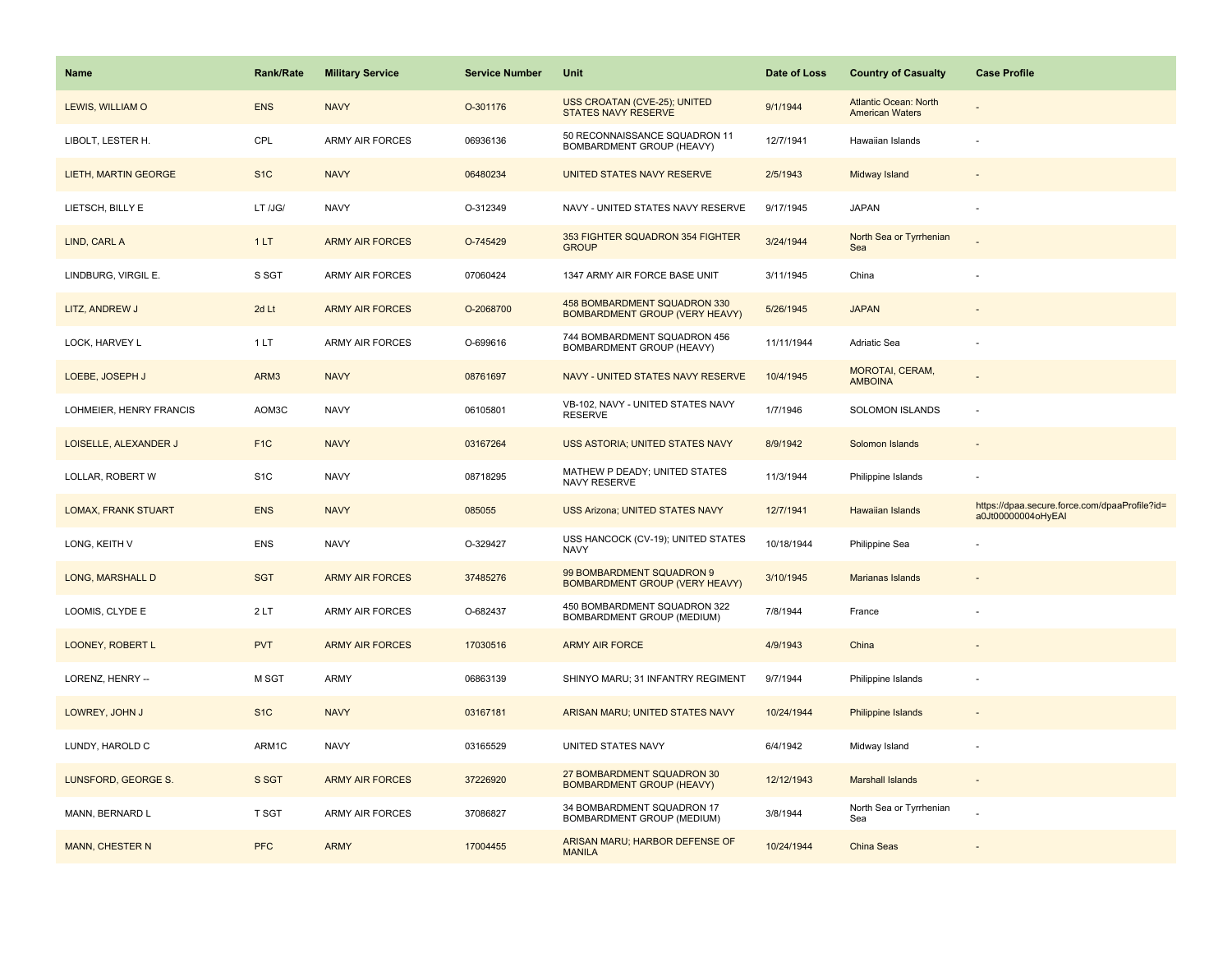| <b>Name</b>                | <b>Rank/Rate</b>  | <b>Military Service</b> | <b>Service Number</b> | <b>Unit</b>                                                           | Date of Loss | <b>Country of Casualty</b>     | <b>Case Profile</b>                                                 |
|----------------------------|-------------------|-------------------------|-----------------------|-----------------------------------------------------------------------|--------------|--------------------------------|---------------------------------------------------------------------|
| MANNING, GEORGE A.         | <b>SSGT</b>       | <b>ARMY AIR FORCES</b>  | 39606155              | AIR CORPS                                                             | 5/11/1943    | <b>British Guiana</b>          |                                                                     |
| MAPLE, GILBERT A           | <b>T SGT</b>      | <b>ARMY AIR FORCES</b>  | 37477185              | 369 BOMBARDMENT SQUADRON 306<br><b>BOMBARDMENT GROUP (HEAVY)</b>      | 1/1/1945     | North Sea or Tyrrhenian<br>Sea |                                                                     |
| MARINO, JOSEPH JAMES       | F <sub>2</sub> C  | <b>NAVY</b>             | 03167687              | Jacob Jones; UNITED STATES NAVY                                       | 2/28/1942    | Atlantic Ocean                 |                                                                     |
| <b>MARKEY, WILLIS W</b>    | QM1C              | <b>NAVY</b>             | 07033644              | LSM-20; UNITED STATES NAVY<br><b>RESERVE</b>                          | 12/5/1944    | Philippine Islands             |                                                                     |
| MARKOVETZ, FRANCIS --      | BKR1C             | <b>NAVY</b>             | 03164391              | USS JUNEAU; UNITED STATES NAVY                                        | 11/13/1942   | Solomon Islands                |                                                                     |
| <b>MARLER, BILL C</b>      | FLT O             | <b>ARMY AIR FORCES</b>  | T-007896              | 9 TROOP CARRIER SQUADRON                                              | 1/13/1946    | <b>Marshall Islands</b>        |                                                                     |
| MARRILL, PERRY E           | <b>PFC</b>        | <b>ARMY</b>             | 37152773              | 803 TANK DESTROYER BATTALION                                          | 7/30/1944    | France                         |                                                                     |
| <b>MARSH, SAMUEL J</b>     | S <sub>2</sub> C  | <b>NAVY</b>             | 03167481              | <b>UNITED STATES NAVY</b>                                             | 3/1/1942     | Indian Ocean                   |                                                                     |
| MARSHALL, F C              | <b>PFC</b>        | <b>ARMY AIR FORCES</b>  | 17031352              | 72 BOMBARDMENT SQUADRON 5<br>BOMBARDMENT GROUP (HEAVY)                | 10/4/1942    | Solomon Islands                | https://dpaa.secure.force.com/dpaaProfile?id=<br>a0Jt000001nzUJYEA2 |
| <b>MARSHALL, ROBERT T</b>  | <b>SGT</b>        | <b>ARMY AIR FORCES</b>  | 06563501              | <b>16 PURSUIT SQUADRON</b>                                            | 2/27/1942    | <b>Indian Ocean</b>            |                                                                     |
| MARVIN, GROVER J           | <b>ENS</b>        | <b>NAVY</b>             | O-240492              | UNITED STATES NAVY RESERVE                                            | 11/24/1943   | Pacific Ocean                  |                                                                     |
| <b>MARVIN, NEIL EUGENE</b> | RM <sub>1</sub>   | <b>NAVY</b>             | 3164797               | <b>UNITED STATES NAVY</b>                                             | 5/6/1942     | Philippine Islands             |                                                                     |
| MASEK, WILLIAM F.          | SGT               | <b>ARMY AIR FORCES</b>  | 37461798              | ARMY AIR FORCE                                                        | 11/1/1943    | Burma                          |                                                                     |
| <b>MASTERS, GEORGE W</b>   | AMM <sub>2C</sub> | <b>NAVY</b>             | 06480956              | UNITED STATES NAVY RESERVE                                            | 1/8/1944     | Pacific Ocean                  |                                                                     |
| MATHESON, RICHARD R        | PHM3C             | <b>NAVY</b>             | 08722288              | Indianapolis; UNITED STATES NAVY<br><b>RESERVE</b>                    | 7/30/1945    | Philippine Sea                 | https://dpaa.secure.force.com/dpaaProfile?id=<br>a0Jt0000000LIJiEAK |
| <b>MATTHES, GLENN E</b>    | MM <sub>1</sub> C | <b>NAVY</b>             | 03165846              | Rowan; UNITED STATES NAVY RESERVE                                     | 9/11/1943    | North or Tyrrhenian Seas       |                                                                     |
| MCCARTER, EDWARD C.        | S Sgt             | ARMY AIR FORCES         | 17021312              | 495 BOMBARDMENT SQUADRON 344<br>BOMBARDMENT GROUP (MEDIUM)            | 2/10/1945    | Germany                        |                                                                     |
| <b>MCCASLIN, THOMAS J</b>  | S Sgt             | <b>ARMY AIR FORCES</b>  | 17038437              | 555 BOMBARDMENT SQUADRON 386<br><b>BOMBARDMENT GROUP (MEDIUM)</b>     | 6/22/1944    | France                         | https://dpaa.secure.force.com/dpaaProfile?id=<br>a0Jt0000000XeBmEAK |
| MCCLATCHEY, VIRGIL F       | PHM3              | <b>NAVY</b>             | 03166042              | ARISAN MARU; UNITED STATES NAVY                                       | 10/24/1944   | Philippine Islands             |                                                                     |
| MCCLOUD, JOSEPH W          | S Sgt             | <b>ARMY AIR FORCES</b>  | 17038296              | 443 BOMBARDMENT SQUADRON 320<br><b>BOMBARDMENT GROUP (MEDIUM)</b>     | 7/24/1943    | North Sea or Tyrrhenian<br>Sea |                                                                     |
| MCCREARY, JOHN W           | CQMP              | <b>NAVY</b>             | 01331871              | Halligan; UNITED STATES NAVY                                          | 3/26/1945    | Japan                          | https://dpaa.secure.force.com/dpaaProfile?id=<br>a0Jt000001nzWqTEAU |
| <b>MCEVOY, THOMAS E</b>    | S Sgt             | <b>ARMY AIR FORCES</b>  | 37473695              | 882 BOMBARDMENT SQUADRON 500<br><b>BOMBARDMENT GROUP (VERY HEAVY)</b> | 4/4/1945     | Japan/Okinawa                  |                                                                     |
| MCFADDEN, MICHAEL J.       | 2d Lt             | <b>ARMY AIR FORCES</b>  | O-806878              | 320 BOMBARDMENT SQUADRON 90<br><b>BOMBARDMENT GROUP (HEAVY)</b>       | 3/11/1944    | New Guinea                     | https://dpaa.secure.force.com/dpaaProfile?id=<br>a0Jt0000000XeT3EAK |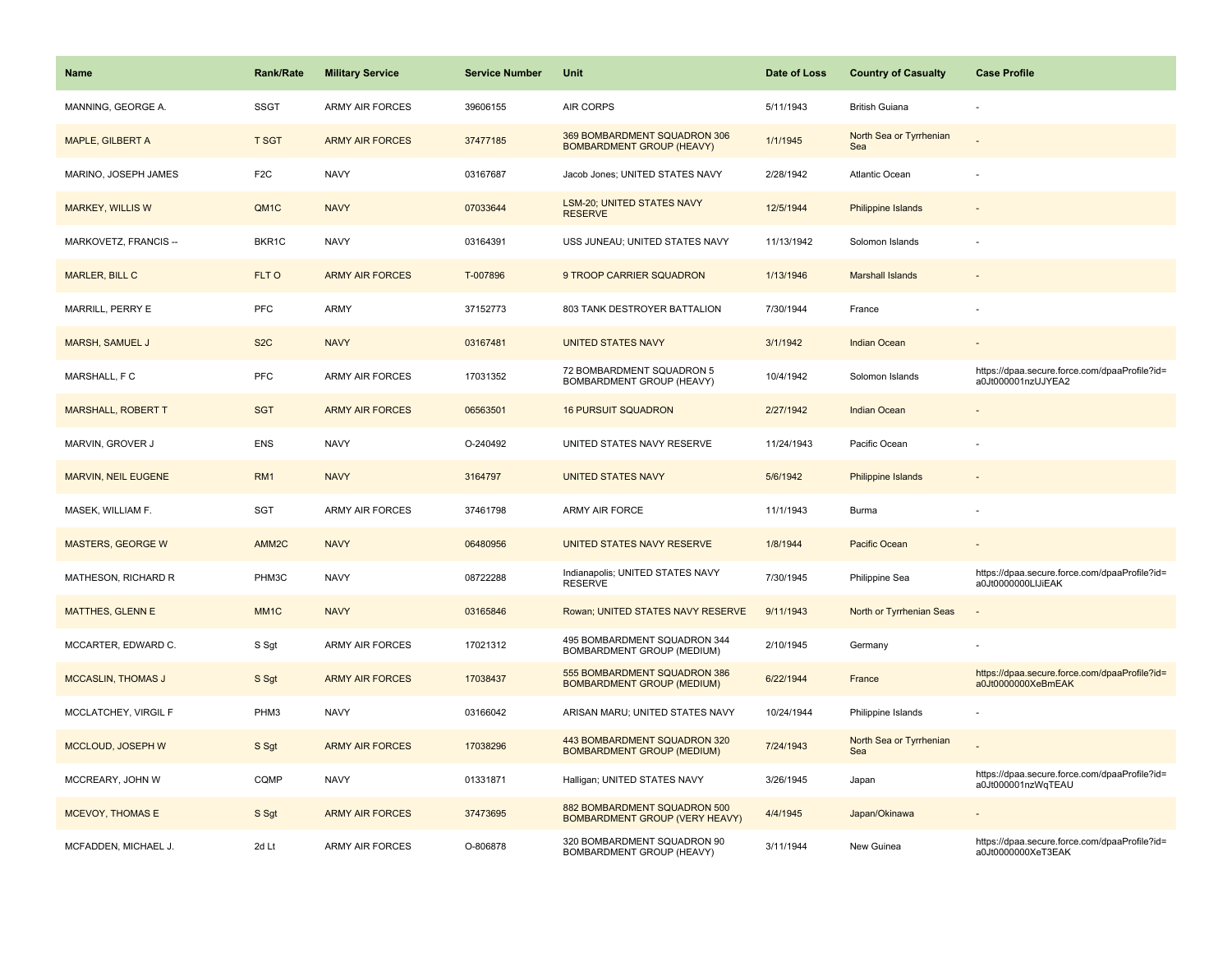| <b>Name</b>                  | <b>Rank/Rate</b>  | <b>Military Service</b> | <b>Service Number</b> | Unit                                                                  | Date of Loss | <b>Country of Casualty</b> | <b>Case Profile</b>                                                 |
|------------------------------|-------------------|-------------------------|-----------------------|-----------------------------------------------------------------------|--------------|----------------------------|---------------------------------------------------------------------|
| MCFARLAND, RICHARD L         | ARM <sub>2c</sub> | <b>NAVY</b>             | 03168814              | USS MISSION BAY; UNITED STATES<br><b>NAVY</b>                         | 10/4/1944    | <b>Atlantic Ocean</b>      |                                                                     |
| MCFARLING, WESLEY HOWARD     | <b>CTMA</b>       | <b>NAVY</b>             | 3166046               | UNITED STATES NAVY                                                    | 7/8/1944     | Pacific Ocean              |                                                                     |
| MCGAHAN, BERNARD T           | SK <sub>3</sub>   | <b>NAVY</b>             | 03167742              | USS WASP; UNITED STATES NAVY                                          | 9/15/1942    | Solomon Islands            |                                                                     |
| MCHUGH, HARRY K              | 2d Lt             | <b>ARMY AIR FORCES</b>  | O-437599              | 415 BOMBARDMENT SQUADRON 98<br>BOMBARDMENT GROUP (HEAVY)              | 3/19/1944    | Mediterranean Sea          |                                                                     |
| <b>MCINTOSH, LEWIS W</b>     | Pfc               | <b>ARMY</b>             | 37468350              | 814 TANK DESTROYER BATTALION                                          | 9/18/1944    | France                     |                                                                     |
| MCKNIGHT, VERNON F           | Pfc               | ARMY                    | 17030478              | ARISAN MARU; 12 MILITARY POLICE<br>COMPANY (PHILIPPINE SCOUT)         | 10/24/1944   | China Seas                 |                                                                     |
| <b>MCLAIN, WILLIAM H</b>     | SC <sub>2</sub>   | <b>NAVY</b>             | 06483891              | <b>LST-342; UNITED STATES NAVY</b><br><b>RESERVE</b>                  | 7/18/1943    | Solomon Islands            |                                                                     |
| MCMICHAEL, IRVING W          | Sgt               | <b>ARMY AIR FORCES</b>  | 06580398              | 435 BOMBARDMENT SQUADRON 19<br>BOMBARDMENT GROUP (HEAVY)              | 8/14/1942    | New Guinea                 |                                                                     |
| <b>MCNAMARA, ALFRED J</b>    | S Sgt             | <b>ARMY AIR FORCES</b>  | 17131456              | 879 BOMBARDMENT SQUADRON 499<br><b>BOMBARDMENT GROUP (VERY HEAVY)</b> | 4/13/1945    | Japan/Okinawa              |                                                                     |
| MCNEALY, JACK G              | MM1               | <b>NAVY</b>             | 03164172              | USS HOUSTON (CA-30); UNITED STATES<br><b>NAVY</b>                     | 3/1/1942     | Java                       |                                                                     |
| <b>MCPHEETERS, HAROLD L</b>  | Sgt               | <b>ARMY AIR FORCES</b>  | 17030707              | 33 BOMBARDMENT SQUADRON 22<br><b>BOMBARDMENT GROUP (HEAVY)</b>        | 2/28/1944    | <b>Coral Sea</b>           |                                                                     |
| <b>MEADER, CHARLES J</b>     | TEC <sub>4</sub>  | ARMY                    | 37262551              | ARMY - 1268 ENGINEERS COMBAT<br><b>BATTALION</b>                      | 9/29/1945    | PHILIPPINE ISLANDS         | $\sim$                                                              |
| MEIER, DENIS R               | S <sub>2</sub> C  | <b>NAVY</b>             | 09616596              | <b>Bismarck Sea; UNITED STATES NAVY</b><br><b>RESERVE</b>             | 2/21/1945    | Bonin & Volcano Islands    |                                                                     |
| MELVIN, JACK L               | 2LT               | ARMY                    | O-953160              | ARMY - 23 INFANTRY 21 DIVISION<br>(FILIPINO ARMY)                     | 12/30/1944   | <b>FORMOSA</b>             |                                                                     |
| <b>MENICHETTI, AUGUST --</b> | RM <sub>2</sub> C | <b>NAVY</b>             | 03163828              | Pillsbury; UNITED STATES NAVY                                         | 3/1/1942     | Indian Ocean               |                                                                     |
| MENKING, CALVIN E            | SGT               | <b>ARMY AIR FORCES</b>  | 37482138              | 873 BOMBARDMENT SQUADRON 498<br>BOMBARDMENT GROUP (VERY HEAVY)        | 12/27/1944   | Marianas Islands           |                                                                     |
| MEREDITH, GENE C             | 2LT               | <b>ARMY AIR FORCES</b>  | O-750651              | 23 PHOTO SQUADRON 5<br><b>RECONNAISSANCE GROUP</b>                    | 7/30/1944    | Mediterranean Sea          |                                                                     |
| METZ, KAMERON B              | LT /JG/           | <b>NAVY</b>             | O-299903              | UNITED STATES NAVY                                                    | 11/10/1944   | Admiralty Islands          |                                                                     |
| METZGER, LESTER L            | TM <sub>1</sub> C | <b>NAVY</b>             | 03165498              | <b>GUDGEON; UNITED STATES NAVY</b>                                    | 5/5/1944     | Marianas Islands           |                                                                     |
| MEYER, WALTER A              | S SGT             | <b>ARMY AIR FORCES</b>  | 17097867              | 850 BOMBARDMENT SQUADRON 490<br>BOMBARDMENT GROUP (HEAVY)             | 12/5/1944    | Germany                    |                                                                     |
| <b>MILES, THEODORE K</b>     | LT.               | <b>NAVY</b>             | O-149258              | UNITED STATES NAVY RESERVE                                            | 7/30/1945    | <b>Philippine Sea</b>      | https://dpaa.secure.force.com/dpaaProfile?id=<br>a0Jt0000000LkxSEAS |
| MILLEN, PETER C              | S <sub>2</sub> C  | <b>NAVY</b>             | 03168560              | USS JARVIS; UNITED STATES NAVY                                        | 8/9/1942     | Solomon Islands            |                                                                     |
| <b>MILLER, ARTHUR K</b>      | <b>T SGT</b>      | <b>ARMY AIR FORCES</b>  | 17078124              | 33 BOMBARDMENT SQUADRON 22<br><b>BOMBARDMENT GROUP (HEAVY)</b>        | 9/1/1944     | Philippine Islands         | https://dpaa.secure.force.com/dpaaProfile?id=<br>a0Jt000001nzTyXEAU |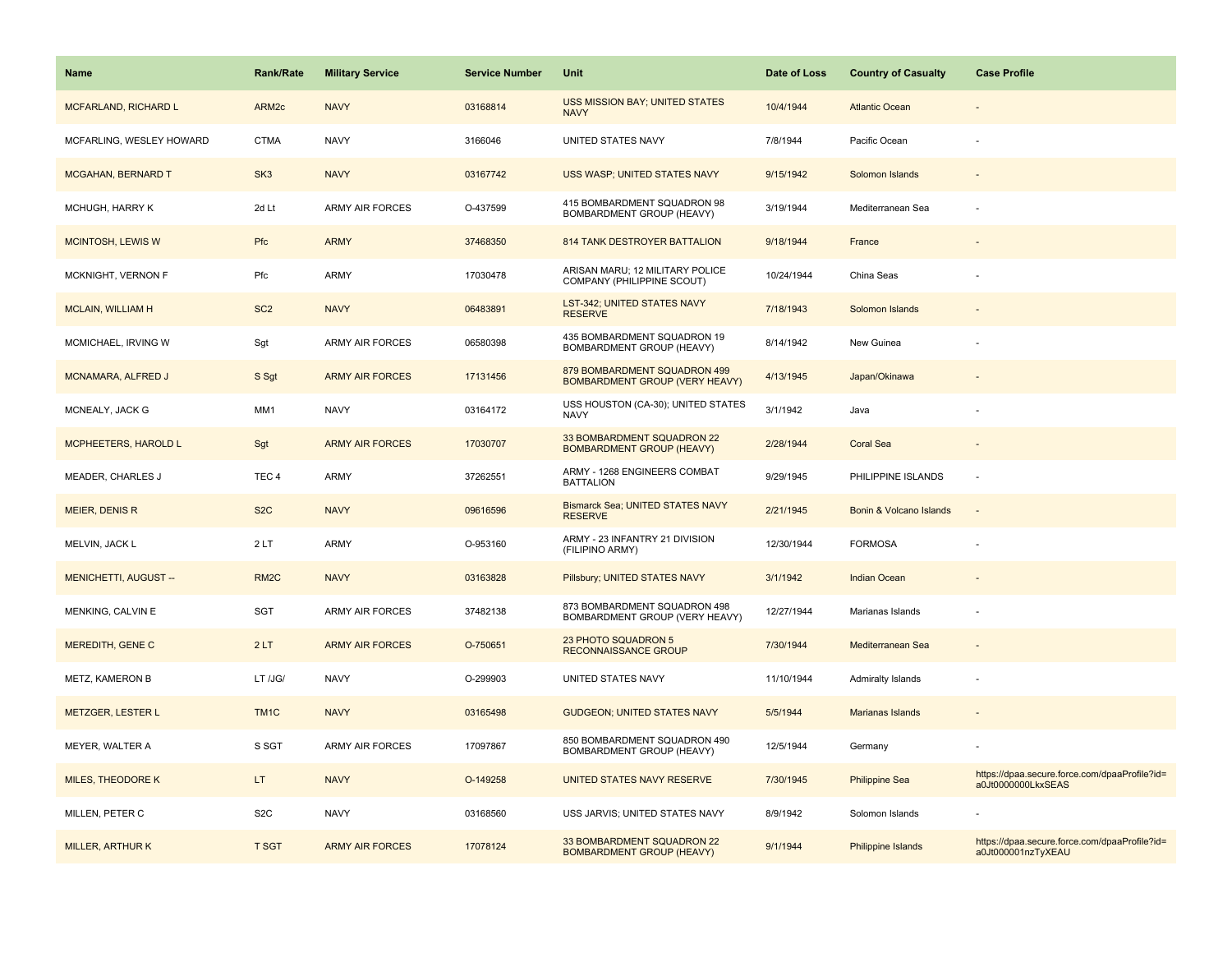| Name                     | <b>Rank/Rate</b>   | <b>Military Service</b> | <b>Service Number</b> | Unit                                                                  | Date of Loss | <b>Country of Casualty</b> | <b>Case Profile</b>                                                 |
|--------------------------|--------------------|-------------------------|-----------------------|-----------------------------------------------------------------------|--------------|----------------------------|---------------------------------------------------------------------|
| MILLER, ARTHUR L         | <b>CMOMM</b>       | <b>NAVY</b>             | 03164046              | S-44; UNITED STATES NAVY                                              | 10/7/1943    | Kurile Islands             |                                                                     |
| <b>MILLER, EDWIN L</b>   | 1LT                | <b>ARMY</b>             | O-405340              | SHINYO MARU; 103 INFANTRY 101<br><b>DIVISION (PHILIPPINE SCOUT)</b>   | 9/7/1944     | <b>Philippine Islands</b>  |                                                                     |
| MILLER, JOHN H           | TEC <sub>5</sub>   | <b>ARMY</b>             | 37071837              | 1 REGIMENT 1 ARMORED DIVISION                                         | 2/14/1943    | Tunisia                    |                                                                     |
| MILLER, VIRGIL A         | EM <sub>1C</sub>   | <b>NAVY</b>             | 03720748              | CORVINA; UNITED STATES NAVY                                           | 11/16/1943   | <b>Marshall Islands</b>    |                                                                     |
| MILLER, VIRL V           | SSML3C             | <b>NAVY</b>             | 08836110              | UNITED STATES NAVY RESERVE                                            | 4/12/1945    | Ryukyus Islands            |                                                                     |
| <b>MILLION, DONALD A</b> | AP <sub>1</sub> C  | <b>NAVY</b>             | 03164350              | USS WILLIAMSON VP-43; UNITED<br><b>STATES NAVY</b>                    | 8/26/1942    | Alaska                     |                                                                     |
| MILLS, KEITH L           | SC <sub>3</sub> C  | <b>NAVY</b>             | 03166020              | Edsall; UNITED STATES NAVY                                            | 3/1/1942     | Indian Ocean               |                                                                     |
| MINIKUS, WILLIAM L       | MM3C               | <b>NAVY</b>             | 06480824              | Deimos; UNITED STATES NAVY<br><b>RESERVE</b>                          | 1/23/1943    | Pacific Ocean              |                                                                     |
| MINTKEN, WARREN H        | MOMM2C             | <b>NAVY</b>             | 06191014              | <b>BARBEL; UNITED STATES NAVY</b><br><b>RESERVE</b>                   | 2/18/1945    | China Seas                 |                                                                     |
| MITCHELL, ALLAN D        | 2LT                | <b>ARMY AIR FORCES</b>  | O-661533              | 303 BOMBARDMENT GROUP (HEAVY),<br>427 BOMBARDMENT SQUADRON            | 1/23/1943    | <b>English Channel</b>     |                                                                     |
| MOELLER, ROBERT P        | S SGT              | <b>ARMY AIR FORCES</b>  | 17038163              | 403 BOMBARDMENT SQUADRON 43<br><b>BOMBARDMENT GROUP (HEAVY)</b>       | 10/13/1943   | Solomon Islands            |                                                                     |
| <b>MOFFITT, LLOYD C</b>  | <b>MAJ</b>         | <b>ARMY</b>             | O-301943              | <b>ARMY - 31 INFANTRY REGIMENT</b>                                    | 12/15/1944   | <b>CHINA SEAS</b>          |                                                                     |
| MONA, STANLEY P          | S <sub>2</sub> C   | <b>NAVY</b>             | 03171143              | UNITED STATES NAVY RESERVE                                            | 3/26/1945    | Ryukyus Islands            |                                                                     |
| MOOSE, ROBERT A          | 1LT                | <b>ARMY AIR FORCES</b>  | O-433718              | 8 FIGHTER SQUADRON 49 FIGHTER<br><b>GROUP</b>                         | 4/3/1943     | New Guinea                 | $\overline{\phantom{a}}$                                            |
| MOREARTY, EDWARD F       | BKR <sub>2</sub> C | <b>NAVY</b>             | 04104960              | USS ASTORIA; UNITED STATES NAVY<br><b>RESERVE</b>                     | 8/9/1942     | Solomon Islands            | $\sim$                                                              |
| MORENO, IGNACIO G        | <b>PVT</b>         | <b>ARMY</b>             | 37459339              | HMT Rohna; 853 ENGINEERS BATTALION<br>(AVIATION)                      | 11/26/1943   | Mediterranean Sea          |                                                                     |
| MORGAN, MILTON R         | CAPT               | <b>ARMY</b>             | O-351379              | SHINYO MARU; 31 INFANTRY REGIMENT                                     | 9/7/1944     | Philippine Islands         |                                                                     |
| MOYER, FLOYD J           | <b>SGT</b>         | <b>ARMY</b>             | 06215565              | <b>31 INFANTRY REGIMENT</b>                                           | 12/27/1944   | Formosa                    |                                                                     |
| MRZLAK, CLARENCE C       | S <sub>1</sub> C   | <b>NAVY</b>             | 07569953              | UNITED STATES NAVY RESERVE                                            | 5/4/1945     | Japan                      |                                                                     |
| <b>MULLER, DARWIN J</b>  | <b>CPL</b>         | <b>ARMY AIR FORCES</b>  | 37487206              | 458 BOMBARDMENT SQUADRON 330<br><b>BOMBARDMENT GROUP (VERY HEAVY)</b> | 5/26/1945    | Japan/Okinawa              |                                                                     |
| MUNOZ, LOUIS L           | S <sub>2</sub> C   | <b>NAVY</b>             | 09620352              | ORESTES; UNITED STATES NAVY<br><b>RESERVE</b>                         | 12/30/1944   | Philippine Islands         | ÷,                                                                  |
| MUNTZ, DALTON D          | QM3C               | <b>NAVY</b>             | 06488554              | PC-1603; UNITED STATES NAVY<br><b>RESERVE</b>                         | 5/26/1945    | Ryukyus Islands            | $\sim$                                                              |
| MURPHY, BERNARD J        | CPL                | <b>ARMY AIR FORCES</b>  | 17021310              | 34 PURSUIT SQUADRON 24 PURSUIT<br><b>GROUP</b>                        | 7/16/1942    | Philippine Islands         | https://dpaa.secure.force.com/dpaaProfile?id=<br>a0Jt0000000LII6EAK |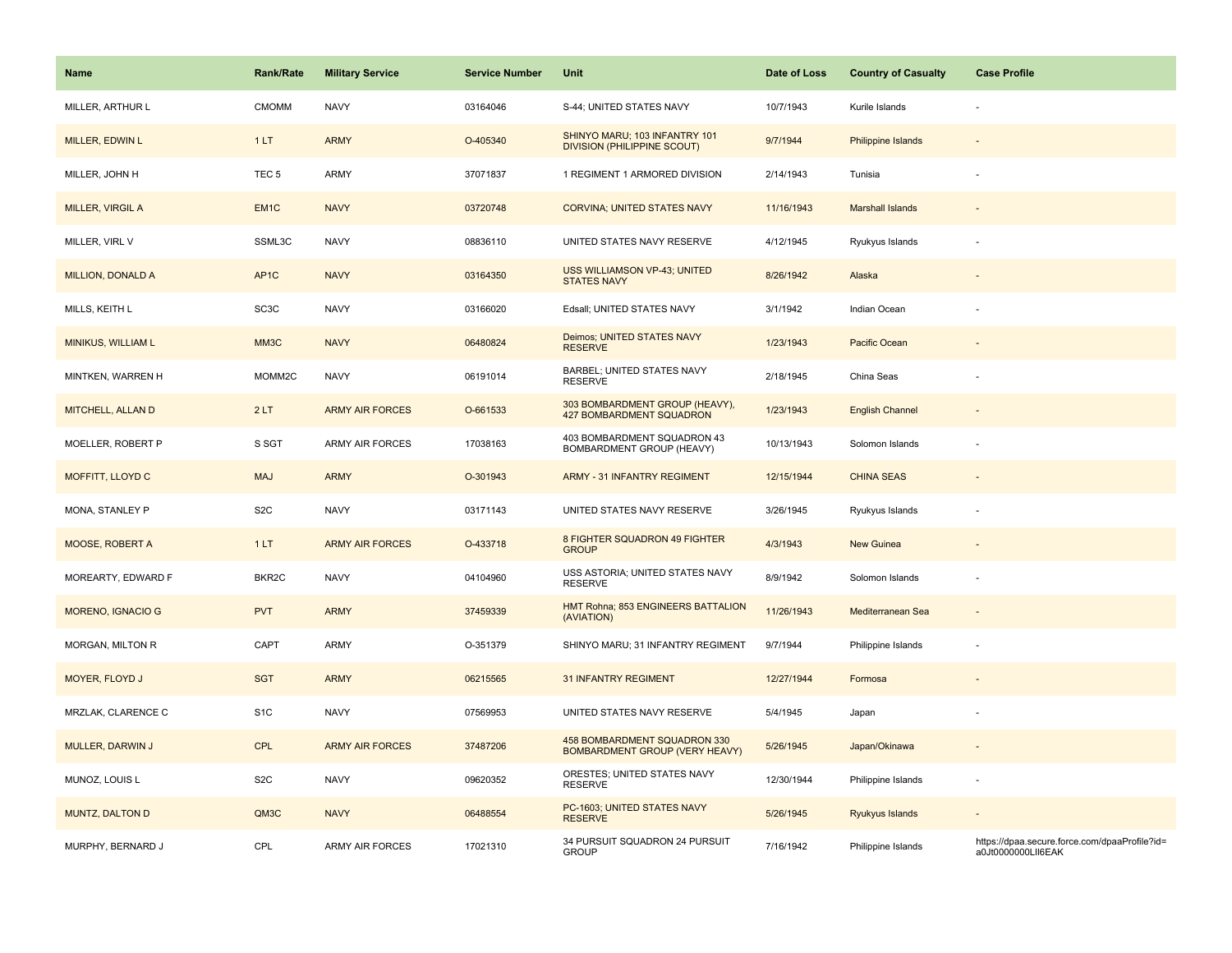| <b>Name</b>              | Rank/Rate        | <b>Military Service</b> | <b>Service Number</b> | <b>Unit</b>                                                           | Date of Loss | <b>Country of Casualty</b>     | <b>Case Profile</b>                                                 |
|--------------------------|------------------|-------------------------|-----------------------|-----------------------------------------------------------------------|--------------|--------------------------------|---------------------------------------------------------------------|
| MURRAY, WAYNE L          | 2LT              | <b>ARMY AIR FORCES</b>  | O-694472              | 720 BOMBARDMENT SQUADRON 450<br><b>BOMBARDMENT GROUP (HEAVY)</b>      | 4/29/1945    | North Sea or Tyrrhenian<br>Sea |                                                                     |
| MYERS, BERNARD W         | PVT              | <b>ARMY</b>             | 37342132              | 318 INFANTRY 80 DIVISION                                              | 2/8/1945     | Germany                        | ÷,                                                                  |
| NACKE, CHARLES C.        | FLT O            | <b>ARMY AIR FORCES</b>  | T-123776              | 432 FIGHTER SQUADRON 475 FIGHTER<br><b>GROUP</b>                      | 1/29/1945    | <b>Philippine Islands</b>      |                                                                     |
| NEFF, JAMES G            | LT CDR           | <b>NAVY</b>             | O-062817              | USS JUNEAU; UNITED STATES NAVY                                        | 11/13/1942   | Solomon Islands                |                                                                     |
| <b>NELSON, BERNARD E</b> | 2LT              | <b>ARMY AIR FORCES</b>  | O-777013              | 23 BOMBARDMENT SQUADRON 5<br><b>BOMBARDMENT GROUP (HEAVY)</b>         | 1/5/1945     | <b>Borneo</b>                  |                                                                     |
| NELSON, MARLIN O         | SGT              | <b>ARMY AIR FORCES</b>  | 37472012              | HEADQUARTERS SQUADRON 312<br>BOMBARDMENT GROUP (LIGHT)                | 3/1/1944     | New Guinea                     | https://dpaa.secure.force.com/dpaaProfile?id=<br>a0Jt000001nzTEREA2 |
| NELSON, NORMAN L.        | T SGT            | <b>ARMY AIR FORCES</b>  | 17018599              | 823 BOMBARDMENT SQUADRON 38<br><b>BOMBARDMENT GROUP (MEDIUM)</b>      | 1/28/1944    | <b>Coral Sea</b>               | https://dpaa.secure.force.com/dpaaProfile?id=<br>a0Jt0000000XdkGEAS |
| <b>NELSON, PARKER S</b>  | <b>PFC</b>       | <b>ARMY</b>             | 18047212              | LST-552; HEADQUARTERS COMPANY<br><b>SIXTH ARMY</b>                    | 10/25/1944   | Philippine Islands             |                                                                     |
| <b>NELSON, ROBERT R</b>  | S <sub>1</sub> C | <b>NAVY</b>             | 08722188              | NAVY - UNITED STATES NAVY                                             | 3/19/1945    | <b>JAPAN</b>                   |                                                                     |
| NEU, RICHARD P           | 2d Lt            | <b>ARMY</b>             | O-1324644             | 381 INFANTRY 96 DIVISION                                              | 4/26/1945    | Japan/Okinawa                  | https://dpaa.secure.force.com/dpaaProfile?id=<br>a0Jt000001nzULWEA2 |
| NICOLAS, LOUIS C         | <b>SGT</b>       | <b>ARMY</b>             | 06934171              | ARMY - 803 ENGINEERS BATTALION<br>(AVIATION)                          | 8/15/1942    | PHILIPPINE ISLANDS             | https://dpaa.secure.force.com/dpaaProfile?id=<br>a0Jt0000000Lm4tEAC |
| NISPEL, MILTON G         | CPL              | <b>ARMY</b>             | 17012215              | ARISAN MARU; 59 COAST ARTILLERY<br><b>REGIMENT</b>                    | 10/24/1944   | China Seas                     |                                                                     |
| <b>NOEL, JAMES L</b>     | AOM2C            | <b>NAVY</b>             | 03169316              | <b>NAVY - UNITED STATES NAVY</b>                                      | 8/20/1944    | <b>BERMUDA</b>                 |                                                                     |
| NOURSE, ROBERT W         | 2LT              | <b>ARMY</b>             | O-405267              | ARMY - HEADQUARTERS UNITED<br>STATES ARMY FORCES FAR EAST             | 1/9/1945     | <b>FORMOSA</b>                 | https://dpaa.secure.force.com/dpaaProfile?id=<br>a0Jt000000OutAmEAJ |
| NOVOTNY, FRANK ADOLPH    | F <sub>1</sub> C | <b>NAVY</b>             | 03162421              | USS JUNEAU; UNITED STATES NAVY                                        | 11/13/1942   | Solomon Islands                | $\overline{\phantom{a}}$                                            |
| NUGENT, DONALD T         | <b>PVT</b>       | ARMY                    | 17018650              | SHINYO MARU; 75 ORDNANCE<br>COMPANY                                   | 9/7/1944     | Philippine Islands             | $\overline{\phantom{a}}$                                            |
| OCONNOR, ROBERT M        | 1st Lt           | <b>ARMY AIR FORCES</b>  | O-729362              | 873 BOMBARDMENT SQUADRON 498<br><b>BOMBARDMENT GROUP (VERY HEAVY)</b> | 4/1/1945     | Marianas Islands               |                                                                     |
| OLSON, DARL K            | S <sub>2</sub> C | <b>NAVY</b>             | 08773768              | UNITED STATES NAVY RESERVE                                            | 12/26/1944   | Pacific Ocean                  |                                                                     |
| <b>ONEILL, GENE O</b>    | ARM3c            | <b>NAVY</b>             | 06489468              | USS BISMARCK SEA; UNITED STATES<br><b>NAVY RESERVE</b>                | 11/14/1944   | Pacific Ocean                  |                                                                     |
| OROURK, LEO R            | 2d Lt            | <b>ARMY AIR FORCES</b>  | O-2062027             | 31 BOMBARDMENT SQUADRON 5<br>BOMBARDMENT GROUP (HEAVY)                | 1/10/1945    | Philippine Islands             |                                                                     |
| <b>OSBORN, JOHN F</b>    | 1LT              | <b>ARMY AIR FORCES</b>  | O-662166              | 154 OBSERVATION SQUADRON 68<br><b>OBSERVATION GROUP</b>               | 4/23/1943    | Tunisia                        |                                                                     |
| OWEN, ALBERT E           | SGT              | <b>ARMY AIR FORCES</b>  | 17012203              | 69 BOMBARDMENT SQUADRON 38<br>BOMBARDMENT GROUP (MEDIUM)              | 6/4/1942     | Midway Island                  |                                                                     |
| PACE, THOMAS DEE         | 1stLt            | <b>MARINE CORPS</b>     | O-28033               | <b>MARINE - UNITED STATES MARINE</b><br><b>CORPS</b>                  | 3/18/1945    | Japan                          |                                                                     |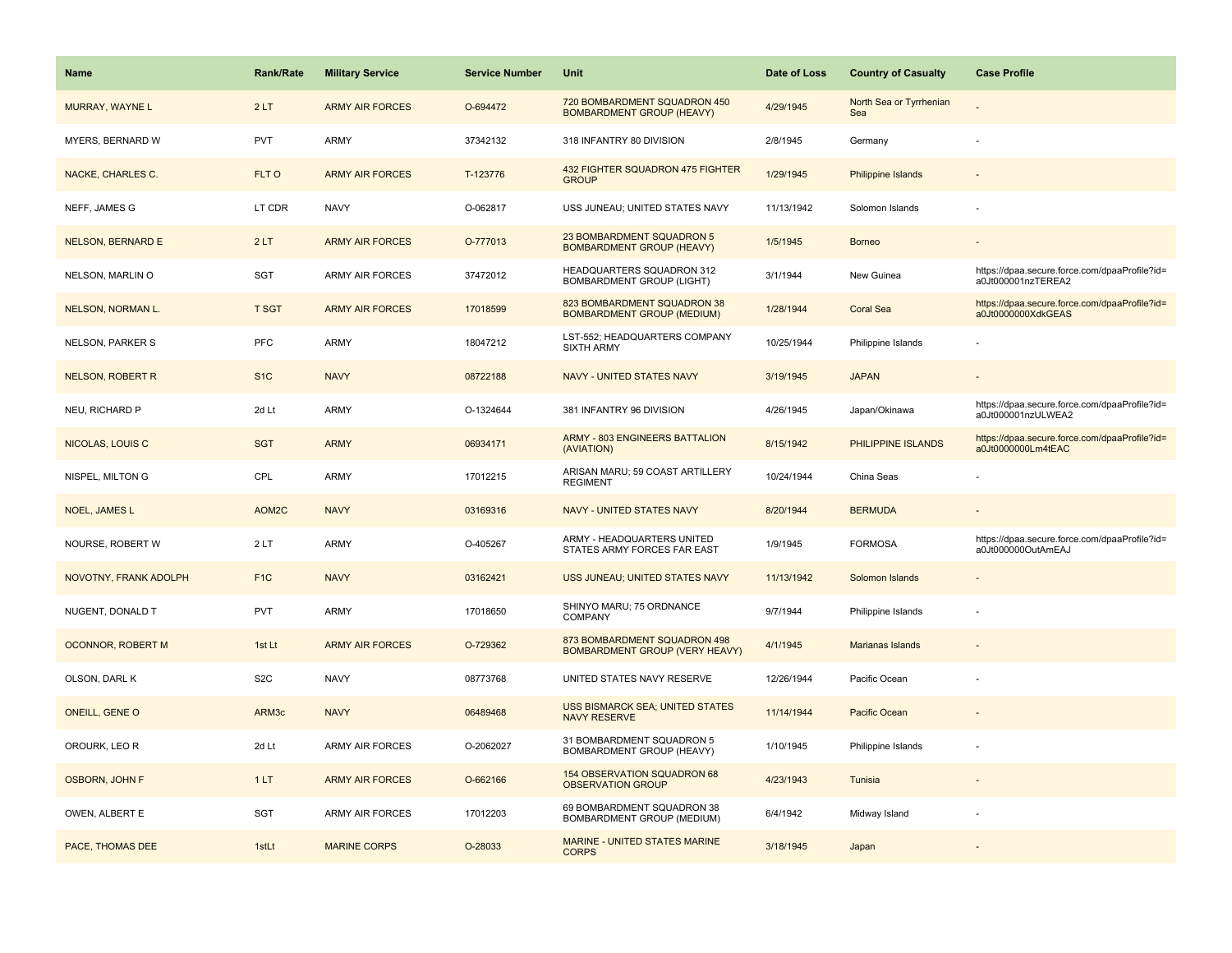| <b>Name</b>          | <b>Rank/Rate</b>  | <b>Military Service</b> | <b>Service Number</b> | Unit                                                             | Date of Loss | <b>Country of Casualty</b>                   | <b>Case Profile</b>                                                 |
|----------------------|-------------------|-------------------------|-----------------------|------------------------------------------------------------------|--------------|----------------------------------------------|---------------------------------------------------------------------|
| PALMER, CLIFFORD E   | FC <sub>2</sub> C | <b>NAVY</b>             | 06484563              | NAVY - UNITED STATES NAVY RESERVE                                | 10/28/1944   | PHILIPPINE SEA                               |                                                                     |
| PALMER, WILLIAM E    | S <sub>2</sub> C  | <b>NAVY</b>             | 08762434              | HOEL; UNITED STATES NAVY RESERVE                                 | 10/25/1944   | <b>Philippine Sea</b>                        |                                                                     |
| PAULSEN, VERNON K    | FC <sub>1</sub> C | <b>NAVY</b>             | 03163726              | USS MEREDITH; UNITED STATES NAVY                                 | 10/15/1942   | Solomon Islands                              |                                                                     |
| PAUSTIAN, JOSEPH F   | <b>PVT</b>        | <b>ARMY</b>             | 37486365              | <b>170 ENGINEERS COMBAT BATTALION</b>                            | 10/25/1944   | <b>Philippine Islands</b>                    |                                                                     |
| PAWLUSIAK, STANLEY E | COX               | <b>COAST GUARD</b>      | 00225465              | COAST GUARD - UNITED STATES<br><b>COAST GUARD</b>                | 9/9/1942     | <b>Atlantic Ocean</b>                        |                                                                     |
| PEIRCE, WALTER H     | <b>CAPT</b>       | <b>ARMY AIR FORCES</b>  | O-024874              | 393 FIGHTER SQUADRON 367 FIGHTER<br><b>GROUP</b>                 | 6/25/1944    | <b>English Channel</b>                       |                                                                     |
| PERRIN, ROBERT J     | S <sub>1</sub> C  | <b>NAVY</b>             | 06487392              | UNITED STATES NAVY RESERVE                                       | 3/29/1943    | <b>Atlantic Ocean</b>                        |                                                                     |
| PETERS, THOMAS V     | LT.               | <b>NAVY</b>             | O-072443              | S-26; UNITED STATES NAVY                                         | 1/24/1942    | Panama                                       |                                                                     |
| PETERSEN, MERLE E    | F <sub>2</sub> C  | <b>NAVY</b>             | 03170250              | NAVY - UNITED STATES NAVY                                        | 2/11/1945    | PHILIPPINE SEA                               |                                                                     |
| PETERSEN, PAUL J     | S SGT             | <b>ARMY AIR FORCES</b>  | 17024699              | 830 BOMBARDMENT SQUADRON 485<br><b>BOMBARDMENT GROUP (HEAVY)</b> | 6/26/1944    | Yugoslavia                                   |                                                                     |
| PETERSON, HARVEY --  | AMM1C             | <b>NAVY</b>             | 03162322              | UNITED STATES NAVY                                               | 6/3/1942     | <b>Atlantic Ocean</b>                        |                                                                     |
| PETERSON, HUGO W     | S SGT             | <b>ARMY AIR FORCES</b>  | 37485147              | 729 BOMBARDMENT SQUADRON 452<br><b>BOMBARDMENT GROUP (HEAVY)</b> | 1/10/1945    | Germany                                      |                                                                     |
| PFEIFER, ROBERT J    | AOM3C             | <b>NAVY</b>             | 07016557              | Bismarck Sea; UNITED STATES NAVY<br><b>RESERVE</b>               | 2/21/1945    | Bonin & Volcano Islands                      |                                                                     |
| PHILIPPI, ELDEN A    | S <sub>2</sub> C  | <b>NAVY</b>             | 09617127              | HULL; UNITED STATES NAVY RESERVE                                 | 12/18/1944   | <b>Philippine Sea</b>                        | https://dpaa.secure.force.com/dpaaProfile?id=<br>a0Jt0000000XeUfEAK |
| PHILLIPS, DUANE E    | S <sub>2</sub> C  | <b>NAVY</b>             | 03216706              | Sims; UNITED STATES NAVY                                         | 5/7/1942     | Coral Sea                                    |                                                                     |
| PHILLIPS, RALPH L    | S SGT             | <b>ARMY AIR FORCES</b>  | 37452099              | 746 BOMBARDMENT SQUADRON 456<br><b>BOMBARDMENT GROUP (HEAVY)</b> | 11/5/1944    | Yugoslavia                                   |                                                                     |
| PHILSON, CLARK A     | HA <sub>1</sub> C | <b>NAVY</b>             | 03722245              | NAVY - UNITED STATES NAVY                                        | 10/24/1944   | <b>CHINA SEAS</b>                            |                                                                     |
| PIGG, RONALD O       | <b>CAPT</b>       | <b>ARMY</b>             | O-890057              | ARMY - CORPS OF ENGINEERS                                        | 1/28/1945    | PHILIPPINE ISLANDS                           | https://dpaa.secure.force.com/dpaaProfile?id=<br>a0Jt000001CWRUAEA5 |
| PINKELMAN, ROMAN B   | TEC <sub>5</sub>  | ARMY                    | 20723507              | ARMY - 301 COAST ARTILLERY<br>TRANSPORT DETACHMENT               | 3/28/1943    | <b>NEW GUINEA</b>                            |                                                                     |
| PLACEK, FRANK J      | S <sub>1C</sub>   | <b>NAVY</b>             | 09616421              | NAVY - UNITED STATES NAVY RESERVE                                | 2/21/1945    | <b>BONIN &amp; VOLCANO</b><br><b>ISLANDS</b> |                                                                     |
| PLAMBECK, DALE E     | 2d Lt             | <b>ARMY AIR FORCES</b>  | O-2074768             | 6 BOMBARDMENT SQUADRON 29<br>BOMBARDMENT GROUP (VERY HEAVY)      | 6/2/1945     | Japan/Okinawa                                |                                                                     |
| POFAHL, HOWARD C.    | <b>SGT</b>        | <b>ARMY AIR FORCES</b>  | 37449825              | 530 BOMBARDMENT SQUADRON 380<br><b>BOMBARDMENT GROUP (HEAVY)</b> | 1/24/1946    | $\overline{\phantom{a}}$                     |                                                                     |
| POLSON, REUBEN W     | CPL               | ARMY                    | 37263340              | 43 TANK BATTALION 12 ARMORED<br><b>DIVISION</b>                  | 1/16/1945    | France                                       |                                                                     |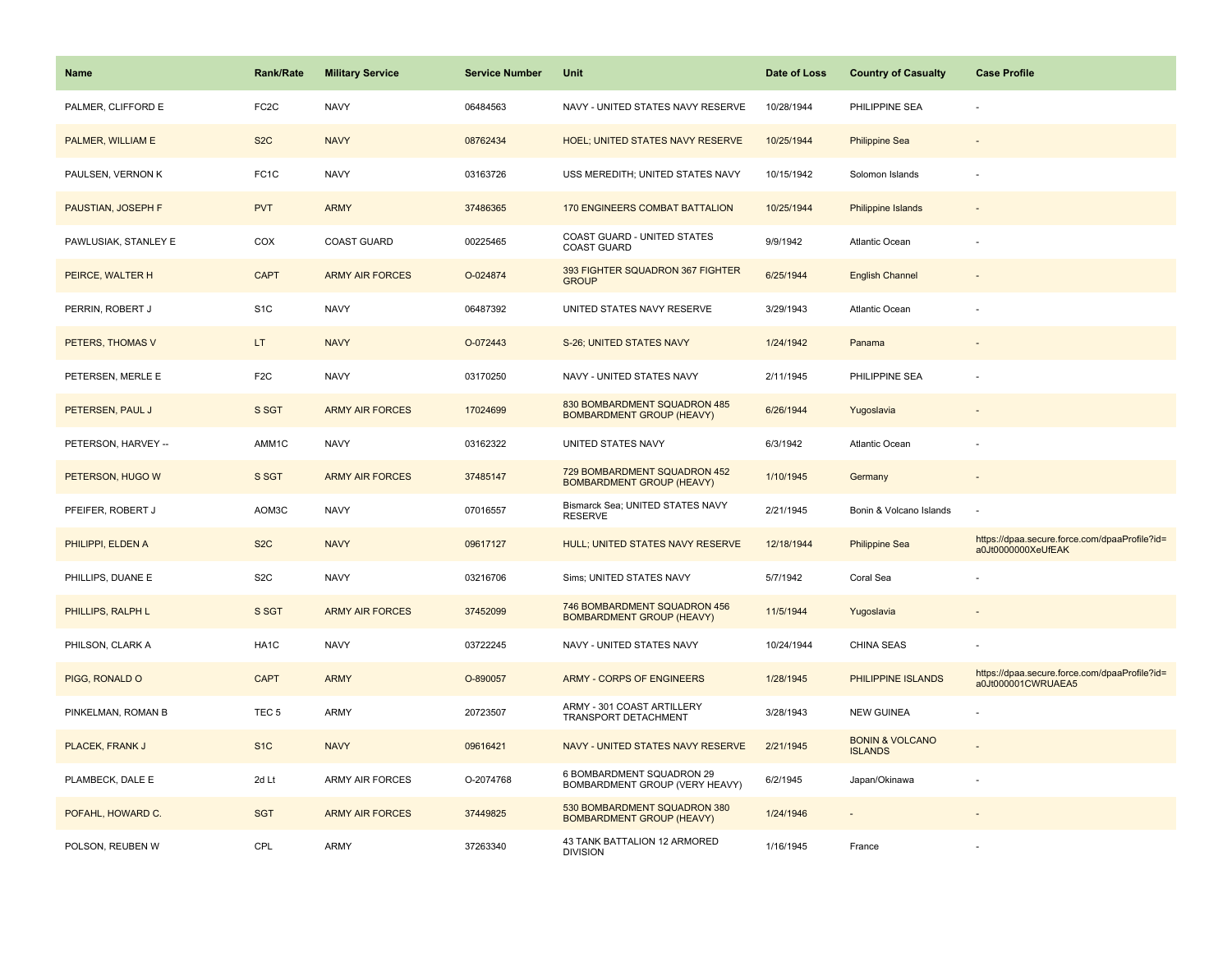| Name                      | <b>Rank/Rate</b>   | <b>Military Service</b> | <b>Service Number</b> | Unit                                                             | Date of Loss | <b>Country of Casualty</b>     | <b>Case Profile</b>                                                 |
|---------------------------|--------------------|-------------------------|-----------------------|------------------------------------------------------------------|--------------|--------------------------------|---------------------------------------------------------------------|
| POQUETTE, THOMAS E        | AOM <sub>1</sub> C | <b>NAVY</b>             | 06185177              | UNITED STATES NAVY RESERVE                                       | 11/21/1944   | <b>Brazil</b>                  |                                                                     |
| PORTER, CECIL A.          | 2LT                | <b>ARMY AIR FORCES</b>  | O-785878              | ARMY AIR FORCE                                                   | 7/19/1945    | Coral Sea                      |                                                                     |
| POTTER, LEO DALE          | EM <sub>2</sub> C  | <b>NAVY</b>             | 03165856              | <b>USS VINCENNES; UNITED STATES NAVY</b>                         | 8/9/1942     | Solomon Islands                |                                                                     |
| PRICE, EDGAR E            | PVT                | <b>ARMY</b>             | 37744119              | 324 INFANTRY 44 DIVISION                                         | 12/22/1944   | Germany                        |                                                                     |
| PTACEK, HENRY --          | <b>ENS</b>         | <b>NAVY</b>             | O-326444              | VF-11, USS Hornet (CV-12); UNITED<br><b>STATES NAVY RESERVE</b>  | 10/15/1945   | Formosa                        |                                                                     |
| PUCK, ADOLPH FRANK        | MM1C               | <b>NAVY</b>             | 03164743              | Tasker H. Bliss; UNITED STATES NAVY<br><b>RESERVE</b>            | 11/12/1942   | French Morocco                 |                                                                     |
| PULLIN, ROBERT C          | <b>ENS</b>         | <b>NAVY</b>             | O-176872              | UNITED STATES NAVY RESERVE                                       | 9/2/1943     | Hawaiian Islands               |                                                                     |
| PUTNAM, WARD E            | PHM2C              | <b>NAVY</b>             | 06486024              | NAVY - UNITED STATES NAVY RESERVE                                | 3/19/1945    | <b>JAPAN</b>                   |                                                                     |
| <b>QUINLAN, WILLIAM P</b> | <b>PFC</b>         | <b>ARMY</b>             | 37481279              | SS Leopoldville; 262 INFANTRY 66<br><b>DIVISION</b>              | 12/24/1944   | <b>English Channel</b>         |                                                                     |
| RADFORD, NEAL JASON       | MUS2C              | <b>NAVY</b>             | 03166933              | USS Arizona; UNITED STATES NAVY                                  | 12/7/1941    | Hawaiian Islands               | https://dpaa.secure.force.com/dpaaProfile?id=<br>a0Jt000000mq1KsEAI |
| RAMSEY, EDWIN O.          | <b>SGT</b>         | <b>ARMY AIR FORCES</b>  | 17199280              | 827 BOMBARDMENT SQUADRON 484<br><b>BOMBARDMENT GROUP (HEAVY)</b> | 1/21/1946    | Yugoslavia                     |                                                                     |
| RAYMER, EDWARD H          | 2LT                | <b>ARMY AIR FORCES</b>  | O-743686              | 572 BOMBARDMENT SQUADRON 391<br>BOMBARDMENT GROUP (MEDIUM)       | 4/18/1944    | English Channel                |                                                                     |
| <b>REINERS, ARNOLD G</b>  | <b>PFC</b>         | <b>ARMY</b>             | 17031374              | 13 REGIMENT 1 ARMORED DIVISION                                   | 12/2/1942    | Tunisia                        |                                                                     |
| RENSHAW, KIETH J          | PFC                | <b>ARMY</b>             | 17011894              | ARISAN MARU; HEADQUARTERS<br>COMPANY PHILIPPINES DEPARTMENT      | 10/24/1944   | China Seas                     |                                                                     |
| <b>RESCH, WILLIAM T</b>   | Y <sub>2</sub> C   | <b>COAST GUARD</b>      | 00230214              | <b>COAST GUARD - UNITED STATES</b><br><b>COAST GUARD</b>         | 12/16/1943   | Alaska                         |                                                                     |
| REYNOLDS, DALE A          | S <sub>2</sub> C   | <b>NAVY</b>             | 03168401              | USS JARVIS; UNITED STATES NAVY                                   | 8/9/1942     | Solomon Islands                |                                                                     |
| RHOADS, GUY B             | MOMM1C             | <b>NAVY</b>             | 06480639              | SEAWOLF; UNITED STATES NAVY<br><b>RESERVE</b>                    | 10/3/1944    | <b>Netherlands East Indies</b> |                                                                     |
| RICHMOND, GANIS J         | FC <sub>1</sub> C  | <b>NAVY</b>             | 06481083              | MONAGHAN; UNITED STATES NAVY<br><b>RESERVE</b>                   | 12/18/1944   | Philippine Islands             |                                                                     |
| <b>RICHTER, HERMAN A</b>  | CM3C               | <b>NAVY</b>             | 03165710              | Asheville; UNITED STATES NAVY                                    | 3/3/1942     | <b>Indian Ocean</b>            |                                                                     |
| RIGGINS, GERALD HERALD    | S <sub>1</sub> C   | <b>NAVY</b>             | 03166405              | USS Arizona; UNITED STATES NAVY                                  | 12/7/1941    | Hawaiian Islands               |                                                                     |
| RITCHIE, HARRY C          | <b>PFC</b>         | <b>ARMY</b>             | 37045023              | 30 INFANTRY 3 DIVISION                                           | 8/10/1945    | <b>Sicily</b>                  |                                                                     |
| ROARTY, WILLIAM EUGENE    | ARM3C              | <b>NAVY</b>             | 06487934              | UNITED STATES NAVY RESERVE                                       | 3/7/1945     | Wake Island                    | https://dpaa.secure.force.com/dpaaProfile?id=<br>a0Jt000001nzSYAEA2 |
| ROBBINS, GREELEY H        | MM3C               | <b>NAVY</b>             | 03166762              | USS CHICAGO; UNITED STATES NAVY                                  | 1/30/1943    | Solomon Islands                |                                                                     |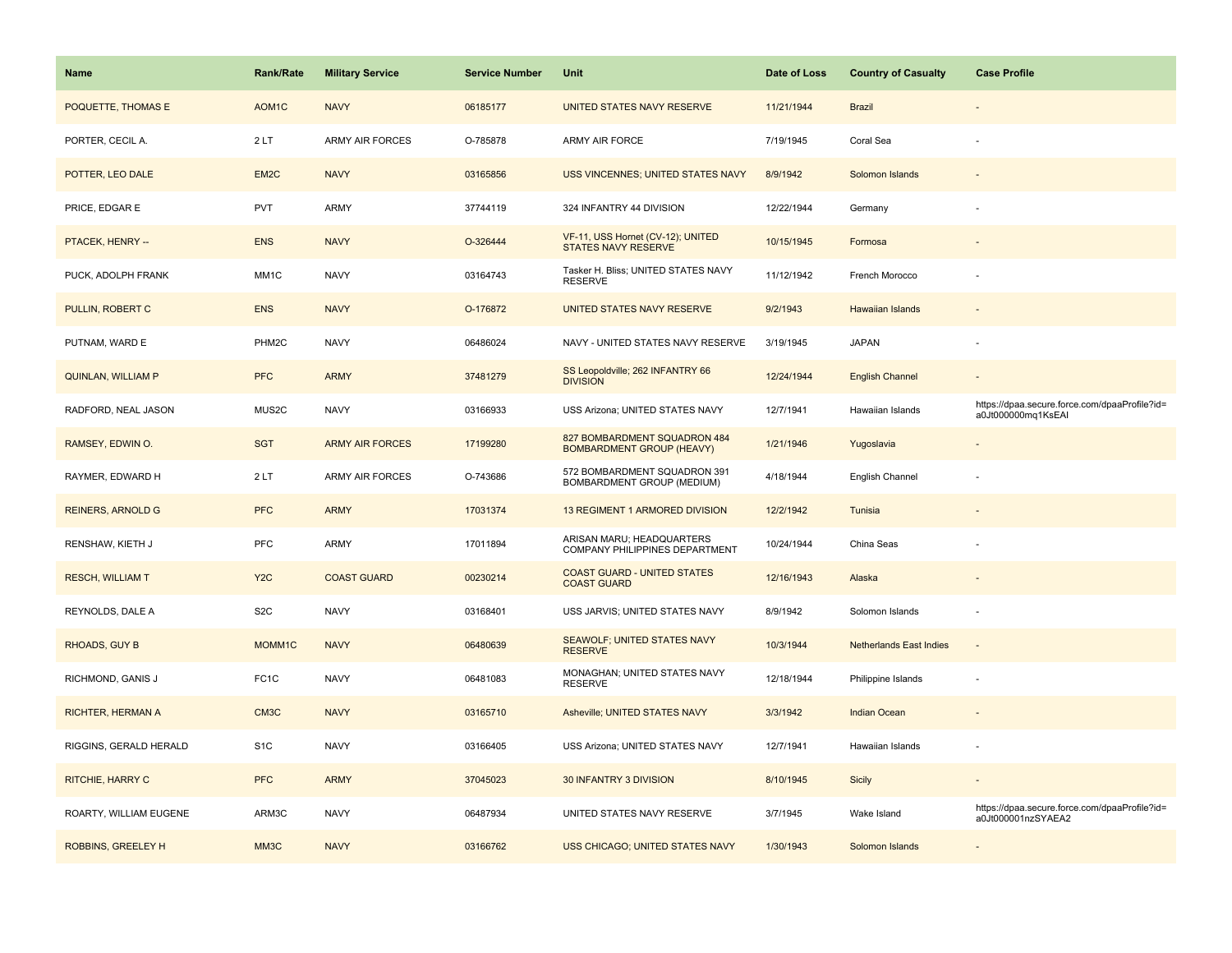| <b>Name</b>                | <b>Rank/Rate</b>  | <b>Military Service</b> | <b>Service Number</b> | Unit                                                             | Date of Loss | <b>Country of Casualty</b>                      | <b>Case Profile</b>                                                 |
|----------------------------|-------------------|-------------------------|-----------------------|------------------------------------------------------------------|--------------|-------------------------------------------------|---------------------------------------------------------------------|
| ROBERTS, HARVEY D          | Y3C               | <b>NAVY</b>             | 06397644              | SPENCE; UNITED STATES NAVY<br><b>RESERVE</b>                     | 12/18/1944   | Philippine Sea                                  |                                                                     |
| ROBERTS, LELAND H          | TM3C              | <b>NAVY</b>             | 03723356              | <b>GRAMPUS; UNITED STATES NAVY</b>                               | 3/22/1943    | New Britain Island                              |                                                                     |
| ROBERTS, ROBERT F          | 1LT               | <b>ARMY</b>             | O-338929              | ARISAN MARU; 20 PURSUIT SQUADRON<br>24 PURSUIT GROUP             | 10/24/1944   | China Seas                                      |                                                                     |
| <b>ROBERTSON, LYLE M</b>   | SC <sub>1</sub> C | <b>NAVY</b>             | 06483348              | UNITED STATES NAVY RESERVE                                       | 3/25/1945    | Atlantic Ocean: North<br><b>American Waters</b> |                                                                     |
| ROCHFORD, LEROY J.         | 2LT               | <b>ARMY AIR FORCES</b>  | O-2057775             | 827 BOMBARDMENT SQUADRON 484<br>BOMBARDMENT GROUP (HEAVY)        | 1/21/1946    | Yugoslavia                                      |                                                                     |
| ROHRBAUGH, M J             | S <sub>1</sub> C  | <b>NAVY</b>             | 03165792              | USS HOUSTON (CA-30); UNITED STATES<br><b>NAVY</b>                | 3/1/1942     | Java                                            |                                                                     |
| ROHRBOUCK, JOHN J          | WT3C              | <b>NAVY</b>             | 08762879              | NAVY - UNITED STATES NAVY RESERVE                                | 4/12/1945    | <b>CHINA SEAS</b>                               |                                                                     |
| ROSENFELT, JAMES L         | F <sub>1C</sub>   | <b>NAVY</b>             | 03720998              | USS DUNCAN; UNITED STATES NAVY                                   | 10/13/1943   | Solomon Islands                                 |                                                                     |
| ROUCH, DONALD V            | <b>ENS</b>        | <b>NAVY</b>             | O-306442              | USS COWPENS; UNITED STATES NAVY<br><b>RESERVE</b>                | 4/29/1944    | Caroline Islands                                |                                                                     |
| ROWAN, LADD R              | GM3C              | <b>NAVY</b>             | 06480740              | TROUT; UNITED STATES NAVY<br><b>RESERVE</b>                      | 2/29/1944    | <b>Philippine Sea</b>                           |                                                                     |
| RUAN, JAMES S              | CPL               | ARMY                    | 17030569              | ARISAN MARU; ORDNANCE<br><b>DEPARTMENT</b>                       | 10/24/1944   | China Seas                                      |                                                                     |
| RUSH, JOHN J               | S SGT             | <b>ARMY</b>             | 17123676              | 14 INFANTRY BATTALION 1 ARMORED<br><b>DIVISION</b>               | 10/17/1944   | Italy                                           |                                                                     |
| RYAN, ERNEST HAROLD        | MM <sub>1</sub> C | <b>NAVY</b>             | 03165618              | USS NEW ORLEANS; UNITED STATES<br><b>NAVY</b>                    | 11/30/1942   | Solomon Islands                                 |                                                                     |
| RYAN, JAMES J              | <b>PVT</b>        | <b>ARMY</b>             | 37485907              | 321 INFANTRY 81 DIVISION                                         | 2/19/1945    | New Caledonia                                   | $\sim$                                                              |
| RZEHAK, HORACE F           | S SGT             | ARMY AIR FORCES         | 17130611              | 392 BOMBARDMENT SQUADRON 30<br>BOMBARDMENT GROUP (HEAVY)         | 10/21/1944   | Bonin & Volcano Islands                         | $\overline{\phantom{a}}$                                            |
| SACHS, JOHNNY W.           | S SGT             | <b>ARMY AIR FORCES</b>  | 37450975              | 567 BOMBARDMENT SQUADRON 389<br><b>BOMBARDMENT GROUP (HEAVY)</b> | 1/29/1944    | <b>Adriatic Sea</b>                             |                                                                     |
| SANKO, FRANCIS P           | S <sub>1</sub> C  | <b>NAVY</b>             | 03163785              | UNITED STATES NAVY                                               | 3/27/1942    | Bermuda                                         |                                                                     |
| SAVIN, TOM --              | RM <sub>2</sub> C | <b>NAVY</b>             | 03165359              | <b>USS Arizona; UNITED STATES NAVY</b>                           | 12/7/1941    | <b>Hawaiian Islands</b>                         | https://dpaa.secure.force.com/dpaaProfile?id=<br>a0Jt000000mzeKMEAY |
| SAWERBREY, A S             | S <sub>2</sub> C  | <b>NAVY</b>             | 06483463              | <b>GRAYLING: UNITED STATES NAVY</b><br><b>RESERVE</b>            | 9/24/1943    | Philippine Islands                              |                                                                     |
| <b>SCHAEFER, ALVIN C</b>   | S SGT             | <b>ARMY AIR FORCES</b>  | 37477372              | 2 WEATHER RECONNAISSANCE<br><b>SQUADRON</b>                      | 6/19/1945    | China                                           |                                                                     |
| SCHAFER, HERMAN --         | MM3C              | <b>NAVY</b>             | 06481913              | LST-342; UNITED STATES NAVY<br><b>RESERVE</b>                    | 7/18/1943    | Solomon Islands                                 |                                                                     |
| <b>SCHIEFFER, ARTHUR J</b> | <b>PFC</b>        | <b>ARMY</b>             | 37759768              | 204 GENERAL HOSPITAL                                             | 12/17/1945   | Marianas Islands                                |                                                                     |
| SCHIFFERNS, WALTER B       | <b>PFC</b>        | ARMY                    | 37462406              | 309 ENGINEERS COMBAT BATTALION 84<br><b>DIVISION</b>             | 5/2/1945     | Germany                                         |                                                                     |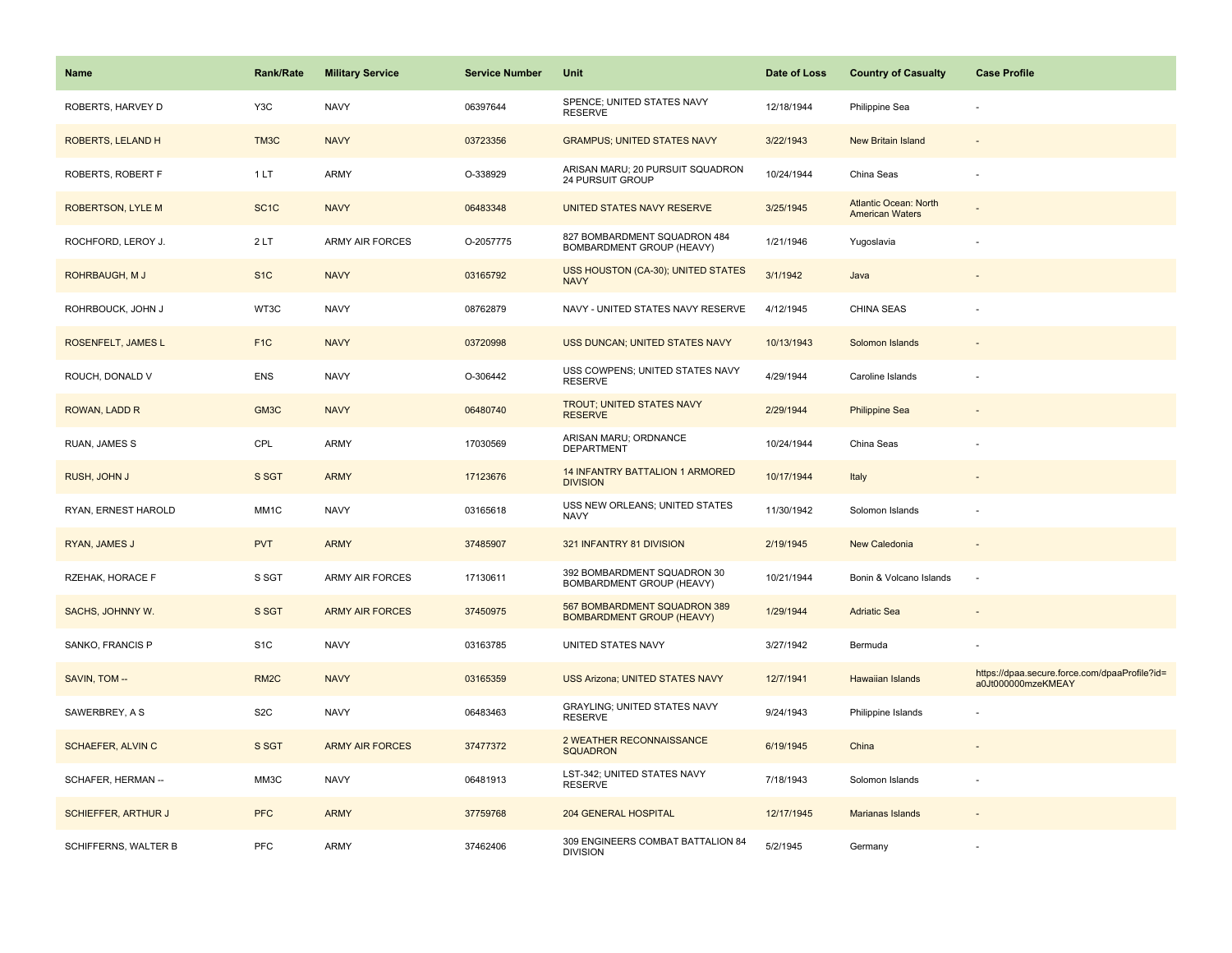| <b>Name</b>               | <b>Rank/Rate</b>  | <b>Military Service</b> | <b>Service Number</b> | Unit                                                                    | Date of Loss | <b>Country of Casualty</b>     | <b>Case Profile</b>                                                 |
|---------------------------|-------------------|-------------------------|-----------------------|-------------------------------------------------------------------------|--------------|--------------------------------|---------------------------------------------------------------------|
| SCHLUND, ELMER PERSHING   | MM <sub>1</sub> C | <b>NAVY</b>             | 03164788              | <b>USS Arizona; UNITED STATES NAVY</b>                                  | 12/7/1941    | Hawaiian Islands               | https://dpaa.secure.force.com/dpaaProfile?id=<br>a0Jt0000000BT8QEAW |
| SCHMILL, BILL L.          | SGT               | <b>ARMY AIR FORCES</b>  | 17055962              | 853 BOMBARDMENT SQUADRON 491<br>BOMBARDMENT GROUP (HEAVY)               | 6/5/1944     | France                         |                                                                     |
| <b>SCHNELL, ELMER V</b>   | TM3C              | <b>NAVY</b>             | 06289760              | USS SCULPIN; UNITED STATES NAVY<br><b>RESERVE</b>                       | 11/19/1943   | <b>Gilbert Islands</b>         |                                                                     |
| SCHNUELLE, VERNON R.      | T Sgt             | <b>ARMY AIR FORCES</b>  | 6914334               | 510 BOMBARDMENT SQUADRON 351<br>BOMBARDMENT GROUP (HEAVY)               | 2/3/1944     | Germany                        |                                                                     |
| <b>SCHOCK, JOHN L</b>     | Col               | <b>ARMY</b>             | O-004004              | 1 GENERAL HOSPITAL                                                      | 1/24/1945    | China Seas                     | https://dpaa.secure.force.com/dpaaProfile?id=<br>a0Jt000001BmhAMEAZ |
| SCHOMAKER, ELMER R        | TEC <sub>4</sub>  | <b>ARMY</b>             | 17012013              | 59 COAST ARTILLERY REGIMENT                                             | 3/2/1945     | Philippine Islands             |                                                                     |
| <b>SCHOPP, ERWIN H</b>    | <b>PVT</b>        | <b>ARMY</b>             | 17012216              | <b>ARMY - 59 COAST ARTILLERY</b><br><b>REGIMENT</b>                     | 1/1/1943     | PHILIPPINE ISLANDS             | https://dpaa.secure.force.com/dpaaProfile?id=<br>a0Jt0000000LlxJEAS |
| SCHOTT, DELVERT R         | <b>PVT</b>        | <b>ARMY</b>             | 37141062              | 6 INFANTRY 1 ARMORED DIVISION                                           | 11/8/1942    | Mediterranean Sea              |                                                                     |
| <b>SCHRINER, VIRGIL W</b> | TEC <sub>5</sub>  | <b>ARMY</b>             | 37449725              | <b>465 ORDNANCE EVACUATION COMPANY</b>                                  | 8/25/1944    | <b>English Channel</b>         |                                                                     |
| SCHROEDER, JOHN B         | 1st Lt            | <b>ARMY AIR FORCES</b>  | O-868135              | 871 BOMBARDMENT SQUADRON 497<br>BOMBARDMENT GROUP (VERY HEAVY)          | 1/9/1945     | Japan/Okinawa                  |                                                                     |
| <b>SCHROER, KENNETH E</b> | S <sub>1</sub> C  | <b>NAVY</b>             | 03166209              | Langley; UNITED STATES NAVY                                             | 3/1/1942     | <b>Indian Ocean</b>            |                                                                     |
| SCHULZ, ALFONS H          | TEC <sub>5</sub>  | <b>ARMY</b>             | 37125555              | 454 AMPHIBIOUS TRUCK COMPANY                                            | 9/15/1944    | Caroline Islands               |                                                                     |
| <b>SCHULZ, ELMER F.</b>   | 2LT               | <b>ARMY AIR FORCES</b>  | O-740947              | 560 BOMBARDMENT SQUADRON 388<br><b>BOMBARDMENT GROUP (HEAVY)</b>        | 9/6/1943     | France                         |                                                                     |
| SCHULZ, FRANKLIN C.       | 2d Lt             | <b>ARMY AIR FORCES</b>  | O-1054798             | 394 BOMBARDMENT SQUADRON 5<br>BOMBARDMENT GROUP (HEAVY)                 | 6/17/1945    | Philippine Islands             |                                                                     |
| <b>SCHULZKUMP, LYLE L</b> | 2d Lt             | <b>ARMY AIR FORCES</b>  | O-678133              | 374 BOMBARDMENT SQUADRON 308<br><b>BOMBARDMENT GROUP (HEAVY)</b>        | 5/26/1944    | China                          |                                                                     |
| SCHWAB, VIRGIL A.         | Capt              | <b>ARMY AIR FORCES</b>  | O-23021               | 8 BOMBARDMENT SQUADRON 3<br><b>BOMBARDMENT GROUP (LIGHT)</b>            | 7/29/1942    | New Guinea                     | https://dpaa.secure.force.com/dpaaProfile?id=<br>a0Jt000001nzYUHEA2 |
| SCOTT, STEVEN A.          | <b>CAPT</b>       | <b>ARMY AIR FORCES</b>  | O-660687              | <b>22 PHOTO SQUADRON 7</b><br><b>RECONNAISSANCE GROUP</b>               | 12/23/1943   | North Sea or Tyrrhenian<br>Sea |                                                                     |
| SEIDELL, DANIEL R         | Ens               | <b>NAVY</b>             | O-165834              | SUBMARINE Amberjack; UNITED STATES<br><b>NAVY</b>                       | 3/22/1943    | New Britain Island             |                                                                     |
| SEIFERT, LLOYD R          | <b>PFC</b>        | <b>ARMY AIR FORCES</b>  | 06291030              | SHINYO MARU; 28 BOMBARDMENT<br>SQUADRON 19 BOMBARDMENT GROUP<br>(HEAVY) | 9/7/1944     | <b>Philippine Islands</b>      |                                                                     |
| SEMPEK, LOUIS JOHN        | S <sub>2</sub> C  | <b>NAVY</b>             | 03168151              | USS QUINCY; UNITED STATES NAVY                                          | 8/9/1942     | Solomon Islands                |                                                                     |
| SENGSTAKE, EUGENE W.      | 2d Lt             | <b>ARMY AIR FORCES</b>  | O-747503              | <b>408 BOMBARDMENT SQUADRON 22</b><br><b>BOMBARDMENT GROUP (HEAVY)</b>  | 6/9/1944     | <b>Caroline Islands</b>        |                                                                     |
| SERR, HENRY CLIFFORD      | SGT               | <b>ARMY AIR FORCES</b>  | 37262810              | HEADQUARTERS SQUADRON FIFTH AIR<br><b>FORCE</b>                         | 4/15/1944    | New Guinea                     |                                                                     |
| SEVERINE, DONALD G        | <b>SGT</b>        | <b>ARMY</b>             | 37476725              | <b>36 TANK BATTALION 8 ARMORED</b><br><b>DIVISION</b>                   | 3/5/1945     | Germany                        |                                                                     |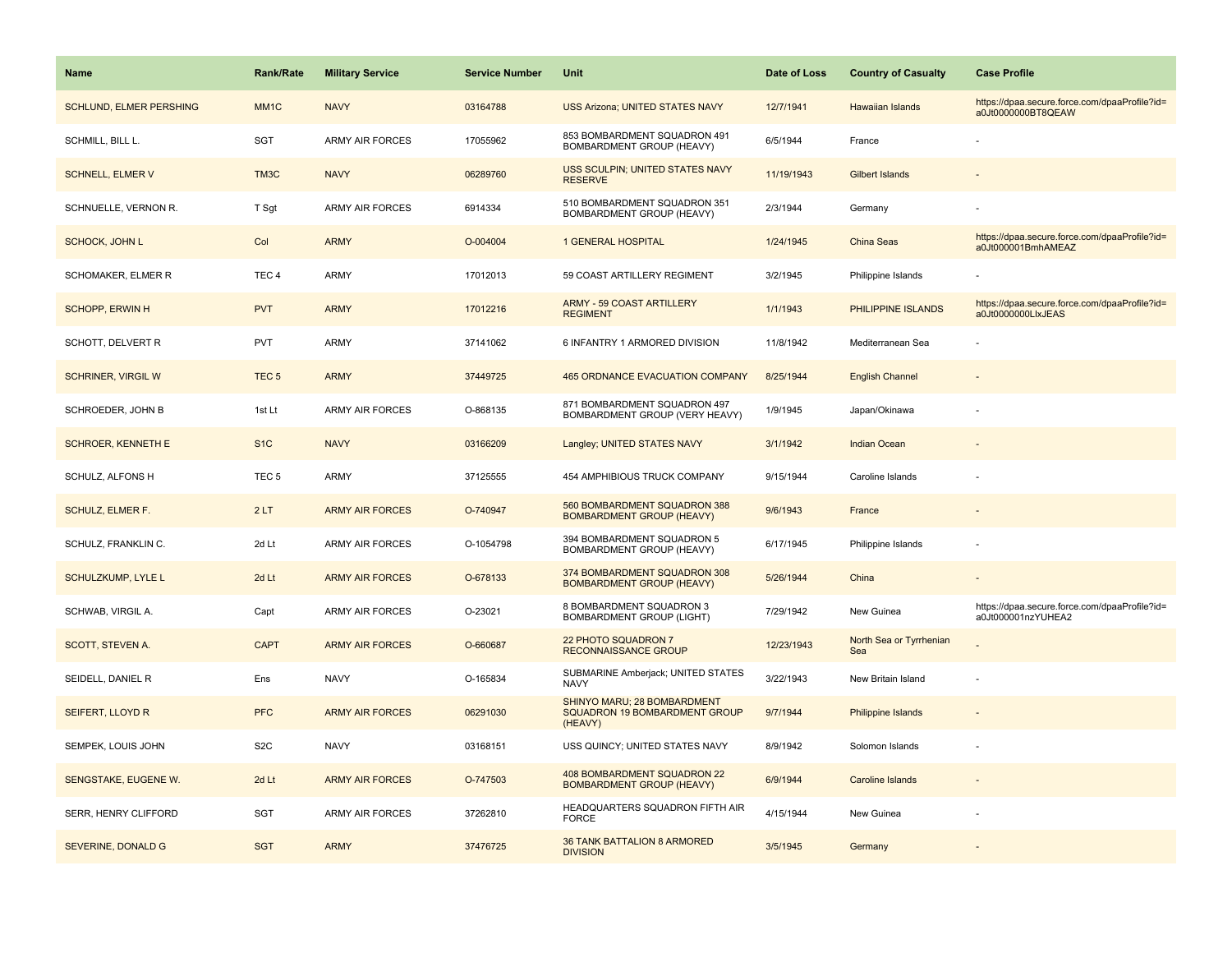| Name                       | <b>Rank/Rate</b>  | <b>Military Service</b> | <b>Service Number</b> | Unit                                                           | Date of Loss | <b>Country of Casualty</b> | <b>Case Profile</b>                                                 |
|----------------------------|-------------------|-------------------------|-----------------------|----------------------------------------------------------------|--------------|----------------------------|---------------------------------------------------------------------|
| SHAFFER, HERBERT K         | BM2C              | <b>NAVY</b>             | 03163235              | Langley; UNITED STATES NAVY                                    | 2/27/1942    | Java                       |                                                                     |
| SHANEYFELT, GEORGE M       | <b>ENS</b>        | <b>NAVY</b>             | O-332189              | NAVY - UNITED STATES NAVY RESERVE                              | 12/21/1944   | PHILIPPINE ISLANDS         | $\sim$                                                              |
| SHANK, LEONARD R           | BM <sub>2</sub> C | <b>NAVY</b>             | 03166877              | Rowan; UNITED STATES NAVY                                      | 9/11/1943    | North or Tyrrhenian Seas   | $\sim$                                                              |
| SHARKEY, WILLARD C         | 1st Lt            | <b>ARMY AIR FORCES</b>  | O-662831              | 26 BOMBARDMENT SQUADRON 11<br><b>BOMBARDMENT GROUP (HEAVY)</b> | 1/29/1944    | Gilbert Islands            |                                                                     |
| SHARROCK, JACK A.          | CPL               | <b>ARMY</b>             | 20721948              | 164 INFANTRY AMERICAL DIVISION                                 | 1/13/1943    | Solomon Islands            |                                                                     |
| SHELDON, ROBERT T          | S <sub>1</sub> C  | <b>NAVY</b>             | 03163714              | Asheville; UNITED STATES NAVY                                  | 3/3/1942     | Indian Ocean               |                                                                     |
| SHORE, LAWRENCE J          | SGT               | ARMY AIR FORCES         | 17011802              | 81 BOMBARDMENT SQUADRON 12<br>BOMBARDMENT GROUP (MEDIUM)       | 9/14/1942    | Egypt                      |                                                                     |
| SHORTS, MARK L             | 2d Lt             | <b>ARMY AIR FORCES</b>  | O-765116              | <b>AIR CORPS</b>                                               | 7/27/1944    | Pacific Ocean              |                                                                     |
| SHRIDER, HAROLD D          | <b>LTJG</b>       | <b>NAVY</b>             | O-078688              | NAVY - UNITED STATES NAVY                                      | 12/23/1941   | <b>HAWAIIAN ISLANDS</b>    | $\overline{\phantom{a}}$                                            |
| SHUNK, DONALD F            | S <sub>2</sub> C  | <b>NAVY</b>             | 06480918              | UNITED STATES NAVY RESERVE                                     | 6/9/1942     | Caribbean Sea              |                                                                     |
| SHUTTS, DONALD L.          | PVT               | <b>ARMY</b>             | 17056017              | 30 INFANTRY 3 DIVISION                                         | 2/19/1944    | Italy                      |                                                                     |
| SIDLO, VENCIL FRANK        | S <sub>1C</sub>   | <b>NAVY</b>             | 03166475              | NAVY - UNITED STATES NAVY                                      | 1/23/1942    | <b>HAWAIIAN ISLANDS</b>    | $\sim$                                                              |
| SIMODYNES, EDWARD E        | <b>PFC</b>        | ARMY                    | 37141008              | 6 INFANTRY 1 ARMORED DIVISION                                  | 11/8/1942    | Mediterranean Sea          | $\overline{\phantom{a}}$                                            |
| <b>SIMUNACI, FRANCIS W</b> | MOMM1C            | <b>NAVY</b>             | 03167470              | <b>CORVINA: UNITED STATES NAVY</b>                             | 11/16/1943   | <b>Marshall Islands</b>    |                                                                     |
| SINDELAR, EMIL E           | 1LT               | <b>ARMY AIR FORCES</b>  | O-728116              | 381 BOMBARDMENT SQUADRON 310<br>BOMBARDMENT GROUP (MEDIUM)     | 2/23/1943    | Mediterranean Sea          | $\sim$                                                              |
| SIVITS, PERCY R            | AOM2C             | <b>NAVY</b>             | 03166400              | <b>UNITED STATES NAVY</b>                                      | 7/1/1944     | <b>French Morocco</b>      |                                                                     |
| SKUDLAS, JOHN J            | S <sub>1</sub> C  | <b>NAVY</b>             | 03720037              | USS HOUSTON (CA-30); UNITED STATES<br><b>NAVY</b>              | 3/1/1942     | Java                       |                                                                     |
| <b>SLOANE, FREDRICK C</b>  | S <sub>2</sub> C  | <b>NAVY</b>             | 09616196              | HULL; UNITED STATES NAVY RESERVE                               | 12/18/1944   | <b>Philippine Sea</b>      | https://dpaa.secure.force.com/dpaaProfile?id=<br>a0Jt0000000XdwGEAS |
| SLOGGETT, VERNARD L        | <b>LTJG</b>       | <b>NAVY</b>             | O-300137              | HARDER; UNITED STATES NAVY                                     | 8/24/1944    | Philippine Islands         |                                                                     |
| SMALL, NORMAN E            | F <sub>1C</sub>   | <b>NAVY</b>             | 06489534              | SPENCE; UNITED STATES NAVY<br><b>RESERVE</b>                   | 12/18/1944   | <b>Philippine Sea</b>      |                                                                     |
| SMERSH, RANDOLPH D         | MM3C              | <b>NAVY</b>             | 03166082              | Langley; UNITED STATES NAVY                                    | 3/1/1942     | Indian Ocean               |                                                                     |
| <b>SMITH, DONALD L</b>     | F <sub>1</sub> C  | <b>NAVY</b>             | 08720158              | SPENCE; UNITED STATES NAVY<br><b>RESERVE</b>                   | 12/18/1944   | <b>Philippine Sea</b>      |                                                                     |
| SMITH, DONALD O            | BM1C              | <b>NAVY</b>             | 03166257              | WAHOO; UNITED STATES NAVY                                      | 11/1/1943    | Sea of Japan               |                                                                     |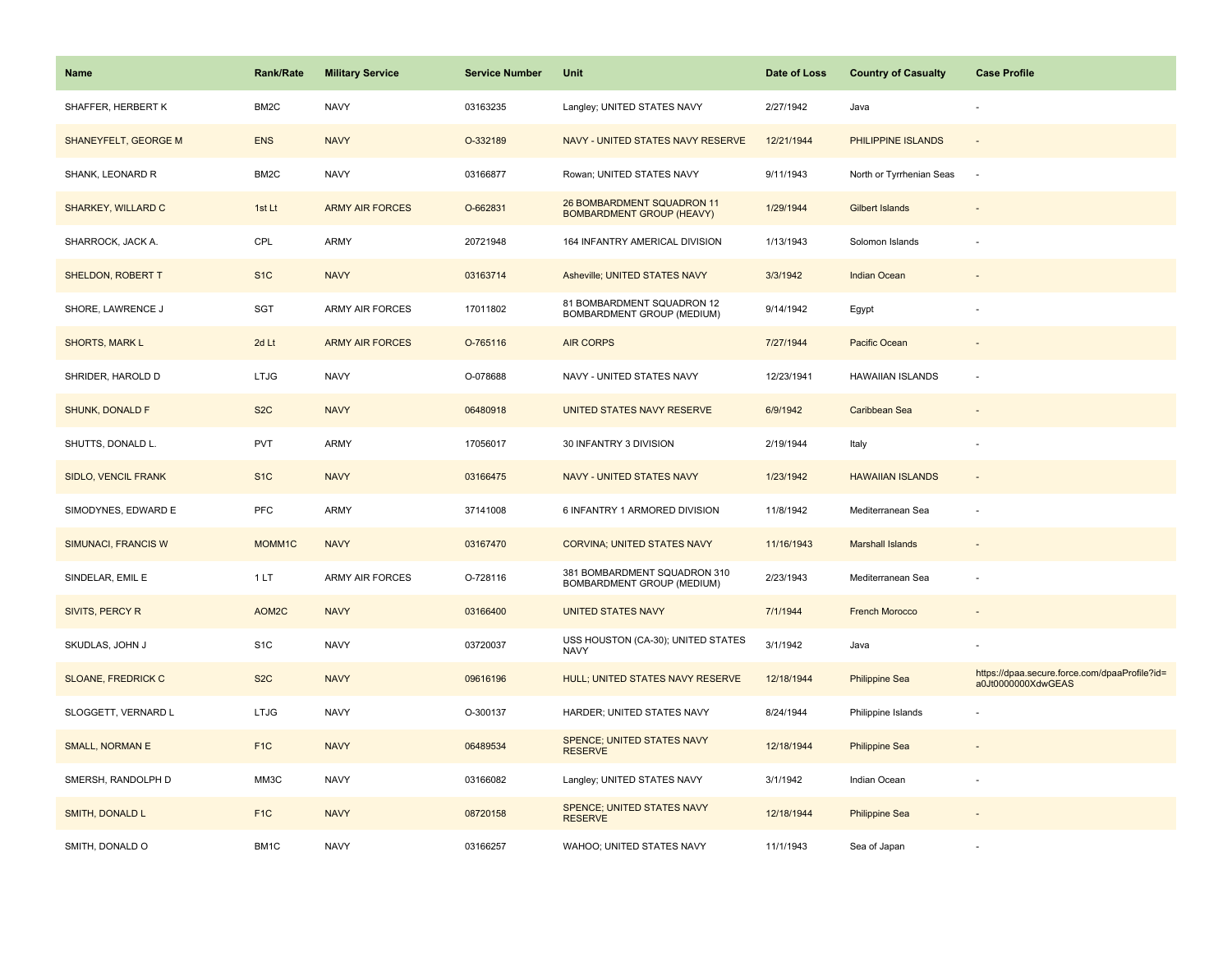| Name                       | <b>Rank/Rate</b>  | <b>Military Service</b> | <b>Service Number</b> | Unit                                                           | Date of Loss | <b>Country of Casualty</b>     | <b>Case Profile</b>      |
|----------------------------|-------------------|-------------------------|-----------------------|----------------------------------------------------------------|--------------|--------------------------------|--------------------------|
| SMITH, ELMER JACKSON       | BKR3C             | <b>NAVY</b>             | 06190533              | Longshaw; UNITED STATES NAVY<br><b>RESERVE</b>                 | 5/18/1945    | <b>Philippine Sea</b>          |                          |
| SMITH, HOWARD ROBERT       | MM <sub>2</sub> C | <b>NAVY</b>             | 03165139              | USS ATLANTA; UNITED STATES NAVY                                | 11/13/1942   | Solomon Islands                | $\sim$                   |
| <b>SMITH, ROBERT G</b>     | Ens               | <b>NAVY</b>             | O-156369              | VP - 074; UNITED STATES NAVY<br><b>RESERVE</b>                 | 7/4/1943     | <b>Brazil</b>                  |                          |
| SOELBERG, AAGE L           | TM <sub>2</sub> C | <b>NAVY</b>             | 03169594              | Morrison; UNITED STATES NAVY                                   | 5/4/1945     | China Seas                     |                          |
| SORENSEN, WALTER --        | GM <sub>3</sub> C | <b>NAVY</b>             | 03165847              | Reuben James; UNITED STATES NAVY                               | 10/31/1941   | <b>Atlantic Ocean</b>          |                          |
| SOUDER, RICHARD W          | PVT               | <b>ARMY</b>             | 17078860              | 753 TANK BATTALION                                             | 9/8/1944     | France                         |                          |
| <b>SPALEK, CHARLES F</b>   | LT /JG/           | <b>NAVY</b>             | O-205387              | UNITED STATES NAVY RESERVE                                     | 4/20/1944    | Mediterranean Sea              | $\overline{\phantom{a}}$ |
| SPEARS, MELVIN L           | F <sub>1</sub> C  | <b>NAVY</b>             | 03169847              | SAMUEL B. ROBERTS; UNITED STATES<br><b>NAVY</b>                | 10/25/1944   | Philippine Islands             | ÷,                       |
| <b>SPENCER, EDWARD A</b>   | <b>PVT</b>        | <b>ARMY</b>             | 37481822              | <b>112 CAVALRY REGIMENT</b>                                    | 7/22/1944    | <b>New Guinea</b>              |                          |
| SPENCER, HARRISON L        | S <sub>1</sub> C  | <b>NAVY</b>             | 03167565              | USS JUNEAU; UNITED STATES NAVY                                 | 11/13/1942   | Solomon Islands                | ÷,                       |
| <b>SPENCER, HARRY A</b>    | 1st Lt            | <b>ARMY AIR FORCES</b>  | O-686930              | 1107 ARMY AIR FORCE BASE UNIT                                  | 2/4/1945     | <b>British West Indies</b>     |                          |
| STABENOW, GLENN C          | EM <sub>1</sub> C | <b>NAVY</b>             | 03167769              | USS HAZELWOOD; UNITED STATES<br><b>NAVY</b>                    | 4/29/1945    | Japan                          |                          |
| <b>STARKEL, ERVING</b>     | <b>PFC</b>        | <b>ARMY</b>             | 37478306              | 335 INFANTRY 84 DIVISION                                       | 12/1/1944    | Germany                        | $\overline{\phantom{a}}$ |
| STEVENS, ROBERT F          | TM3C              | <b>NAVY</b>             | 03168673              | GRAYLING; UNITED STATES NAVY                                   | 9/24/1943    | Philippine Islands             | ÷,                       |
| <b>STEWART, THOMAS H</b>   | S SGT             | <b>ARMY AIR FORCES</b>  | 37461118              | 33 BOMBARDMENT SQUADRON 22<br><b>BOMBARDMENT GROUP (HEAVY)</b> | 11/27/1944   | <b>Philippine Islands</b>      | $\sim$                   |
| STONER, LYLE T             | SK3C              | <b>NAVY</b>             | 06480356              | GAMBIER BAY; UNITED STATES NAVY<br><b>RESERVE</b>              | 10/25/1944   | Philippine Sea                 | ÷,                       |
| STOUT, JESSE E             | <b>PFC</b>        | <b>ARMY</b>             | 17011413              | ARISAN MARU; 31 INFANTRY REGIMENT                              | 10/24/1944   | <b>China Seas</b>              |                          |
| STRAND, CLARENCE J         | Maj               | <b>ARMY</b>             | O-311442              | Hokusen Maru; 2 GENERAL HOSPITAL                               | 10/8/1944    | China Seas                     |                          |
| <b>STRATTON, WILLIAM P</b> | S <sub>1</sub> C  | <b>NAVY</b>             | 03167950              | SS Brilliant; UNITED STATES NAVY                               | 1/20/1943    | Newfoundland                   |                          |
| STRAUB, DURWARD G          | AMM3C             | <b>NAVY</b>             | 06481420              | UNITED STATES NAVY RESERVE                                     | 1/10/1943    | Bermuda                        |                          |
| STRECKER, LEONARD J.       | <b>SGT</b>        | <b>ARMY</b>             | 37210296              | 7 INFANTRY 3 DIVISION                                          | 3/24/1944    | Italy                          | $\overline{\phantom{a}}$ |
| STRICKER, DONALD A         | S SGT             | <b>ARMY AIR FORCES</b>  | 20722380              | 579 BOMBARDMENT SQUADRON 392<br>BOMBARDMENT GROUP (HEAVY)      | 2/2/1944     | North Sea or Tyrrhenian<br>Sea |                          |
| <b>STRONG, JACK C</b>      | AMM <sub>2C</sub> | <b>NAVY</b>             | 04113625              | UNITED STATES NAVY RESERVE                                     | 10/13/1943   | Greenland                      |                          |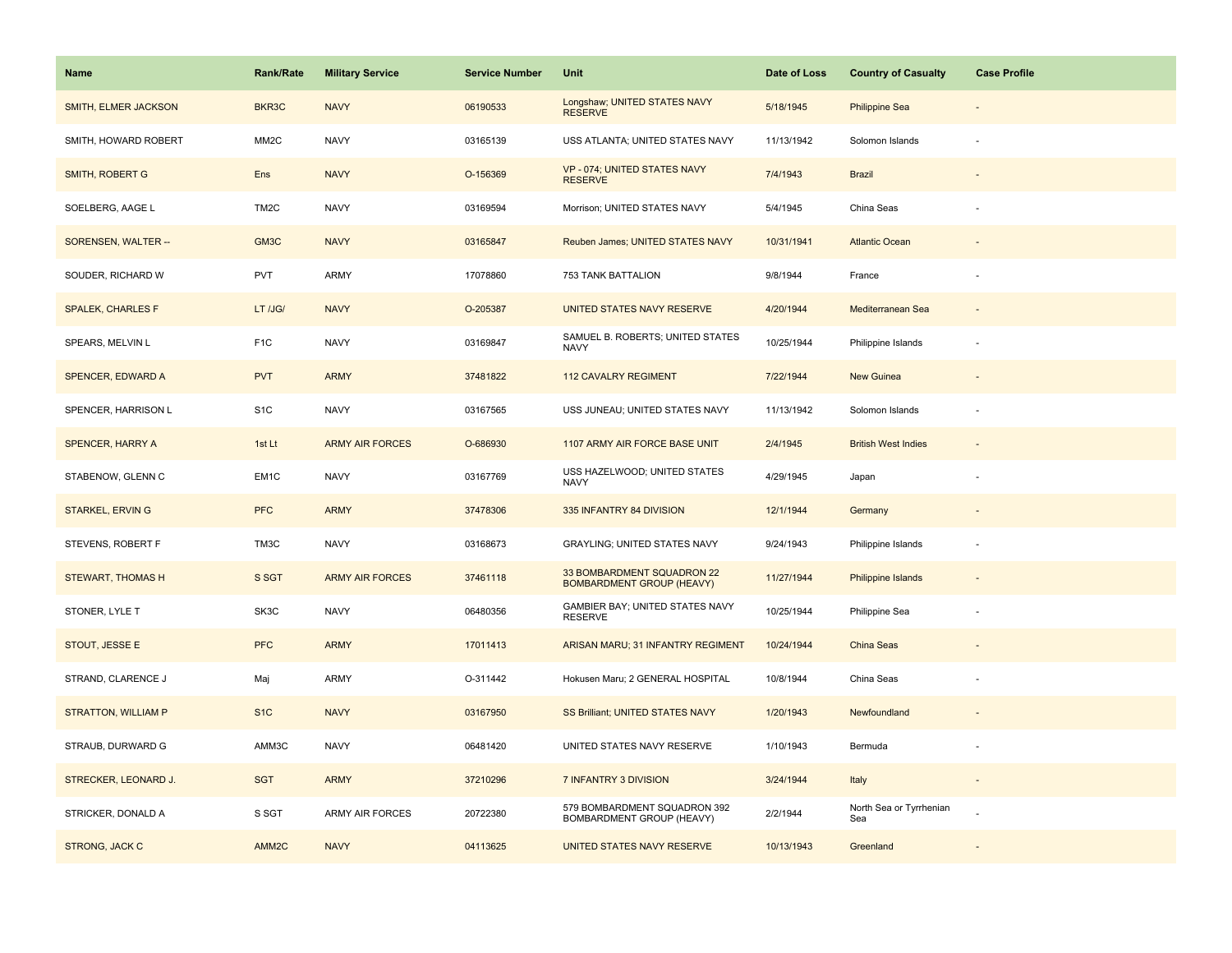| <b>Name</b>               | <b>Rank/Rate</b>   | <b>Military Service</b> | <b>Service Number</b> | Unit                                                                  | Date of Loss | <b>Country of Casualty</b>                             | <b>Case Profile</b> |
|---------------------------|--------------------|-------------------------|-----------------------|-----------------------------------------------------------------------|--------------|--------------------------------------------------------|---------------------|
| STUEHMER, LLOYD A         | 1st Lt             | <b>ARMY AIR FORCES</b>  | O-727679              | 400 BOMBARDMENT SQUADRON 90<br>BOMBARDMENT GROUP (HEAVY)              | 2/12/1943    | New Guinea                                             |                     |
| <b>SUTTON, BERNARD F</b>  | <b>SGT</b>         | <b>ARMY AIR FORCES</b>  | 17123954              | 871 BOMBARDMENT SQUADRON 497<br><b>BOMBARDMENT GROUP (VERY HEAVY)</b> | 1/27/1945    | Bonin & Volcano Islands                                | $\sim$              |
| SVEC, ADOLPH F            | S SGT              | <b>ARMY AIR FORCES</b>  | 37074998              | 499 BOMBARDMENT SQUADRON 345<br><b>BOMBARDMENT GROUP (MEDIUM)</b>     | 3/5/1944     | New Guinea                                             |                     |
| SVEC, ROBERT J            | <b>PVT</b>         | <b>ARMY</b>             | 37748205              | 222 INFANTRY 42 DIVISION                                              | 2/21/1945    | France                                                 |                     |
| SWANSON, LEO FRANK        | SC <sub>3</sub> C  | <b>NAVY</b>             | 06480263              | USS PRESTON; UNITED STATES NAVY<br><b>RESERVE</b>                     | 11/15/1942   | Solomon Islands                                        |                     |
| <b>SWANSON, MAX J</b>     | <b>T SGT</b>       | <b>ARMY AIR FORCES</b>  | 17024264              | 883 BOMBARDMENT SQUADRON 500<br><b>BOMBARDMENT GROUP (VERY HEAVY)</b> | 1/9/1945     | Japan/Okinawa                                          |                     |
| SWANSON, ROBERT E         | ARM3C              | <b>NAVY</b>             | 06480899              | USS LISCOME BAY CVE 56; UNITED<br>STATES NAVY RESERVE                 | 11/24/1943   | Gilbert Islands                                        |                     |
| SWEENEY, GEORGE R         | <b>PFC</b>         | <b>ARMY AIR FORCES</b>  | 06274788              | 27 MATERIALS SQUADRON 20 AIR BASE<br><b>GROUP</b>                     | 5/13/1942    | <b>Philippine Islands</b>                              |                     |
| SWEENEY, WILLIAM T        | 2LT                | ARMY AIR FORCES         | O-465073              | 345 BOMBARDMENT SQUADRON 98<br>BOMBARDMENT GROUP (HEAVY)              | 8/21/1942    | Mediterranean Sea                                      |                     |
| TAMISIEA, JACK --         | <b>LTJG</b>        | <b>NAVY</b>             | O-125836              | UNITED STATES NAVY RESERVE                                            | 11/25/1944   | Pacific Ocean                                          |                     |
| TAYLOR, ROBERT L          | <b>LTJG</b>        | <b>NAVY</b>             | O-337144              | UNITED STATES NAVY RESERVE                                            | 4/16/1945    | Japan                                                  |                     |
| TERRY, JACK R             | MM3C               | <b>NAVY</b>             | 03161743              | USS JARVIS; UNITED STATES NAVY                                        | 8/9/1942     | Solomon Islands                                        |                     |
| THELL, ANTON F            | CPL                | <b>ARMY AIR FORCES</b>  | 17123524              | HMT Rohna; AIR CORPS                                                  | 11/26/1943   | Mediterranean Sea                                      |                     |
| THIELEN, ARTHUR C         | S SGT              | <b>MARINE CORPS</b>     | 00457617              | <b>MARINE - UNITED STATES MARINE</b><br><b>CORPS</b>                  | 8/6/1945     | PACIFIC OCEAN:<br><b>NORTH AMERICAN</b><br><b>AREA</b> |                     |
| THOENDEL, VICTOR C        | 2LT                | <b>ARMY AIR FORCES</b>  | O-736492              | 413 BOMBARDMENT SQUADRON 96<br>BOMBARDMENT GROUP (HEAVY)              | 9/23/1943    | France                                                 | ÷,                  |
| <b>THOMAS, HERBERT D</b>  | 1LT                | <b>ARMY AIR FORCES</b>  | O-729921              | 20 BOMBARDMENT SQUADRON 2<br><b>BOMBARDMENT GROUP (HEAVY)</b>         | 8/19/1943    | North Sea or Tyrrhenian<br>Sea                         |                     |
| THOMAS, RUSSEL E          | RM <sub>2</sub> C  | <b>NAVY</b>             | 03158264              | Brownson; UNITED STATES NAVY<br><b>RESERVE</b>                        | 12/26/1943   | New Britain Island                                     |                     |
| <b>THOMPSON, GUY A</b>    | 1LT                | <b>ARMY AIR FORCES</b>  | O-728938              | 20 BOMBARDMENT SQUADRON 2<br><b>BOMBARDMENT GROUP (HEAVY)</b>         | 5/9/1943     | Mediterranean Sea                                      |                     |
| THOMPSON, LOREN E.        | 1st Lt             | <b>ARMY AIR FORCES</b>  | O-728130              | 42 BOMBARDMENT SQUADRON 11<br>BOMBARDMENT GROUP (HEAVY)               | 7/24/1943    |                                                        |                     |
| <b>THORNTON, GEORGE B</b> | <b>PVT</b>         | <b>ARMY</b>             | 17011990              | <b>ARISAN MARU; FILIPINO MOTOR</b><br><b>TRANSPORT DEPOT</b>          | 10/24/1944   | China Seas                                             |                     |
| TIMM, VERNER C            | PHM <sub>2</sub> C | <b>NAVY</b>             | 03165822              | CISCO; UNITED STATES NAVY                                             | 9/28/1943    | China Seas                                             | ÷,                  |
| TINSLEY, EDWIN L          | MOMM3C             | <b>NAVY</b>             | 06484231              | <b>SCAMP; UNITED STATES NAVY</b><br><b>RESERVE</b>                    | 12/5/1944    | Bonin & Volcano Islands                                | $\sim$              |
| TOBISKA, WILLIAM C        | Ens                | <b>NAVY</b>             | O-291380              | UNITED STATES NAVY RESERVE                                            | 5/14/1944    | Cuba                                                   |                     |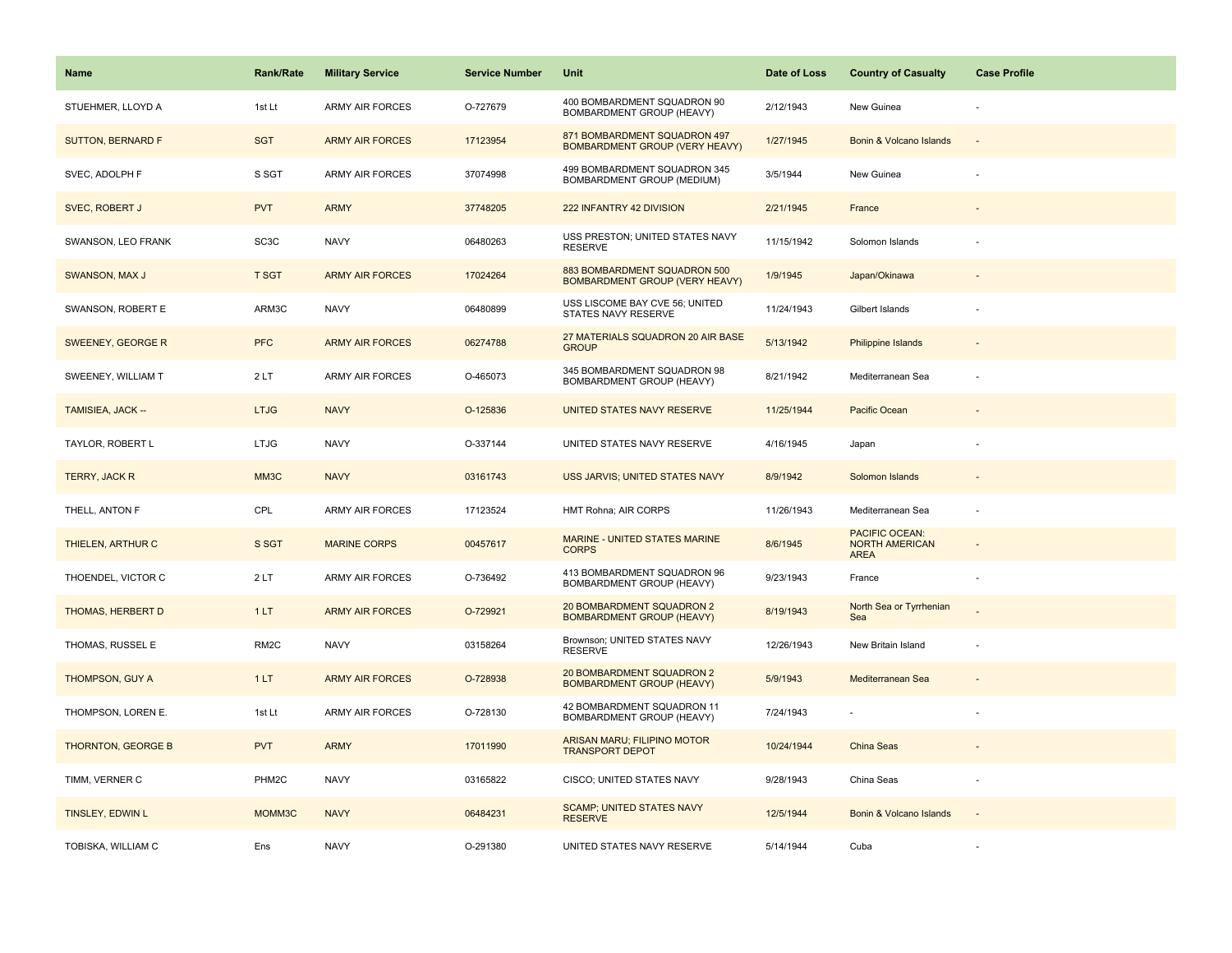| <b>Name</b>                 | Rank/Rate          | <b>Military Service</b> | <b>Service Number</b> | Unit                                                             | Date of Loss | <b>Country of Casualty</b> | <b>Case Profile</b>                                                 |
|-----------------------------|--------------------|-------------------------|-----------------------|------------------------------------------------------------------|--------------|----------------------------|---------------------------------------------------------------------|
| TOMES, RAYNOLD GEORGE       | Maj                | <b>MARINE CORPS</b>     | O-006903              | <b>MARINE - UNITED STATES MARINE</b><br><b>CORPS</b>             | 9/2/1943     | Solomon Islands            |                                                                     |
| TOTH, JAMES J               | 2LT                | ARMY AIR FORCES         | O-730671              | 37 FIGHTER SQUADRON 14 FIGHTER<br><b>GROUP</b>                   | 5/18/1943    | Mediterranean Sea          | ÷,                                                                  |
| <b>TRAYNOR, PAUL E</b>      | TEC <sub>5</sub>   | <b>ARMY AIR FORCES</b>  | 37263164              | <b>ARMY</b>                                                      | 5/27/1945    | <b>Burma</b>               |                                                                     |
| TRIMBATH, CLYDE W           | S SGT              | <b>ARMY AIR FORCES</b>  | 13075151              | 412 BOMBARDMENT SQUADRON 95<br>BOMBARDMENT GROUP (HEAVY)         | 4/11/1944    | <b>Baltic Sea</b>          |                                                                     |
| <b>TROBAUGH, JEROME C</b>   | Cpl                | <b>ARMY AIR FORCES</b>  | 37034015              | 72 BOMBARDMENT SQUADRON 5<br><b>BOMBARDMENT GROUP (HEAVY)</b>    | 8/9/1944     |                            | https://dpaa.secure.force.com/dpaaProfile?id=<br>a0Jt000001nzPxDEAU |
| TRUAX, DUANE E              | <b>PVT</b>         | <b>ARMY</b>             | 37469837              | HMT Rohna; 853 ENGINEERS BATTALION<br>(AVIATION)                 | 11/26/1943   | Mediterranean Sea          |                                                                     |
| <b>TULLY, THOMAS E</b>      | MM3C               | <b>NAVY</b>             | 03167329              | USS STRONG; UNITED STATES NAVY                                   | 7/5/1943     | Solomon Islands            |                                                                     |
| TUSHLA, HAROLD R            | 1LT                | <b>ARMY AIR FORCES</b>  | O-660935              | 330 BOMBARDMENT SQUADRON 93<br>BOMBARDMENT GROUP (HEAVY)         | 2/15/1943    | Italy                      |                                                                     |
| <b>TWOREK, HENRY THOMAS</b> | BKR <sub>2</sub> C | <b>NAVY</b>             | 03165678              | USS NORTHAMPTON; UNITED STATES<br><b>NAVY</b>                    | 11/30/1942   | Solomon Islands            |                                                                     |
| UNDERWOOD, JAMES J          | SGT                | <b>ARMY AIR FORCES</b>  | 37265870              | 770 BOMBARDMENT SQUADRON 462<br>BOMBARDMENT GROUP (VERY HEAVY)   | 2/24/1945    | India                      |                                                                     |
| VAHLKAMP, HENRY W           | SF3C               | <b>NAVY</b>             | 06483006              | USS WALKE; UNITED STATES NAVY<br><b>RESERVE</b>                  | 11/15/1942   | Solomon Islands            |                                                                     |
| VALENTINE, KENNETH C        | S <sub>1</sub> C   | <b>NAVY</b>             | 06484220              | UNITED STATES NAVY RESERVE                                       | 4/5/1943     | North Atlantic Ocean       |                                                                     |
| VAN DEVENTER, FRANK E       | AMM <sub>3c</sub>  | <b>NAVY</b>             | 03168341              | <b>UNITED STATES NAVY</b>                                        | 8/20/1943    | <b>Hawaiian Islands</b>    |                                                                     |
| VAN GORDEN, ROBERT F        | S Sgt              | <b>ARMY AIR FORCES</b>  | 37469144              | 328 TROOP CARRIER SQUADRON                                       | 10/5/1945    | China                      |                                                                     |
| VAN VELSON, CHARLES M       | SM <sub>3</sub>    | <b>NAVY</b>             | 06480319              | UNITED STATES NAVY RESERVE                                       | 4/5/1943     | North Atlantic Ocean       | $\sim$                                                              |
| VANDRUFF, KENNETH B         | <b>CSKA</b>        | <b>NAVY</b>             | 04086171              | USS LISCOME BAY CVE 56; UNITED<br><b>STATES NAVY</b>             | 11/24/1943   | Gilbert Islands            | $\overline{\phantom{a}}$                                            |
| VANEK, EMIL F               | S SGT              | <b>ARMY AIR FORCES</b>  | 17030755              | 531 BOMBARDMENT SQUADRON 380<br><b>BOMBARDMENT GROUP (HEAVY)</b> | 6/11/1943    | Timor                      |                                                                     |
| VERLEY, RALPH A             | EM3C               | <b>NAVY</b>             | 03165936              | USS HOUSTON (CA-30); UNITED STATES<br><b>NAVY</b>                | 3/1/1942     | Java                       |                                                                     |
| VIETS, JOHN F.              | 2d Lt              | <b>ARMY AIR FORCES</b>  | O-736584              | 75 BOMBARDMENT SQUADRON 42<br><b>BOMBARDMENT GROUP (MEDIUM)</b>  | 10/12/1943   | Solomon Islands            |                                                                     |
| VINTEAN, JOHN --            | TEC <sub>5</sub>   | ARMY                    | 37480680              | KYLE V JOHNSON; 1896 ENGINEERS<br>BATTALION (AVIATION)           | 1/12/1945    | China Seas                 |                                                                     |
| WAGNER, WILLIAM J.          | <b>ACRM</b>        | <b>NAVY</b>             | 03168995              | <b>UNITED STATES NAVY</b>                                        | 4/1/1945     | China Seas                 |                                                                     |
| WAITE, EDGAR A.             | 2d Lt              | <b>ARMY AIR FORCES</b>  | O-738302              | 500 BOMBARDMENT SQUADRON 345<br>BOMBARDMENT GROUP (MEDIUM)       | 1/25/1944    | Admiralty Islands          |                                                                     |
| WALKER, HAYDEN L.           | S SGT              | <b>ARMY</b>             | 37262366              | 445 SIGNAL CONSTRUCTION BATTALION<br>(AVIATION)                  | 10/19/1944   | India                      |                                                                     |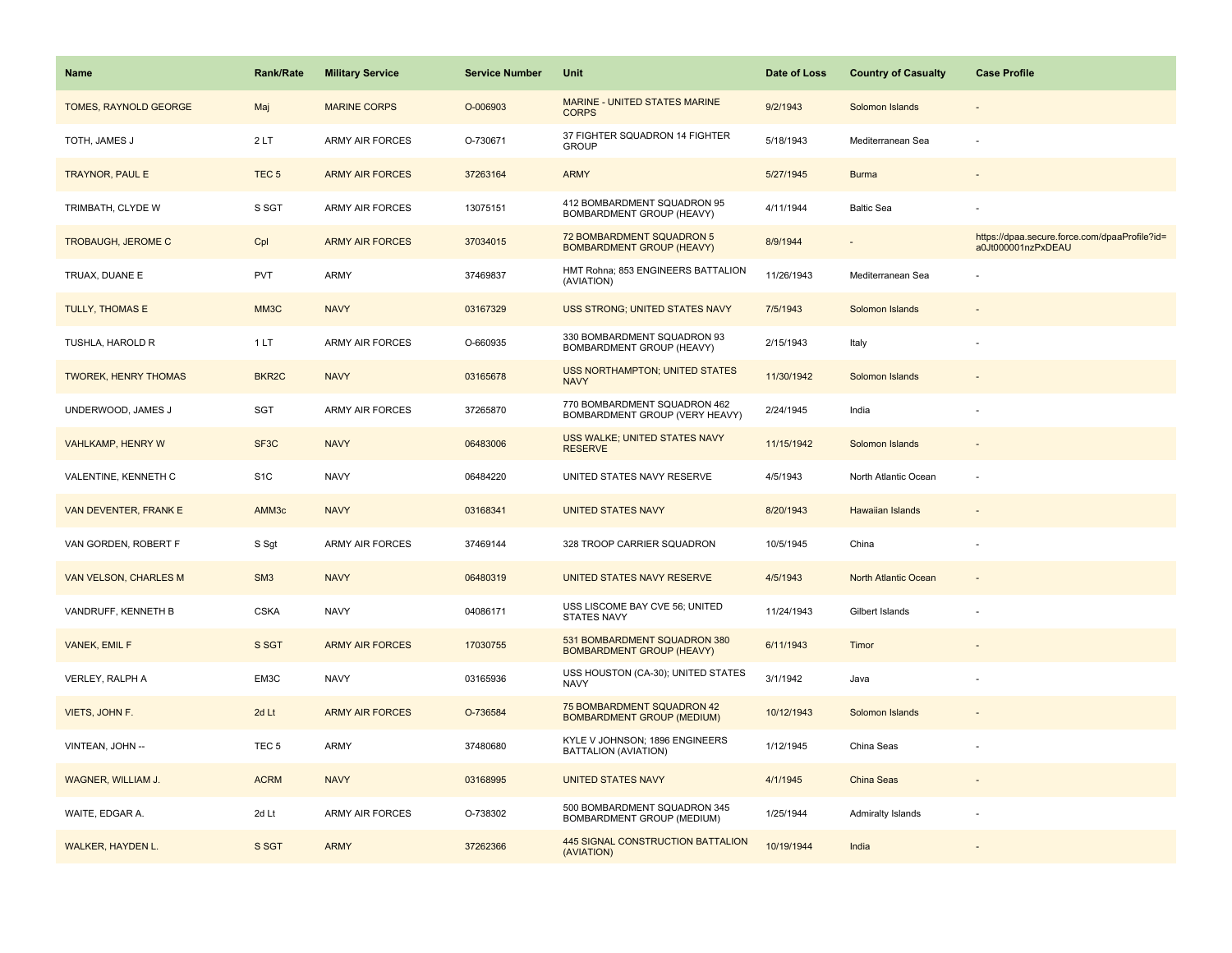| Name                        | <b>Rank/Rate</b>  | <b>Military Service</b> | <b>Service Number</b> | Unit                                                            | Date of Loss | <b>Country of Casualty</b>                   | <b>Case Profile</b>                                                 |
|-----------------------------|-------------------|-------------------------|-----------------------|-----------------------------------------------------------------|--------------|----------------------------------------------|---------------------------------------------------------------------|
| WALLING, FLOYD S            | TM3C              | <b>NAVY</b>             | 03167573              | KETE; UNITED STATES NAVY                                        | 3/31/1945    | Ryukyus Islands                              |                                                                     |
| WAMBAUGH, STEPHEN G.        | <b>PFC</b>        | <b>ARMY</b>             | 37087646              | <b>18 CAVALRY RECONNAISSANCE</b><br><b>SQUADRON</b>             | 2/19/1945    | Germany                                      |                                                                     |
| WARD, WALTER M.             | 1st Lt            | <b>ARMY AIR FORCES</b>  | O-739697              | 392 BOMBARDMENT SQUADRON 30<br><b>BOMBARDMENT GROUP (HEAVY)</b> | 12/20/1943   | Marshall Islands                             |                                                                     |
| <b>WASSERMAN, RICHARD H</b> | Pvt               | <b>ARMY</b>             | 37141019              | <b>INFANTRY</b>                                                 | 11/8/1942    | Mediterranean Sea                            |                                                                     |
| WATSON, HOWARD L            | BM1C              | <b>NAVY</b>             | 06183227              | NAVY - UNITED STATES NAVY RESERVE                               | 12/15/1944   | PHILIPPINE ISLANDS                           | ÷.                                                                  |
| WATT, WESLEY L              | MOMM1C            | <b>NAVY</b>             | 03164564              | RUNNER; UNITED STATES NAVY                                      | 7/11/1943    | Japan                                        |                                                                     |
| WEAR, CLINTON E             | <b>LTJG</b>       | <b>NAVY</b>             | O-337772              | NAVY - UNITED STATES NAVY RESERVE                               | 8/10/1945    | <b>JAPAN</b>                                 |                                                                     |
| <b>WEEKES, ERNEST --</b>    | S SGT             | <b>ARMY AIR FORCES</b>  | 17098490              | 338 BOMBARDMENT SQUADRON 96<br><b>BOMBARDMENT GROUP (HEAVY)</b> | 4/11/1944    |                                              |                                                                     |
| <b>WEEKES, LEE ADELBERT</b> | QM2C              | <b>NAVY</b>             | 01632949              | Sentinel ; UNITED STATES NAVY<br><b>RESERVE</b>                 | 7/10/1943    | Mediterranean Sea                            |                                                                     |
| <b>WELCH, LEO P</b>         | <b>PVT</b>        | <b>ARMY</b>             | 37486438              | MATHEW P DEADY; 813 MILITARY<br><b>POLICE COMPANY</b>           | 11/3/1944    | Philippine Islands                           |                                                                     |
| WELLMAN, ROBERT H           | 2d Lt             | <b>ARMY AIR FORCES</b>  | O-729684              | 346 BOMBARDMENT GROUP (HEAVY)                                   | 3/28/1943    | Hawaiian Islands                             |                                                                     |
| <b>WERNER, MELDEN V</b>     | <b>PFC</b>        | <b>ARMY</b>             | 06862140              | ARMY - 698 ORDNANCE COMPANY<br>(AVIATION)                       | 1/9/1945     | <b>FORMOSA</b>                               | https://dpaa.secure.force.com/dpaaProfile?id=<br>a0Jt000000PgMGEEA3 |
| WESKAMP, ARCHIE J           | CPL               | <b>ARMY AIR FORCES</b>  | 17039981              | HEADQUARTERS SQUADRON 13 AIR<br><b>DEPOT GROUP</b>              | 1/10/1944    | Coral Sea                                    |                                                                     |
| <b>WEST, RICHARD H</b>      | S <sub>1</sub> C  | <b>NAVY</b>             | 06180995              | USS HELENA; UNITED STATES NAVY<br><b>RESERVE</b>                | 7/6/1943     | Solomon Islands                              |                                                                     |
| WESTERFELD, DONOVAN H       | CEM               | <b>NAVY</b>             | 03162651              | USS HOUSTON (CA-30); UNITED STATES<br><b>NAVY</b>               | 3/1/1942     | Java                                         |                                                                     |
| <b>WETZEL, GERALD G</b>     | AM <sub>1</sub> C | <b>NAVY</b>             | 06480498              | NAVY - UNITED STATES NAVY RESERVE                               | 2/21/1945    | <b>BONIN &amp; VOLCANO</b><br><b>ISLANDS</b> |                                                                     |
| WHIPPLE, EUGENE EDWIN       | S <sub>2</sub> C  | <b>NAVY</b>             | 03723602              | UNITED STATES NAVY                                              | 9/29/1943    | Aleutian Islands                             |                                                                     |
| <b>WHITE, CHARLES E</b>     | S <sub>2</sub> C  | <b>NAVY</b>             | 03166581              | USS HOUSTON (CA-30); UNITED STATES<br><b>NAVY</b>               | 3/1/1942     | Java                                         |                                                                     |
| WHITE, DONALD C             | <b>LTJG</b>       | <b>NAVY</b>             | O-303655              | NAVY - UNITED STATES NAVY RESERVE                               | 3/26/1945    | <b>JAPAN</b>                                 |                                                                     |
| WHITMER, DONALD E.          | 1st Lt            | <b>ARMY AIR FORCES</b>  | O-724497              | <b>ARMY AIR FORCE</b>                                           | 2/12/1944    | $\sim$                                       |                                                                     |
| WIENEKE, RAYMOND A          | TEC <sub>4</sub>  | <b>ARMY</b>             | 37120373              | 33 REGIMENT 3 ARMORED DIVISION                                  | 1/14/1945    | Belgium                                      |                                                                     |
| <b>WIGHT, WILLIAM M</b>     | <b>PFC</b>        | <b>ARMY</b>             | 17011278              | ARISAN MARU; HEADQUARTERS<br><b>COMPANY LUZON FORCE</b>         | 10/24/1944   | China Seas                                   |                                                                     |
| WILBUR, GUSTAVE A           | Ens               | <b>NAVY</b>             | O-301452              | UNITED STATES NAVY RESERVE                                      | 4/30/1944    | Hawaiian Islands                             |                                                                     |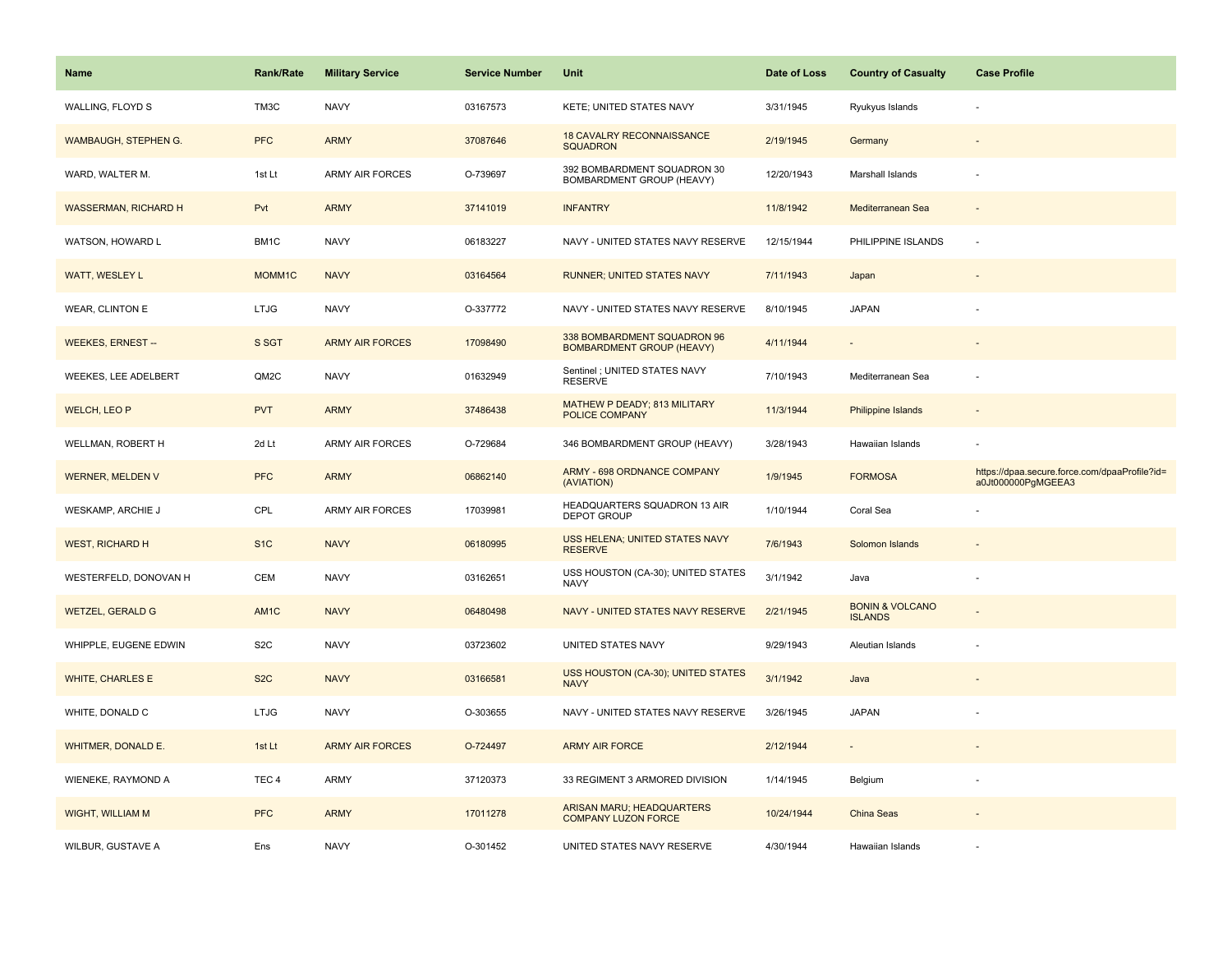| Name                       | <b>Rank/Rate</b> | <b>Military Service</b> | <b>Service Number</b> | Unit                                                             | Date of Loss | <b>Country of Casualty</b> | <b>Case Profile</b>                                                 |
|----------------------------|------------------|-------------------------|-----------------------|------------------------------------------------------------------|--------------|----------------------------|---------------------------------------------------------------------|
| <b>WILKENING, ERVIN A</b>  | <b>PFC</b>       | <b>ARMY AIR FORCES</b>  | 37143919              | 69 BOMBARDMENT SQUADRON 38<br><b>BOMBARDMENT GROUP (MEDIUM)</b>  | 9/18/1942    | <b>New Hebrides</b>        |                                                                     |
| WILKINS, DONALD R          | S <sub>2</sub> C | <b>NAVY</b>             | 09616999              | NAVY - UNITED STATES NAVY RESERVE                                | 5/11/1945    | <b>JAPAN</b>               |                                                                     |
| <b>WILLIAMS, BILL J</b>    | S SGT            | <b>ARMY AIR FORCES</b>  | 17038239              | 372 BOMBARDMENT SQUADRON 307<br><b>BOMBARDMENT GROUP (HEAVY)</b> | 6/25/1944    | <b>Caroline Islands</b>    |                                                                     |
| WILLIAMS, HAROLD L.        | CPL              | <b>ARMY AIR FORCES</b>  | 14058711              | 319 BOMBARDMENT SQUADRON 90<br>BOMBARDMENT GROUP (HEAVY)         | 11/15/1942   | New Guinea                 |                                                                     |
| <b>WILLIAMS, HAROLD M</b>  | S SGT            | <b>ARMY</b>             | 17023965              | ARISAN MARU; FINANCE DEPARTMENT                                  | 10/24/1944   | China Seas                 |                                                                     |
| WILLIAMS, WAYNE T          | CPL              | <b>ARMY AIR FORCES</b>  | 37122118              | 8 FIGHTER CONTROL SQUADRON                                       | 1/20/1946    | New Guinea                 |                                                                     |
| <b>WILLS, JOHN M</b>       | <b>RE</b>        | <b>NAVY</b>             | 00201733              | USS LITTLE; UNITED STATES NAVY                                   | 9/5/1942     | Solomon Islands            | $\sim$                                                              |
| WILSON, KENNETH LESTER     | 1st Lt           | <b>ARMY</b>             | O-398233              | 57 INFANTRY REGIMENT (PHILIPPINE<br>SCOUT)                       | 1/12/1942    | Philippine Islands         | https://dpaa.secure.force.com/dpaaProfile?id=<br>a0Jt000001nzZkBEAU |
| <b>WIRTH, KENNETH E.</b>   | 2d Lt            | <b>ARMY AIR FORCES</b>  | O-772242              | 70 SQUADRON 433 TROOP CARRIER<br><b>GROUP</b>                    | 10/1/1944    | <b>New Guinea</b>          |                                                                     |
| WOLEVER, HAROLD R          | F <sub>1</sub> C | <b>COAST GUARD</b>      | 00230138              | COAST GUARD - UNITED STATES<br><b>COAST GUARD</b>                | 9/9/1942     | Atlantic Ocean             |                                                                     |
| <b>WOLKINS, MARSHALL W</b> | F <sub>1C</sub>  | <b>NAVY</b>             | 08761735              | <b>HULL; UNITED STATES NAVY RESERVE</b>                          | 12/18/1944   | <b>Philippine Sea</b>      | https://dpaa.secure.force.com/dpaaProfile?id=<br>a0Jt0000000Xe69EAC |
| WORRELL, GERALD T          | ARM2C            | <b>NAVY</b>             | 03168428              | UNITED STATES NAVY                                               | 8/6/1943     | Caribbean Sea              |                                                                     |
| <b>WORRELL, GLEN L</b>     | EM3C             | <b>NAVY</b>             | 06281525              | USS HELENA; UNITED STATES NAVY<br><b>RESERVE</b>                 | 7/6/1943     | Solomon Islands            |                                                                     |
| WRIGHT, ALONZO C           | CQM              | <b>NAVY</b>             | 03162745              | RUNNER; UNITED STATES NAVY                                       | 7/11/1943    | Japan                      |                                                                     |
| YEAST, JOHN W.             | 2d Lt            | <b>ARMY AIR FORCES</b>  | O-677628              | 75 BOMBARDMENT SQUADRON 42<br><b>BOMBARDMENT GROUP (MEDIUM)</b>  | 1/18/1944    |                            |                                                                     |
| YOUNG, ROBERT P            | EM3C             | <b>NAVY</b>             | 08716845              | SEAWOLF; UNITED STATES NAVY<br><b>RESERVE</b>                    | 10/3/1944    | Pacific Ocean              |                                                                     |
| <b>ZEILER, MORRIS M</b>    | 1st Lt           | <b>ARMY AIR FORCES</b>  | O-739643              | <b>868 BOMBARDMENT SQUADRON</b><br>(HEAVY)                       | 9/21/1944    | <b>New Guinea</b>          |                                                                     |
| ZIEG, HAROLD L             | RDM3C            | <b>NAVY</b>             | 09617570              | NAVY - UNITED STATES NAVY RESERVE                                | 11/25/1944   | PHILIPPINE SEA             |                                                                     |
| <b>ZLATNIK, HENRY F</b>    | MM3C             | <b>NAVY</b>             | 06190207              | NAVY - UNITED STATES NAVY RESERVE                                | 10/24/1944   | <b>PHILIPPINE SEA</b>      | $\sim$                                                              |
| ZONA, ALBERT --            | <b>PFC</b>       | <b>ARMY AIR FORCES</b>  | 19011574              | 27 MATERIALS SQUADRON 20 AIR BASE<br><b>GROUP</b>                | 6/19/1942    | Philippine Islands         | https://dpaa.secure.force.com/dpaaProfile?id=<br>a0Jt0000000XminEAC |
| ZONIK, JOHN D              | S <sub>2</sub> C | <b>NAVY</b>             | 06180366              | Sims; UNITED STATES NAVY RESERVE                                 | 5/7/1942     | <b>Coral Sea</b>           |                                                                     |